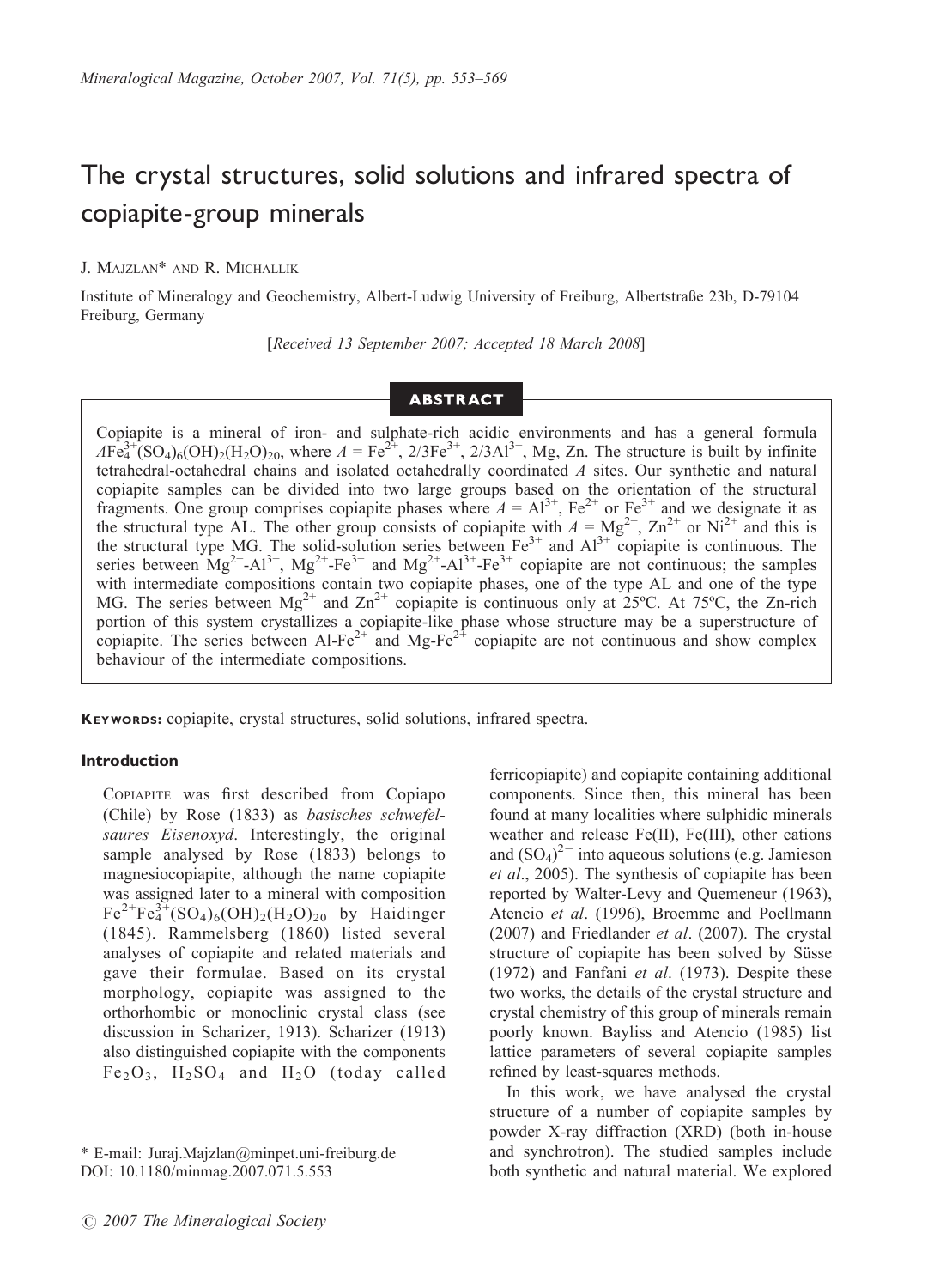the subtle variations in the structure of copiapite and their impact on the XRD patterns. Such variations affect the miscibility of the endmembers; the solid solutions among the endmembers have been assumed to be continuous until now. We have also collected infrared (IR) spectra of selected copiapite samples.

### Materials and methods

Natural samples used in this study were acquired from mineral dealers and details of their formation conditions are unknown. The parts of the samples believed to be copiapite were separated under a binocular microscope. The separate was then ground gently and stored in double-walled vials to minimize the interaction of the powdered samples with the ambient atmosphere. We found that the samples tend to decompose to a reddish phase in our laboratory where the relative humidity varies between 30 and 40%.

The chemicals used for the syntheses were: deionized water (conductivity  $0.055 \mu S/cm$ ); ferric sulphate, a fine-grained, hygroscopic chemical with an approximate composition  $Fe<sub>2</sub>(SO<sub>4</sub>)<sub>3</sub>·6.25H<sub>2</sub>O$ ; and metal sulphates (i.e. sulphates of metals other than  $Fe^{3+}$ )  $MgSO_4·7H_2O$ ,  $Al_2(SO_4)$ <sub>3</sub> $·17H_2O$ ,  $FeSO_4·7H_2O$ ,  $ZnSO_4·7H_2O$ ,  $NiSO_4·7H_2O$  and  $CuSO_4·5H_2O$ (all solid chemicals p.a.). All solid chemicals were used as received, *i.e.* no variations from the nominal hydration state were taken into account. The amount of chemicals used for the syntheses of the end-members is listed in Table 1. The amounts used for the syntheses of the intermediate compositions are available as supplementary information to this publication, and can be found at http://www.minersoc.org/pages/ e\_journals/dep\_mat.html. For the binary series between the end-members X and Y, the amounts were calculated at  $X/(X+Y)$  intervals of 0.1. In the  $Mg-Fe<sup>3+</sup>-Al$  ternary system, the initial compositions were prepared at regular  $Al/(Mg + Fe^{3+}+Al)$ ,  $Mg/(Mg+Fe^{3+}+A)$ , or  $Fe^{3+}/(Mg+Fe^{3+}+A)$  increments of 0.1 in order to cover the entire compositional space. For samples which did not contain  $Fe^{2+}$ , polyethylene vials with a total volume of 15 ml were first filled with water and a metal sulphate. This mixture was shaken until the metal sulphate dissolved completely. For samples with  $Fe^{2+}$ , water and the ferrous sulphate were mixed and stirred in a small beaker until the solid dissolved completely. This procedure was necessary because the ferrous sulphate was dissolving very slowly in the polyethylene vials and the product in these cases was a mixture of melanterite and  $Fe^{2+}$ -depleted copiapite. Afterwards, ferric sulphate was added and quickly dissolved. The vials were closed tightly and the viscous brown liquid was then maintained at the desired temperature (25ºC, 75ºC, 110ºC) until voluminous precipitate formed. The mass was washed repeatedly with ethanol, separated from the mixture of ethanol and remaining interstitial liquid by filtration, and dried at room temperature.

The XRD patterns of the natural samples were collected at the bending magnet beamline DIFF at the synchrotron light source ANKA (Angströmquelle Karlsruhe, Germany) or the beamline X16C at the National Synchrotron Light Source (Brookhaven National Laboratory, USA). The synchrotron was used because of the small amount of material available and contamination of several natural samples by other phases. X-rays of wavelengths  $0.71874(1)$  Å (ANKA) or

TABLE 1. Starting compositions for end-member synthesis. Note that not all samples formed the phase intended to precipitate; see text for details.

| Sample    | Water<br>(ml) | Ferric sulphate<br>(g) | Sulphate of metal other<br>than $Fe^{3+}$ (g) | Intended to precipitate  |
|-----------|---------------|------------------------|-----------------------------------------------|--------------------------|
| $HSC-1$   | 1.20          | 2.0221                 | MgSO <sub>4</sub> .7H <sub>2</sub> O 0.4779   | Magnesiocopiapite        |
| $HSC-11$  | 1.20          | 2.5000                 |                                               | Ferricopiapite           |
| $HSC-21$  | 1.20          | 2.0709                 | $Al_2(SO_4)_3$ . 17H <sub>2</sub> O 0.4291    | Aluminocopiapite         |
| $HSC-95$  | 1.20          | 1.9597                 | $ZnSO4·7H2O$ 0.5403                           | Zincocopiapite           |
| $HSC-96$  | 1.20          | 1.9696                 | $NiSO4·7H2O$ 0.5304                           | Ni analogue of copiapite |
| $HSC-128$ | 1.20          | 1.9738                 | FeSO <sub>4</sub> .7H <sub>2</sub> O 0.5262   | Copiapite                |
| $HSC-150$ | 1.20          | 2.0980                 | $CuSO4·5H2O$ 0.2490                           | Cuprocopiapite           |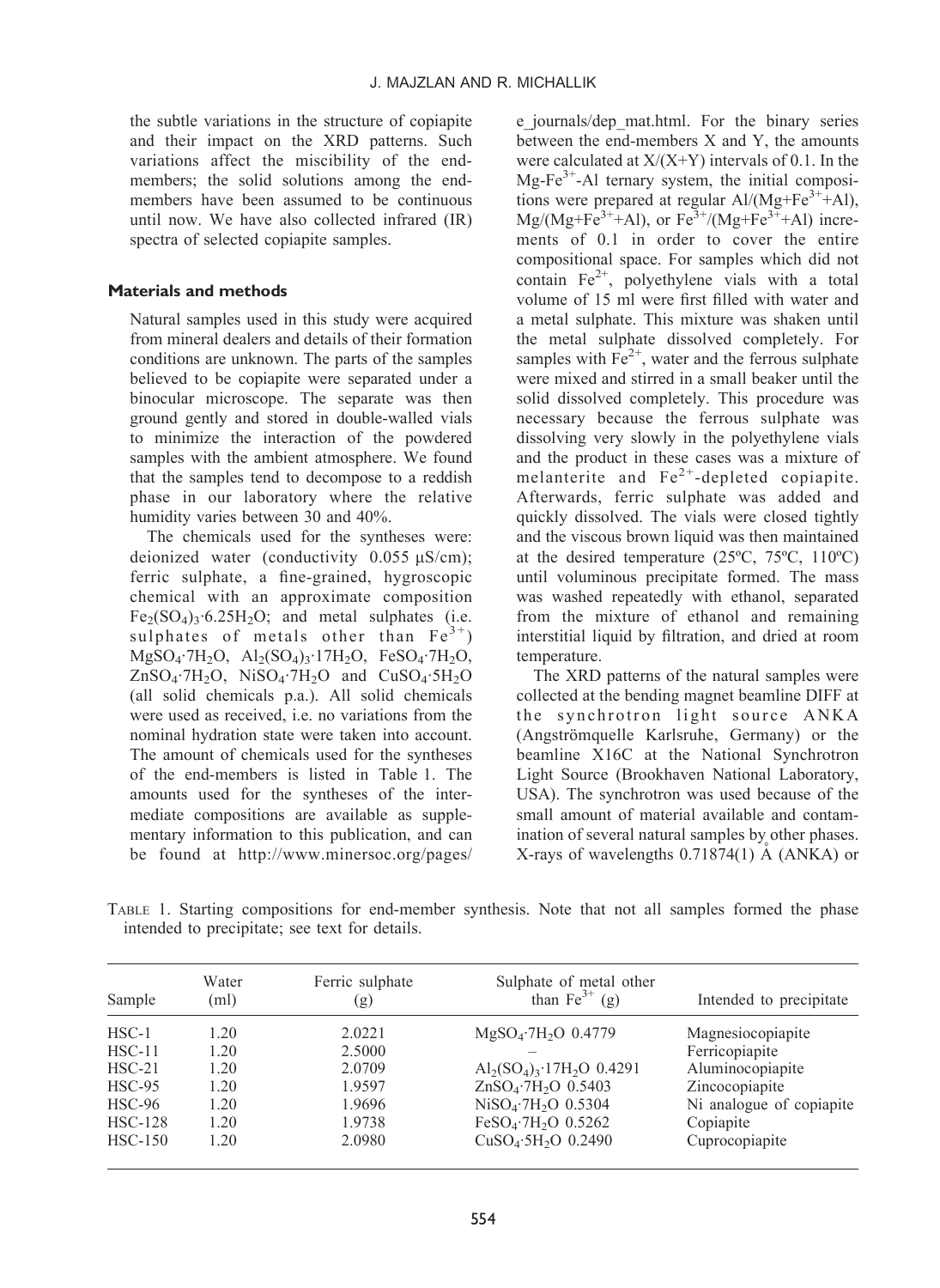$0.69244(1)$  Å (NSLS) were selected by a double crystal Si(111) monochromator. The wavelength and the zero angle of the diffractometer were determined with silicon powder (NIST standard reference material 640). The sample was loaded into a 1.0 mm glass capillary which was rotated about its axis during data collection. The intensity of the incoming beam was monitored during the data collection by an ion chamber and the measured intensities of the diffracted beam were corrected for the decay and fluctuations of the primary beam. The XRD patterns were collected at room temperature, over an angular range of  $1.8-33.8°2\theta$ , with step of  $0.008°2\theta$  and counting time of 2 s per point.

The powder XRD patterns of the synthetic samples were collected with a Bruker AXS D8 Advance diffractometer, using  $Cu$ - $K\alpha$  radiation, a diffracted-beam graphite monochromator, and a scintillation detector. The samples were frontloaded into plastic holders which spun during the data collection. The XRD patterns were collected from  $5-60°2\theta$  with a step of  $0.02°2\theta$  and dwell of 3 s. Most samples were used as synthesized; some demonstrated strong preferred orientation and were gently ground prior to the XRD analysis.

All diffraction experiments were performed at room temperature. The structural models, applied to the collected patterns, were refined using Rietveld refinement with the program GSAS (Larson and von Dreele, 1994). The starting models were the structures reported by Süsse (1972), Fanfani et al. (1973) and Majzlan and Kiefer (2006). Starting models for paracoquimbite and pickeringite (impurities in the natural samples) were taken from Robinson and Fang (1971) and Quartieri et al. (2000), respectively. The following parameters were allowed to vary during the refinement: lattice parameters, Gaussian and Lorentzian broadening of the peak profiles (parameters GP and LX in GSAS), vertical displacement of the specimen (parameter shift in GSAS) and the phase fraction, if more than one phase was present. The composition at the  $A$  site of each copiapite sample was set to that determined by chemical analysis and not refined further.

Single-crystal XRD experiments on one selected sample were carried out at the undulator XRD beamline X06SA at the Swiss Light Source (Paul Scherrer Institute, Villigen, Switzerland). This experiment was performed on one sample only because the powder data for this sample could not be indexed as copiapite. A

 $10 \times 10 \times 1$  µm large crystal was attached to a microloop using commercial silicon grease. The crystal was inserted into a beam ( $25 \times 5 \text{ }\mu\text{m}$ ) in the micro-crystal diffractometer. The wavelength  $\lambda$  = 0.7246 Å of the X-ray beam was selected using a Si(111) monochromator. The diffraction pattern was collected using a mar225 mosaic CCD detector and indexed using X-ray dispersive spectroscopy (XDS) software.

The Fourier transform infrared (FTIR) spectra of selected samples were collected using a Bruker Equinox 55 FTIR spectrometer with a Globar source and a liquid  $N_2$ -cooled MCT detector. The samples were embedded in a KCl pellet (200 mg KCl and 2 mg of sample) and analysed in transmission mode. Although KBr is commonly used for this purpose, we found that the samples reacted with and decomposed in contact with KBr. A spectrum of a KCl pellet devoid of any copiapite sample was collected prior to each copiapite sample spectrum and used as a background. The optics of the spectrometer and the sample chamber were evacuated during the data collection.

The concentration of the cations in the samples was determined with an Analytik Jena Vario 6 atomic absorption spectrometer (AAS). The samples were dissolved in deionized water and an appropriate amount of concentrated distilled HCl and 30% CsCl solution was added. The samples were analysed for Fe, Al, Mg, Zn, Ni and Cu, as needed.

The concentration of  $Fe<sup>2+</sup>$  in selected samples was measured by dissolving the sample in 50 ml of water, adding 5 ml of ammonium acetate buffer (prepared by mixing 40 g of  $(NH<sub>4</sub>)CH<sub>3</sub>COO$ , 50 ml of glacial acetic acid and adding water to a total volume of 100 ml), 2 ml of phenantroline solution (0.5 g of  $C_{12}H_9CIN_2·H_2O$  dissolved in water and adjusting the volume to 100 ml), and measuring the absorbance of the solution at 510 nm with a Perkin-Elmer Lambda 40 UV/vis spectrometer. The concentration of  $Fe<sup>3+</sup>$  was calculated as the difference between total Fe and  $Fe<sup>2+</sup>$ . The water content of the copiapite samples was assumed to be equal to the nominal value.

### Composition and structure of copiapite

The term copiapite is not only the name of a triclinic mineral with the formula  $Fe^{2+}Fe^{3+}_4(SO_4)_6(OH)_2(H_2O)_{20}$  but also the name of a group of structurally and chemically related minerals with the general formula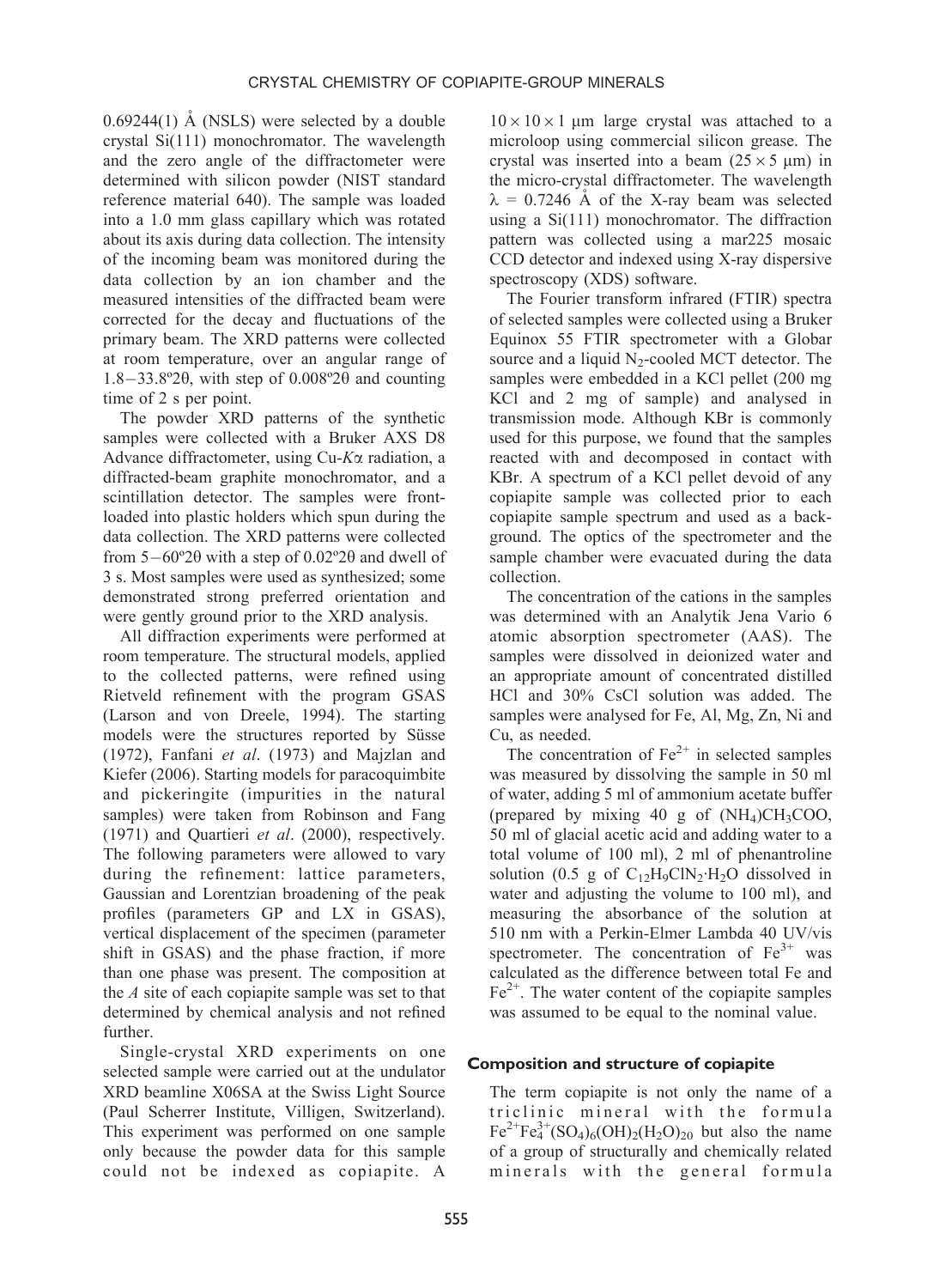$AFe^{3+}_{4}(SO_4)_6(OH)_2(H_2O)_{20}$ , where  $A = Fe^{2+}$ ,  $2/3Fe<sup>3+</sup>$ ,  $2/3Al$ , Mg, Zn or Cu. These minerals were assumed to be isostructural despite the differences in the structural models for ferricopiapite (Fanfani et al., 1973) and magnesiocopiapite (Süsse, 1972). Fanfani et al. (1973) commented on these differences but no other work has been carried out to resolve this problem.

The description of the structure of copiapite was completed by Majzlan and Kiefer (2006) who employed powder neutron, XRD and ab initio calculations. They located the hydrogen atoms in this complicated strucure and found that the structure can be described as a combination of infinite chains  $[Fe_4(SO_4)_6(H_2O)_8(OH)_2](H_2O)_2$ and slabs of composition  $\{[A(H_2O)_6](H_2O)_4\}$ (Fig. 1). The A site is coordinated octahedrally and is isolated from the infinite chains, i.e. only connected to the chains via a network of hydrogen bonds. If the A site is occupied by  $Fe^{3+}$  or  $Al^{3+}$ , the condition of electrostatic neutrality requires one third of the A sites to be vacant. The presence of these vacancies may cause a re-arrangement of the hydrogen bond network (Majzlan and Kiefer, 2006).

### **Results**

Within the resolution of the powder XRD experiments, the copiapite samples synthesized in this study did not contain other phases. The only exception was the  $Mg-Fe^{3+}$  solid-solution series, contaminated by kornelite. Other authors (e.g. Friedlander et al., 2007) reported that rhomboclase is a common by-product of copiapite synthesis. However, they synthesized their samples by mixing solid sulphates with sulphuric acid and allowing partial evaporation of the solutions at elevated temperatures. The size of the stability fields of most copiapite minerals as a function of solution compositions is not known, but the stability field of ferricopiapite is very narrow (see Posnjak and Merwin, 1922). Hence, evaporation or even small variations in the sample preparation protocol (i.e. different amounts of  $H_2SO_4$  added) could easily lead to a shift of the system into the stability field of another Fe sulphate, e.g. rhomboclase. In our work, no sulphuric acid was used, and the samples were not allowed to evaporate. If the vials were found to leak, the runs were discarded and the syntheses repeated. Therefore, if pure samples are sought,



FIG. 1. Fragments of the structure of magnesiocopiapite (structural type MG) and ferricopiapite (structural type AL) projected onto  $\overline{1}01$ . The isolated octahedra that house the A cations are shown as light grey, the infinite chains as dark grey. The main differences between the two structural types are in the orientation of the isolated octahedra (marked by arrows labelled 1) and the orientation of the sulphate tetrahedra within the infinite chains (marked by arrows labelled 2).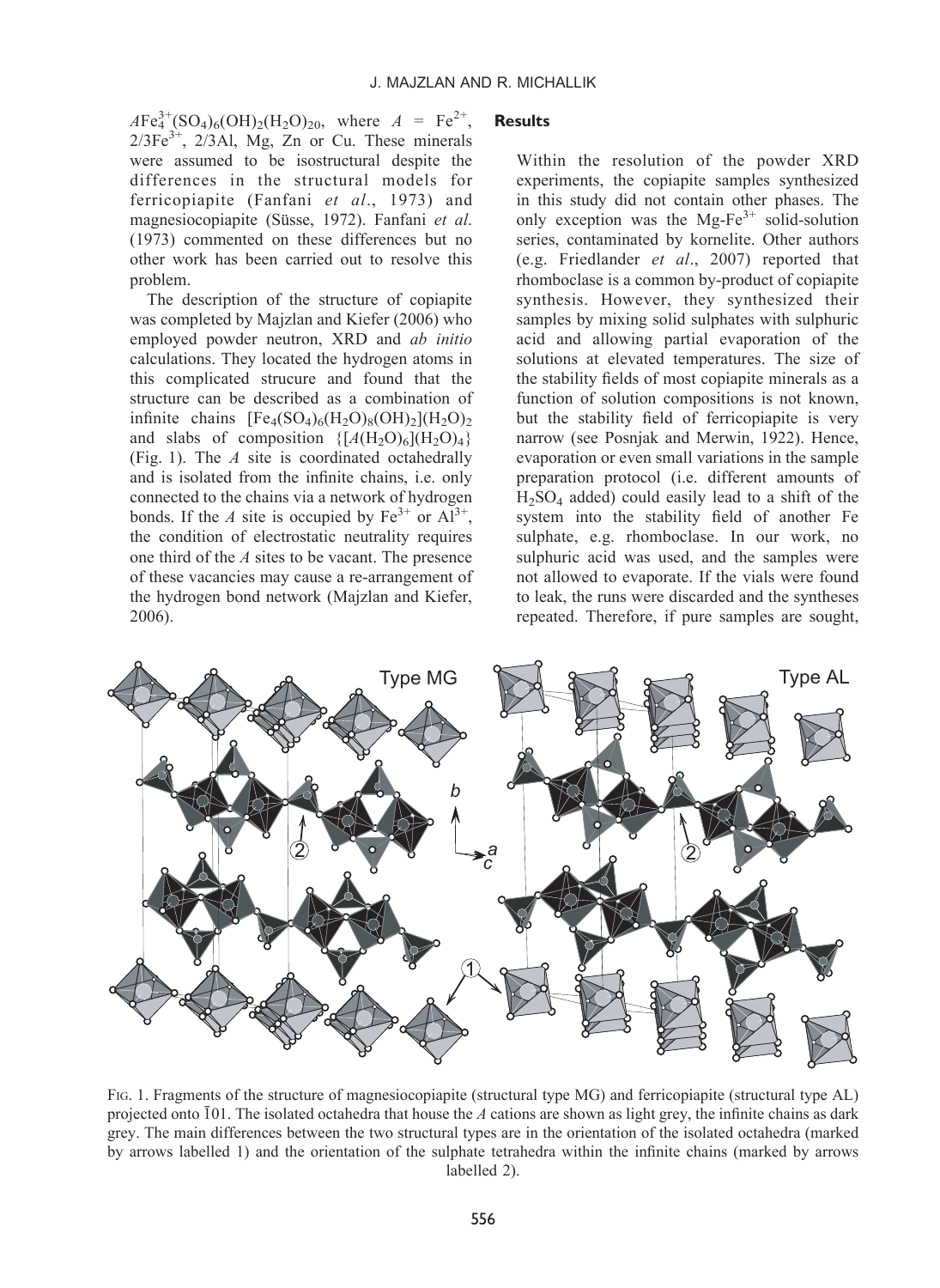we consider our synthetic procedure superior to those of others.

The copiapite samples investigated in this study can be divided into two groups based on their structural features (Table 2). The principal differences lie in the orientation of the isolated  $A(H_2O)_6$ octahedra and the topology of the infinite chains (Fig. 1). When the  $A$  site is occupied by cations  $Mg^{2+}$ ,  $Ni^{2+}$  or  $Zn^{2+}$ , the structures can be refined with the magnesiocopiapite model of Süsse (1972). We will label this structural type as the type MG. If the A site houses the cations  $Al^{3+}$ ,  $Fe<sup>3+</sup>$  or  $Fe<sup>2+</sup>$ , the structures can be refined with the ferricopiapite model of Fanfani et al. (1973). This is the structural type AL. The unit-cell volume of the type MG copiapite is larger than that of type AL copiapite (Table 2). The trivalent ions form copiapite of the type AL; all divalent ions apart from  $Fe^{2+}$  form copiapite of the type MG. The copiapite with  $Fe^{2+}$  belongs to the type AL but its unit-cell volume is intermediate between that of type MG copiapite and the copiapite samples with  $Fe<sup>3+</sup>$  and  $Al<sup>3+</sup>$ . The reason for this anomalous behaviour of  $Fe^{2+}$  within the copiapite-group of minerals is unclear.

Although the structural differences are subtle, they lead to clear variations in the peak intensities of powder XRD patterns (Fig. 2). These variations can be used to determine the structural type of a studied copiapite sample. It should be emphasized that a successful determination of the structural type for a copiapite sample assumes that the systematic errors that contribute to the intensity of the XRD peaks have been suppressed to a minimum. In particular, preferred orientation is a significant problem when collecting XRD patterns of the copiapite minerals which tend to form platy crystals.

Because of the relatively large number of copiapite samples synthesized in this study, their composition, number of phases and lattice parameters cannot be all listed in this publication. The data for all our samples (composition of the initial solution, composition of the final product, number of phases, lattice parameters) are available as supplementary information and can be downloaded from the Mineralogical Society website at http://www.minersoc.org/pages/ e\_journals/dep\_mat.html.

In addition to the two structural types of the copiapite-group minerals, another phase closely related to copiapite has been identified in our study. This phase was synthesized in the systems that contain Zn or Ni at  $T = 75^{\circ}$ C and is described in the respective sections below. Initially, we considered this phase to be a member of the

TABLE 2. Lattice parameters of the end-members synthesized in this study. The values in parentheses are the estimated standard deviations. The column-type describes the structure of the phase: structural type MG, AL or a copiapite-like (CL) phase. Column  $\Lambda$  specifies the composition at the  $\Lambda$  site. The lattice parameters a, b, c are in  $\AA$ ;  $\alpha$ ,  $\beta$ ,  $\gamma$  are in degrees.

| Sample                             | $\boldsymbol{A}$     | Type | $\boldsymbol{a}$ | $\boldsymbol{b}$ | $\mathcal{C}$ | $\alpha$  | β          | γ         | V         |
|------------------------------------|----------------------|------|------------------|------------------|---------------|-----------|------------|-----------|-----------|
| Synthesized                        | at $T = 25^{\circ}C$ |      |                  |                  |               |           |            |           |           |
| HSC-1                              | Mg                   | МG   | 7.3451(4)        | 18.794(1)        | 7.3891(4)     | 91.369(5) | 102.169(4) | 98.831(4) | 983.6(1)  |
| $HSC-11$                           | $Fe3+$               | AL   | 7.3871(5)        | 18.362(1)        | 7.3286(4)     | 93.938(5) | 102.208(4) | 98.920(4) | 954.5(1)  |
| $HSC-21$                           | Al                   | AL   | 7.3853(7)        | 18.249(2)        | 7.3280(6)     | 93.873(7) | 102.221(6) | 99.163(6) | 947.7(2)  |
| $HSC-95$                           | Zn                   | МG   | 7.359(18)        | 18.69(5)         | 7.417(15)     | 91.03(14) | 102.25(14) | 98.19(15) | 985.4(41) |
| $HSC-96$                           | Ni                   | МG   | 7.411(19)        | 18.63(6)         | 7.467(17)     | 92.30(14) | 102.47(13) | 96.72(16) | 997.7(46) |
| <b>HSC-128</b>                     | $Fe2+$               | AL   | 7.3858(9)        | 18.592(3)        | 7.3543(8)     | 92.273(9) | 102.274(8) | 98.290(9) | 973.9(2)  |
| Synthesized at $T = 75^{\circ}C$   |                      |      |                  |                  |               |           |            |           |           |
| <b>HSC-147</b>                     | Mg                   | МG   | 7.3468(5)        | 18.794(1)        | 7.3874(5)     | 91.365(6) | 102.184(5) | 98.820(5) | 983.6(1)  |
| <b>HSC-148</b>                     | $Fe3+$               | AL   | 7.3873(2)        | 18.356(1)        | 7.3280(2)     | 93.963(2) | 102.202(2) | 98.939(2) | 954.1(1)  |
| <b>HSC-149</b>                     | Al                   | AL   | 7.3838(4)        | 18.249(1)        | 7.3243(4)     | 93.902(4) | 102.198(4) | 99.171(4) | 947.0(1)  |
| $HSC-79$                           | Zn                   | CL   | 7.3501(4)        | 36.382(2)        | 7.3326(4)     | 93.184(3) | 102.176(4) | 92.458(3) | 1910.7(2) |
| <b>HSC-151</b>                     | Ni                   | CL   | 7.3504(3)        | 36.311(2)        | 7.3354(3)     | 93.187(3) | 102.152(3) | 92.498(3) | 1907.9(1) |
| Synthesized at $T = 110^{\circ}$ C |                      |      |                  |                  |               |           |            |           |           |
| $HSC-90$                           | Mg                   | МG   | 7.345(3)         | 18.786(7)        | 7.389(3)      | 91.41(3)  | 102.15(3)  | 98.80(3)  | 983.4(7)  |
| $HSC-94$                           | Al                   | AL   | 7.390(4)         | 18.302(12)       | 7.324(4)      | 93.91(5)  | 102.26(4)  | 98.93(5)  | 951.1(9)  |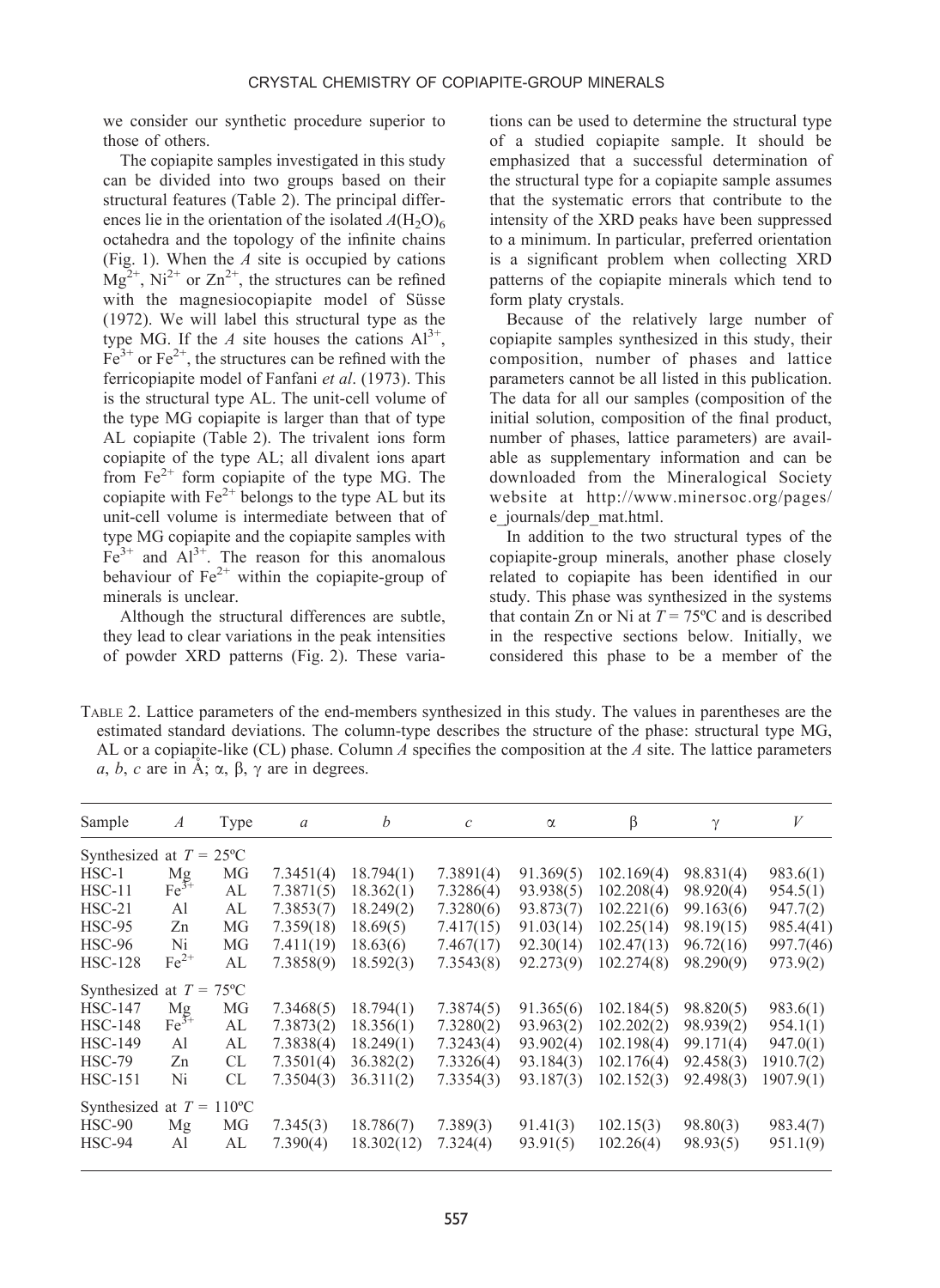

FIG. 2. Result of the Rietveld refinement for a natural Zn-Mg copiapite sample (see Table 5 for its lattice parameters) using a model with structural types AL (upper) and MG (lower). This sample belongs to the structural type MG. The arrows show the regions with the largest differences between the two refinements. The crosses are the measured data, the curve fitting them was calculated from the model. The curve below the pattern is the difference curve.

copiapite group due to the striking similarity of the crystal habit, solubility in water, XRD pattern and FTIR spectra. However, closer scrutiny of the XRD data revealed that the patterns cannot be indexed with the unit cell of copiapite. The attempts to index the powder data invariably failed. Afterwards, we were able to obtain a single-crystal XRD pattern from a single platelet 10  $\mu$ m wide and ~1  $\mu$ m thick. Instrumental difficulties and the small size of the crystal precluded the collection of a complete set of intensities. However, the data were of sufficient quality to suggest several possible unit cells. The cell with  $a = 7.3501(4)$  Å,  $b = 36.382(2)$  Å,  $c =$ 7.3326(4)  $\mathring{A}$ ,  $\alpha = 93.184(3)^\circ$ ,  $\beta = 102.176(4)^\circ$ ,  $\gamma =$ 92.458(3)º fit the powder XRD pattern to a LeBail  $\chi^2$  = 2.3. It should be noted that all cell parameters with the exception of  $b$  are very similar to those of the cell for copiapite; the value of  $b$  for this phase is double that of copiapite. Therefore, the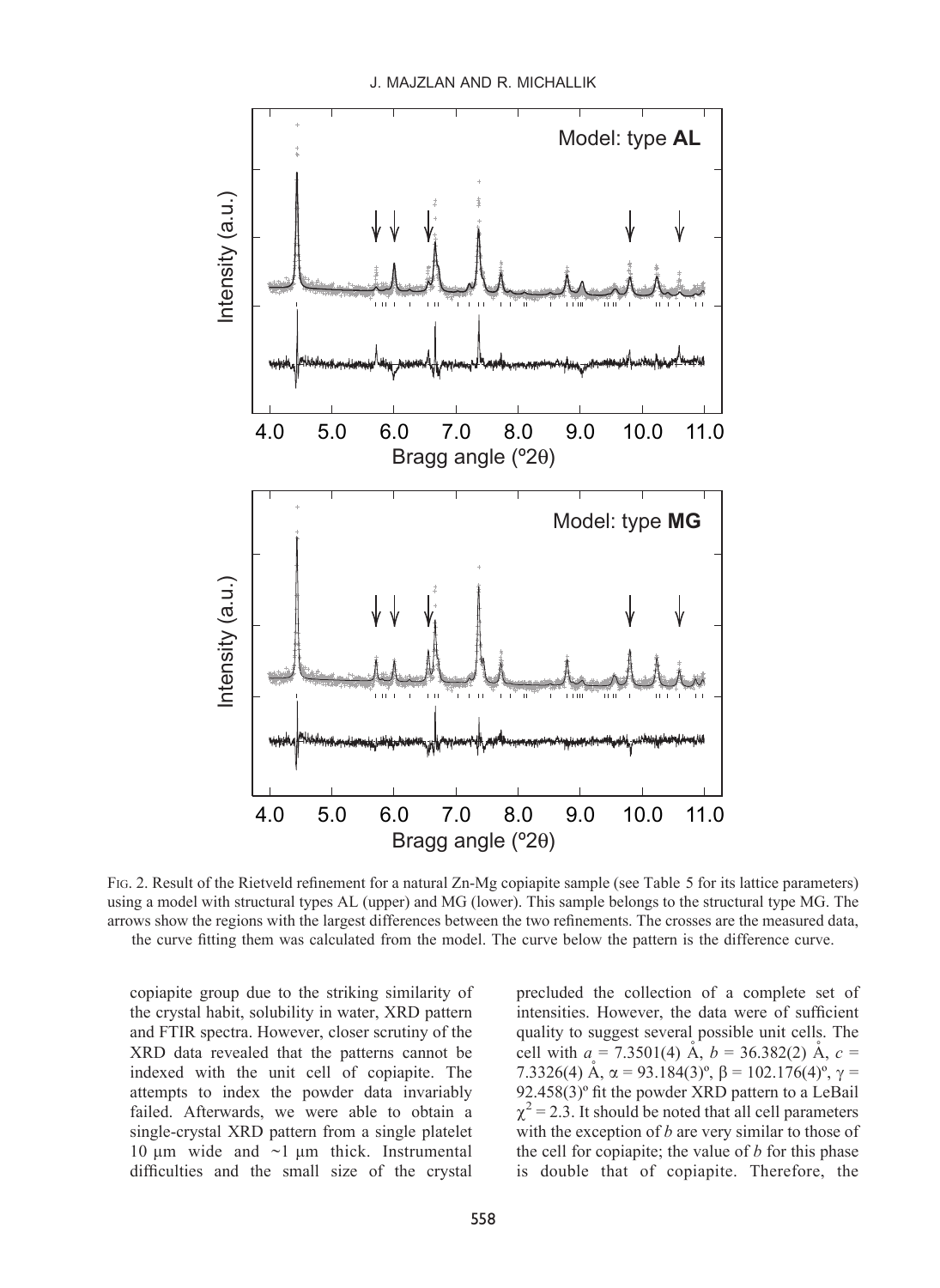structure of this copiapite-like phase appears to be a derivative or a superstructure of the copiapite structure. We will attempt to solve the structure from the powder data and, if successful, the results will be reported elsewhere.

### End-members synthesized at  $25^{\circ}C$

All solutions prepared at 25ºC precipitated a crystalline phase within  $24-48$  h. Almost the entire volume of the starting viscous liquid was converted into a thick yellow paste of minute copiapite crystals  $(1-2 \mu m)$ . The copiapite phases with A cations  $Mg^{2+}$ ,  $Al^{3+}$ , Fe<sup>3+</sup> and Fe<sup>2+</sup> represent well crystallized phases (Table 2). The phases with A cations  $\text{Zn}^{2+}$  and  $\text{Ni}^{2+}$  were of significantly poorer crystallinity. The Gaussian and Lorentzian broadening of the peaks of the Znand Ni-copiapite was much greater than that of the other copiapite samples. In addition, the fit statistics for the Zn- and Ni-copiapite were considerably worse. These facts indicate that the incorporation of  $\text{Zn}^{2+}$  and  $\text{Ni}^{2+}$  into the structure of copiapite is not as favourable as the incorporation of  $Mg^{2+}$ ,  $Al^{3+}$ ,  $Fe^{3+}$  or  $Fe^{2+}$ . The copiapite samples with  $A = Mg^{2+}$ ,  $Zn^{2+}$  and  $Ni^{2+}$ belong to the structural type MG, while those with  $A = Al^{3+}$ , Fe<sup>3+</sup> and Fe<sup>2+</sup> belong to the structural type AL.

The sample prepared to precipitate Cu-copiapite formed a phase unrelated to copiapite. The product of this synthesis consists of small  $(20-30 \mu m)$  prismatic crystals pale-green in colour. Indexing with the program ITO (Visser, 1969) suggested a B-centred cell with a figure-ofmerit (FOM) of 98.1 and all 20 of the first 20 lines indexed. Subsequent LeBail refinement with GSAS led to a LeBail  $\chi^2$  of 2.5 and confirmed that the cell with  $a = 11.6718(5)$   $\AA$ ,  $b =$ 11.5543(5) A,  $c = 6.1278(3)$  A,  $\alpha = 87.086(3)$ °,  $\beta$  = 102.661(3)<sup>o</sup> and  $\gamma$  = 115.227(2)<sup>o</sup> can satisfactorily describe the observed data. To our knowledge, the crystal structure of this phase has not been solved and reported yet.

### End-members synthesized at  $75^{\circ}$ C

The samples maintained at 75ºC precipitated  $7-40$  days after the starting solutions were prepared. The products were coarser than the material prepared at 25ºC. The crystals have a platy habit and reach sizes of up to  $50 \mu m$ . However, the larger crystals are always intergrown with smaller ones and not suitable for single-crystal diffraction experiments. Single crystals potentially useable for such experiments are those  $\leq 10-15$  µm. The strong 0k0 preferred orientation observed in the XRD patterns proves that the dominant form of our copiapite crystals is the pinacoid {010}. Although the crystal size of the samples prepared at 75ºC is significantly larger than that for the 25ºC samples, the peak broadening is comparable for both sets of the endmember copiapite phases.

At  $T = 75^{\circ}\text{C}$ , only the syntheses with  $\text{Mg}^{2+}$ ,  $Al^{3+}$ , Fe<sup>3+</sup> and  $Cu^{2+}$  yielded a copiapite phase (Table 2). The copiapite phase with  $Mg^{2+}$  belongs to the structural type MG, those with  $Al^{3+}$  and  $Fe<sup>3+</sup>$  to the structural type AL, as expected. The Cu-copiapite sample was considerably more disordered than the Mg-, Al- and  $Fe<sup>3+</sup>$ -copiapite prepared at 75ºC. Yet, it was possible to obtain a satisfactory fit to the XRD data. The chemical analysis suggests that this sample was not an endmember but the composition at the A site was  $Cu<sub>0.40</sub>Fe<sub>0.39</sub>$ . Therefore, our sample is an intermediate phase of the cuprocopiapite – ferricopiapite series with unit-cell volume of 953.7(2)  $A<sup>3</sup>$  and belongs to the structural type AL.

Multiple syntheses with  $Fe<sup>2+</sup>$  failed to produce a well-crystalline copiapite phase. These runs yielded disordered, probably fully oxidized material. The syntheses with  $\text{Zn}^{2+}$  and  $\text{Ni}^{2+}$ produced a copiapite-like phase (Table 2). We have also attempted to prepare calciocopiapite, either by mixing gypsum or calcium chloride with the ferric sulphate solution. In both cases, gypsum was the only product identified in the solid collected at the end of the synthesis.

### End-members synthesized at  $II0^{\circ}C$

In the solutions maintained at 110ºC, precipitate appeared after  $3-6$  days. All samples synthesized at  $110^{\circ}$ C contained Fe(OH)SO<sub>4</sub> as the dominant phase. From all the end-member compositions prepared, only the syntheses with  $Mg^{2+}$  and  $Al^{3+}$ yielded a copiapite phase (Table 2). The phase Fe(OH)SO4 was previously reported at elevated temperatures ( $\geq 110^{\circ}$ C) in the system Fe<sub>2</sub>O<sub>3</sub>-SO<sub>3</sub>-H2O by Posnjak and Merwin (1922) and its structure was solved by Johansson (1962). This structural model was used in the Rietveld refinement to confirm the presence of Fe(OH)SO4. The temperature of 110ºC appears to be close to the uppermost limit at which copiapite can crystallize or persist under ambientpressure conditions.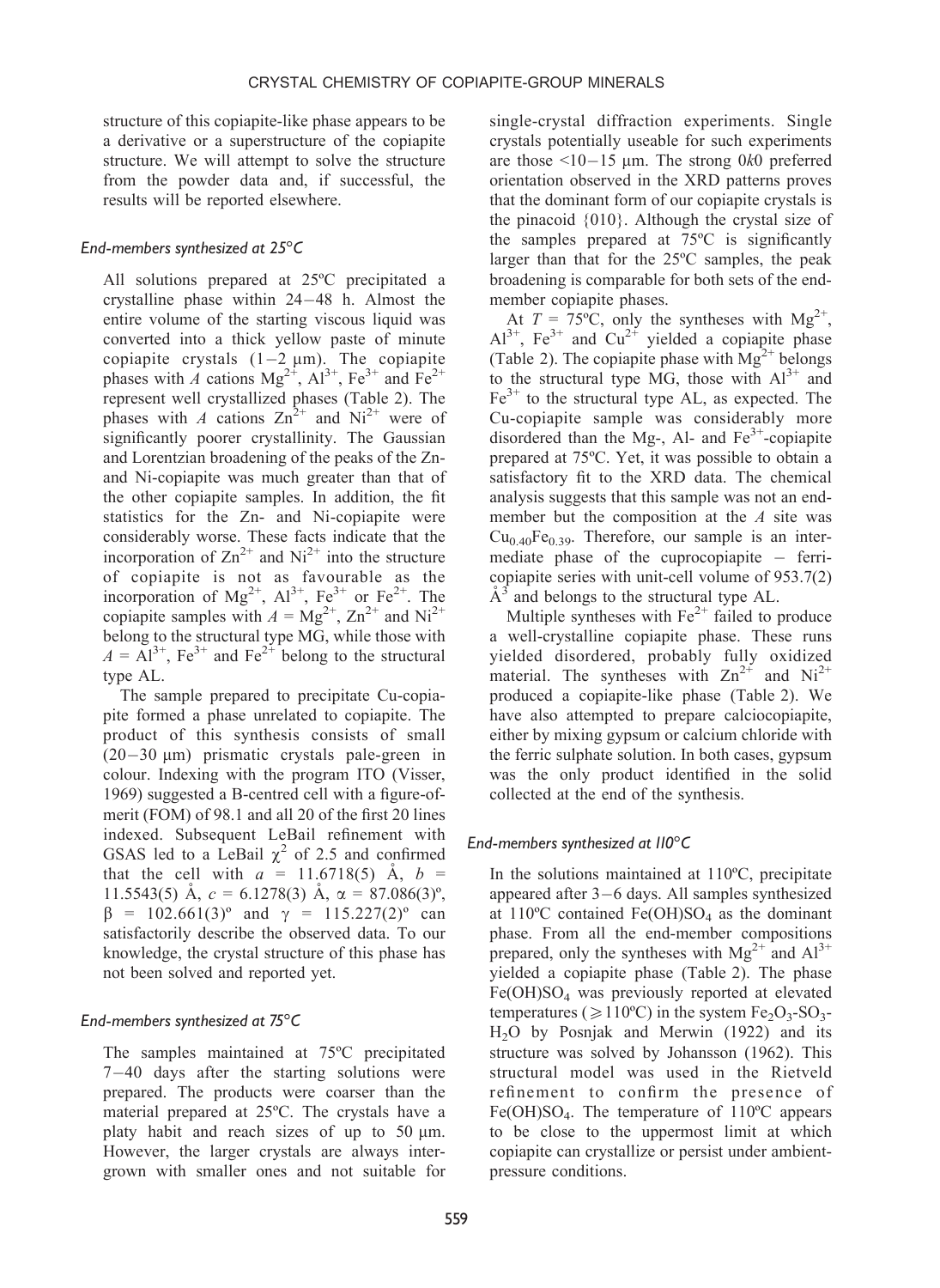The Fe $3+$ –Al join at 25°C and 75°C

The entire series between the  $Fe^{3+}-Al^{3+}$  copiapite end-members was synthesized at  $T = 25^{\circ}\text{C}$  and 75ºC (Table 3, Fig. 3a). The synthesized samples show no clear preference for uptake of  $Fe^{3+}$  or  $Al^{3+}$ from the solution, i.e. the composition of the solid copiapite samples is close to the composition of the initial solution (Fig.  $3a$ ). Both end-members belong to the structural type AL and therefore the solid solution could be continuous, although the large cation size difference between  $Fe<sup>3+</sup>$  and  $Al<sup>3+</sup>$ (20%) may cause immiscibility in this system. Since the lattice parameters of the end-members are similar, the presence of two phases in the intermediate samples could be detected only if the peak-broadening parameters in the solid solution members were systematically larger than those for the end-members. We have carefully compared the refined values of the Gaussian and Lorentzian broadening and found no evidence for the existence of two copiapite phases in our samples. Hence, each copiapite sample along the  $Fe^{3+}-Al^{3+}$ join consists of a single phase of the type AL. Fe<sup>3+</sup>– $A$  *join* at 25°C and 75°C (Table 3, Fig. 30). The synthesized samples<br>
The entire series between the Fe<sup>3+-</sup>–Al<sup>3+</sup> copiapite<br>
from the solution, i.e. the composition of the solution in the solution in the soluti

The unit-cell volume  $(V)$  shows negative deviation from the ideal mixing line (Fig.  $3a$ ). The deviation is only slight among the samples prepared at 25ºC, but distinct in the samples produced at 75ºC. Among the lattice parameters, the greatest changes are observed in the parameter  $b$ , with the variation in  $V$  essentially mimicking the variations of  $b$ . The lattice parameters  $a, c, \alpha, \beta$  and  $\gamma$  vary within relatively narrow bounds, with  $\alpha$  increasing and  $\gamma$ decreasing throughout the series from the Fe<sup>3</sup> to the  $Al^{3+}$  end-member.

### The Mg-Al join at  $25^{\circ}$ C and  $75^{\circ}$ C

The structures of the two end-members in this series belong to two different structural types. As a result, the solid solution is not expected to be continuous. Indeed, the intermediate compositions crystallized two phases at  $T = 75^{\circ}$ C, one with the type AL structure and another with the type MG structure (Table 4, Fig. 3b). The two phases are clearly distinguished by their XRD patterns because the significant difference in the lattice parameter b causes a clear separation of their 020 peaks (Fig. 4a). The systems more abundant in Mg show a strong preference for incorporation of  $Mg^{2+}$  into the copiapite (Fig. 3b). These copiapite samples contain almost no  $Al^{3+}$ . Similarly, the samples more abundant in Al crystallized

|                                                     | A specifies the composition at                                                                                                                                                                                                                                                                                                                                                                         | the $\lambda$ | 4 site. The lattice parameters $a, b, c$ are in A; $\alpha$ , $\beta$                                      |                                                                                                                                                                                                                                                                                                                     |                                                                                                          | are in degrees                                                                                |                                                                                                                                                                                                                               |                                                                                    |
|-----------------------------------------------------|--------------------------------------------------------------------------------------------------------------------------------------------------------------------------------------------------------------------------------------------------------------------------------------------------------------------------------------------------------------------------------------------------------|---------------|------------------------------------------------------------------------------------------------------------|---------------------------------------------------------------------------------------------------------------------------------------------------------------------------------------------------------------------------------------------------------------------------------------------------------------------|----------------------------------------------------------------------------------------------------------|-----------------------------------------------------------------------------------------------|-------------------------------------------------------------------------------------------------------------------------------------------------------------------------------------------------------------------------------|------------------------------------------------------------------------------------|
| ample                                               |                                                                                                                                                                                                                                                                                                                                                                                                        |               |                                                                                                            |                                                                                                                                                                                                                                                                                                                     |                                                                                                          |                                                                                               |                                                                                                                                                                                                                               |                                                                                    |
| AC-1                                                | $\mathrm{M}_{0.59}\mathrm{Fe}_{0.08}$                                                                                                                                                                                                                                                                                                                                                                  |               |                                                                                                            | 8.225(2)                                                                                                                                                                                                                                                                                                            |                                                                                                          |                                                                                               | 9.203(5)                                                                                                                                                                                                                      |                                                                                    |
|                                                     | 1 <sub>0.59</sub> F <sub>0.08</sub>                                                                                                                                                                                                                                                                                                                                                                    |               | (5) 2321(5)<br>13843(5) 2347(6)<br>13847(6) 3337(6) 3347(7)<br>1387(7) 3357(6) 3367(7)<br>13873(3) 3373(2) |                                                                                                                                                                                                                                                                                                                     | (5)<br>7.3221 (9)<br>7.3238 (5)<br>7.324 (6)<br>7.324 (6)<br>7.328 5 7.325 17<br>7.328 5 7.328 7.1328 17 | 93.894(5)<br>93.896(9)<br>93.900(5)<br>93.895(6)<br>93.93.93.948(6)<br>93.948(6)<br>93.963(2) |                                                                                                                                                                                                                               |                                                                                    |
|                                                     |                                                                                                                                                                                                                                                                                                                                                                                                        |               |                                                                                                            |                                                                                                                                                                                                                                                                                                                     |                                                                                                          |                                                                                               |                                                                                                                                                                                                                               |                                                                                    |
|                                                     |                                                                                                                                                                                                                                                                                                                                                                                                        |               |                                                                                                            |                                                                                                                                                                                                                                                                                                                     |                                                                                                          |                                                                                               |                                                                                                                                                                                                                               |                                                                                    |
| FACC3<br>FACC4 5<br>FACCCCC<br>FACCCCC<br>FACCCCCCC | $\begin{array}{l} \mathcal{M}_{0.56} \mathsf{Fe}_{0.11}\\ \mathcal{M}_{0.53} \mathsf{Fe}_{0.14}\\ \mathcal{M}_{0.50} \mathsf{Fe}_{0.16}\\ \mathcal{M}_{0.54} \mathsf{Fe}_{0.22}\\ \mathcal{M}_{0.34} \mathsf{Fe}_{0.23}\\ \mathcal{M}_{0.35} \mathsf{Fe}_{0.31}\\ \mathcal{M}_{0.27} \mathsf{Fe}_{0.39}\\ \mathcal{M}_{0.14} \mathsf{Fe}_{0.52}\\ \mathcal{M}_{0.14} \mathsf{Fe}_{0.52}\\ \end{array}$ |               |                                                                                                            |                                                                                                                                                                                                                                                                                                                     |                                                                                                          |                                                                                               |                                                                                                                                                                                                                               |                                                                                    |
|                                                     |                                                                                                                                                                                                                                                                                                                                                                                                        |               |                                                                                                            |                                                                                                                                                                                                                                                                                                                     |                                                                                                          |                                                                                               |                                                                                                                                                                                                                               |                                                                                    |
|                                                     |                                                                                                                                                                                                                                                                                                                                                                                                        |               |                                                                                                            |                                                                                                                                                                                                                                                                                                                     |                                                                                                          |                                                                                               |                                                                                                                                                                                                                               |                                                                                    |
|                                                     |                                                                                                                                                                                                                                                                                                                                                                                                        |               |                                                                                                            |                                                                                                                                                                                                                                                                                                                     |                                                                                                          |                                                                                               |                                                                                                                                                                                                                               |                                                                                    |
|                                                     |                                                                                                                                                                                                                                                                                                                                                                                                        |               |                                                                                                            |                                                                                                                                                                                                                                                                                                                     |                                                                                                          |                                                                                               |                                                                                                                                                                                                                               |                                                                                    |
| $PAC-10$                                            | Fe <sub>0.66</sub>                                                                                                                                                                                                                                                                                                                                                                                     |               |                                                                                                            | $\begin{smallmatrix} 8 & 233 & 39 \\ 8 & 229 & 20 \\ 8 & 235 & 60 \\ 8 & 238 & 60 \\ 8 & 238 & 60 \\ 8 & 247 & 60 \\ 8 & 247 & 60 \\ 8 & 25 & 64 \\ 8 & 25 & 64 \\ 8 & 25 & 60 \\ 8 & 313 & 60 \\ 8 & 345 & 60 \\ 8 & 35 & 60 \\ 8 & 18 & 35 & 60 \\ 8 & 18 & 35 & 60 \\ 8 & 18 & 35 & 60 \\ 8 & 18 & 35 & 60 \\ 8$ |                                                                                                          |                                                                                               | (6) 1889<br>1956 - 1956 - 1960<br>1887 - 1960 - 1961 - 1961<br>1960 - 1961 - 1961 - 1970<br>1960 - 1970 - 1970<br>1962 - 1970 - 1970 - 1981 - 1981 - 1981 - 1981 - 1981 - 1981 - 1981 - 1981 - 1981 - 1981 - 1981 - 1981 - 19 | 945.6(2)<br>946.1(1)<br>946.3(2)<br>946.7(2)<br>948.5(2)<br>951.4(1)<br>953.938.95 |

 $Fe<sub>0.66</sub>$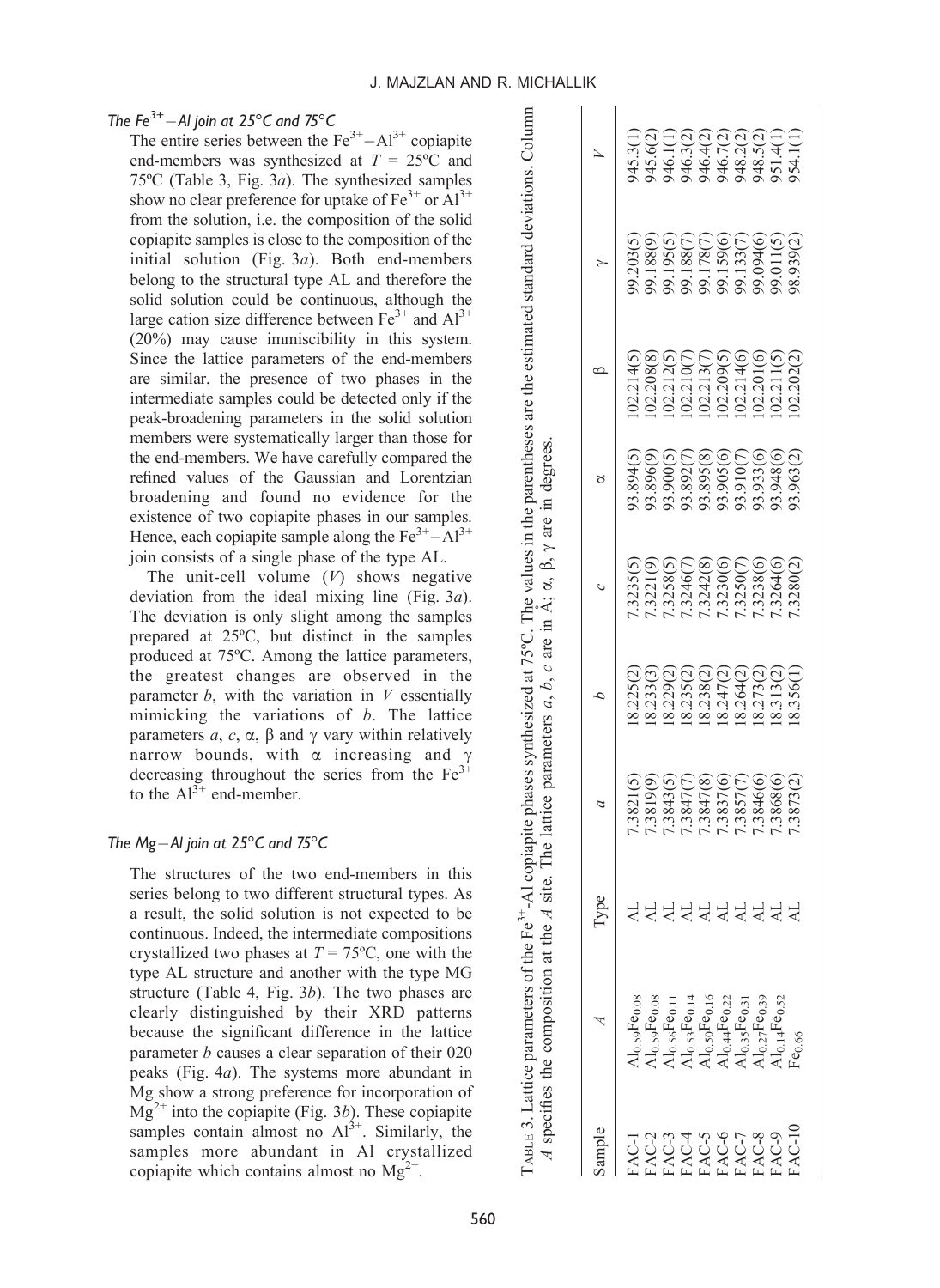

FIG. 3. Variation of unit-cell volume in the copiapite with the cations  $Fe^{3+}$ , Mg and Al in the A site.

Optical microscope observations do not show whether the varying compositions represent early and late phases. This evidence, as well as the strong enrichment of the single-phase samples in either Mg or Al, suggests that the system contains an immiscibility gap.

The samples synthesized at  $T = 25^{\circ}C$  also show a very strong tendency for incorporation of  $Mg^{2+}$ into copiapite. This tendency can easily be seen in Fig. 3b, where most points for the Mg-Al series cluster near the magnesiocopiapite end-member. The initial solutions, as mentioned above, were prepared at regularly incremented (0.1) Mg/(Mg+Al) intervals between the endmembers. All the Mg-rich copiapite samples in this series belong to the structural type MG. The inclusion of a relatively small amount of  $Al^{3+}$  in the Mg-rich copiapite results in a rapid increase in the unit-cell volume. This increase continues to the sample with Mg/(Mg+Al)  $\approx 0.8$ . The next sample shows significant anisotropic broadening of the diffraction peaks (Fig. 4b). The strongest broadening by far is observed for the 020 peaks, indicating disorder in the direction of the b axis. Disorder in this direction may be caused by rearrangement of the infinite chains and the isolated



FIG. 4. The 002 peaks in the Mg-Al copiapite series prepared at (a)  $T = 75^{\circ}\text{C}$  or (b)  $T = 25^{\circ}\text{C}$ . The variable plotted on the vertical axis is intensity. All patterns were normalized to equal integral intensity.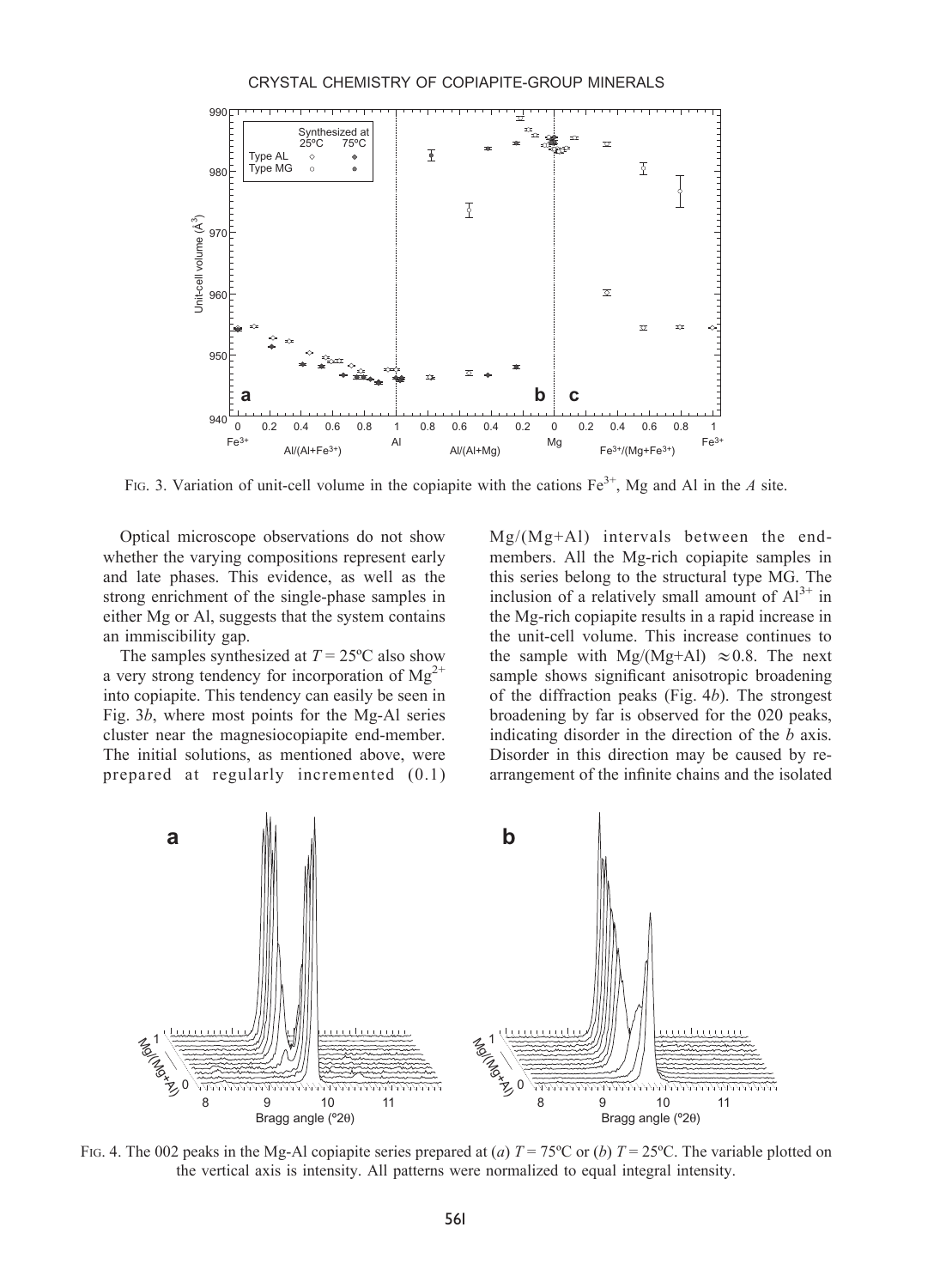| he Mg-Al copiapite phases synthesized at 75°C. The values in the parentheses are the estimated standard deviations. Column | the A site, the column Frac' gives the fraction of the phase in % in the two-phase samples. The lattice parameters $a, b, c$ are | Note that the samples do not strictly belong to a binary system magnesiocopiapite-aluminocopiapite because some of them |                              |
|----------------------------------------------------------------------------------------------------------------------------|----------------------------------------------------------------------------------------------------------------------------------|-------------------------------------------------------------------------------------------------------------------------|------------------------------|
|                                                                                                                            |                                                                                                                                  |                                                                                                                         |                              |
|                                                                                                                            |                                                                                                                                  |                                                                                                                         |                              |
|                                                                                                                            |                                                                                                                                  |                                                                                                                         |                              |
|                                                                                                                            |                                                                                                                                  |                                                                                                                         |                              |
|                                                                                                                            |                                                                                                                                  |                                                                                                                         | $\therefore$ in the A site.  |
| arameters of                                                                                                               | ie commonition af<br>Hoc T                                                                                                       | in A; $\alpha$ , $\beta$ , $\gamma$ are in degrees.                                                                     | contain a small amount of Fe |
|                                                                                                                            |                                                                                                                                  |                                                                                                                         |                              |

| Sample                            |                                                                | Type                        | Frac'          | a                                                                                                                                                                                                                                                               | $\mathcal{L}_{\mathcal{L}}$                                                                                                                                                                                                    | $\circ$                                                                                | ð                                                                                                                             | $\infty$                                                                                                                                                                                                                    |                                                                                                                                             |          |
|-----------------------------------|----------------------------------------------------------------|-----------------------------|----------------|-----------------------------------------------------------------------------------------------------------------------------------------------------------------------------------------------------------------------------------------------------------------|--------------------------------------------------------------------------------------------------------------------------------------------------------------------------------------------------------------------------------|----------------------------------------------------------------------------------------|-------------------------------------------------------------------------------------------------------------------------------|-----------------------------------------------------------------------------------------------------------------------------------------------------------------------------------------------------------------------------|---------------------------------------------------------------------------------------------------------------------------------------------|----------|
|                                   | $Al_{0.67}$                                                    |                             |                |                                                                                                                                                                                                                                                                 | 18.233(1)                                                                                                                                                                                                                      | .3249(3)                                                                               |                                                                                                                               |                                                                                                                                                                                                                             |                                                                                                                                             | 746.2(1) |
| MAC-1<br>MAC-2<br>MAC-3<br>MAC-4  |                                                                | d d d d g d g d d g g g g g | 888            | $.3842(4)$<br>$.3830(4)$                                                                                                                                                                                                                                        | 18.232(1                                                                                                                                                                                                                       | .3226(4)                                                                               |                                                                                                                               | $(02.215(3))$<br>$(02.205(4))$                                                                                                                                                                                              | 99.197(4)<br>99.189(4)<br>99.189(4)<br>99.174(4)<br>99.174(4)<br>99.189(5)<br>99.189(5)<br>99.189(5)<br>98.816(7)<br>98.816(7)<br>98.816(7) |          |
|                                   | Mgo.ozAlo.szFeo.14<br>Mgo.ozAlo.soFeo.15<br>Mgo.13Alo.4sFeo.13 |                             |                |                                                                                                                                                                                                                                                                 |                                                                                                                                                                                                                                | .3242(4)                                                                               |                                                                                                                               | 02.210(4)                                                                                                                                                                                                                   |                                                                                                                                             |          |
|                                   |                                                                |                             |                |                                                                                                                                                                                                                                                                 |                                                                                                                                                                                                                                | .3244(4)                                                                               |                                                                                                                               | 02.208(4)                                                                                                                                                                                                                   |                                                                                                                                             |          |
|                                   |                                                                |                             | $\frac{8}{8}$  |                                                                                                                                                                                                                                                                 |                                                                                                                                                                                                                                |                                                                                        |                                                                                                                               |                                                                                                                                                                                                                             |                                                                                                                                             |          |
| MAC-5                             | $Mg_{0.41}Al_{0.29}Fe_{0.10}$                                  |                             |                |                                                                                                                                                                                                                                                                 |                                                                                                                                                                                                                                |                                                                                        |                                                                                                                               |                                                                                                                                                                                                                             |                                                                                                                                             |          |
|                                   |                                                                |                             |                |                                                                                                                                                                                                                                                                 |                                                                                                                                                                                                                                |                                                                                        |                                                                                                                               |                                                                                                                                                                                                                             |                                                                                                                                             |          |
| MAC-6                             | $Mg_{0.60}Al_{0.19}Fe_{0.07}$                                  |                             |                |                                                                                                                                                                                                                                                                 |                                                                                                                                                                                                                                |                                                                                        |                                                                                                                               |                                                                                                                                                                                                                             |                                                                                                                                             |          |
|                                   |                                                                |                             |                |                                                                                                                                                                                                                                                                 |                                                                                                                                                                                                                                |                                                                                        |                                                                                                                               |                                                                                                                                                                                                                             |                                                                                                                                             |          |
|                                   |                                                                |                             | 523350         | $\begin{smallmatrix} .&3846(4)\\ 13833(4)\\ 13637(4)\\ 1340(4)\\ 13446(10)\\ 13446(10)\\ 13446(10)\\ 13446(10)\\ 13439(12)\\ 13430(10)\\ 13431(10)\\ 13431(11)\\ 13431(11)\\ 13431(11)\\ 13431(12)\\ 13431(13)\\ 13431(13)\\ 13431(13)\\ 13431(13)\\ 13431(13)$ | $\begin{array}{l} 18.236(1)\\ 18.237(1)\\ 18.772(6)\\ 18.742(2)\\ 18.793(2)\\ 18.805(2)\\ 18.806(1)\\ 18.806(1)\\ 18.806(1)\\ 18.806(1)\\ 18.797(2)\\ 18.797(2)\\ 18.799(2)\\ 18.799(2)\\ 18.807(2)\\ 18.807(2)\\ \end{array}$ | 7.392(4)<br>7.3281(7)<br>7.3280(7)<br>7.3334(1)<br>7.3918(5)<br>7.3912(7)<br>7.3928(7) |                                                                                                                               | $\begin{array}{l} 102.10(4)\\ 102.226(7)\\ 102.13(1)\\ 102.15(7)\\ 102.15(7)\\ 102.23(1)\\ 102.23(1)\\ 102.164(4)\\ 102.164(7)\\ 102.172(7)\\ 102.173(7)\\ 102.173(7)\\ 102.169(6)\\ 102.169(6)\\ 102.169(6)\\ \end{array}$ |                                                                                                                                             |          |
| MAC-7<br>MAC-8<br>MAC-9<br>MAC-10 | Mg0.97Al0.02<br>Mg0.97Al0.02<br>Mg1.01Al0.01                   |                             |                |                                                                                                                                                                                                                                                                 |                                                                                                                                                                                                                                |                                                                                        |                                                                                                                               |                                                                                                                                                                                                                             |                                                                                                                                             |          |
|                                   |                                                                |                             | $\overline{0}$ |                                                                                                                                                                                                                                                                 |                                                                                                                                                                                                                                |                                                                                        |                                                                                                                               |                                                                                                                                                                                                                             |                                                                                                                                             |          |
|                                   |                                                                |                             | $rac{80}{20}$  |                                                                                                                                                                                                                                                                 |                                                                                                                                                                                                                                |                                                                                        |                                                                                                                               |                                                                                                                                                                                                                             |                                                                                                                                             |          |
| MAC-11                            | Mg <sub>1.03</sub><br>Mg <sub>1.06</sub>                       |                             |                |                                                                                                                                                                                                                                                                 |                                                                                                                                                                                                                                |                                                                                        | 93,888(4)<br>93,895(4)<br>93,895(4)<br>93,895(4)<br>93,895(2)<br>93,895,16(5)<br>93,895,16(8)<br>93,935,16(8)<br>93,935,16(7) |                                                                                                                                                                                                                             |                                                                                                                                             |          |
|                                   |                                                                |                             |                |                                                                                                                                                                                                                                                                 |                                                                                                                                                                                                                                |                                                                                        |                                                                                                                               |                                                                                                                                                                                                                             |                                                                                                                                             |          |

### J. MAJZLAN AND R. MICHALLIK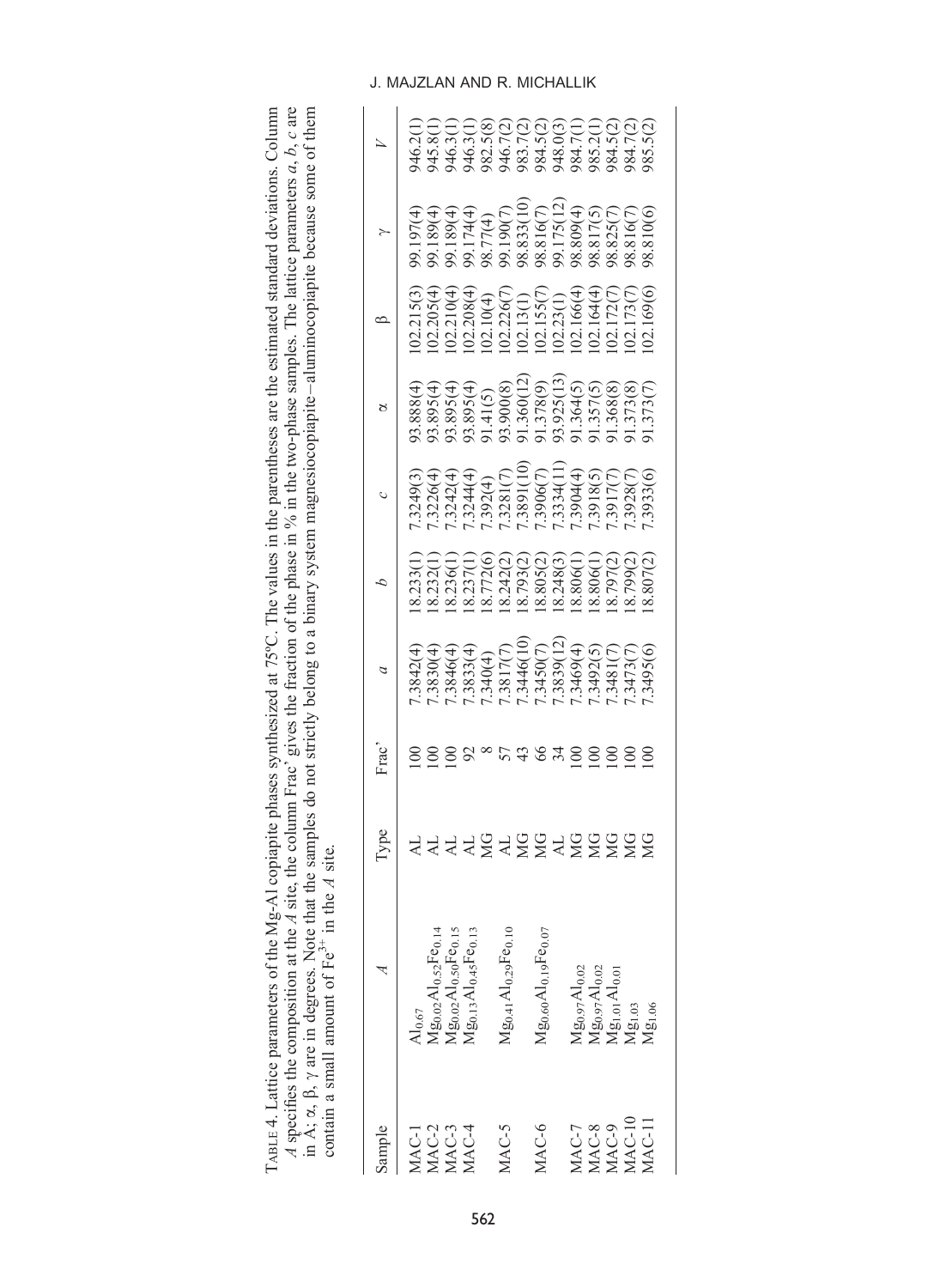octahedra, reflecting the conflicting tendencies to build one or the other structural type of copiapite. It is difficult to determine with certainty from our XRD data whether the sample contains one, two or a series of disordered copiapite phases. In analogy with the samples prepared at 75ºC, we refer to the region where this disorder exists as the two-phase region. This term will be applied also to other copiapite systems showing similar behaviour, noting again that the precise number of phases cannot be determined reliably.

# The Mg-Fe<sup>3+</sup> join at 25°C

The two end-members in this series belong to two different structural types (AL and MG) and therefore immiscibility may be expected. The compositions more abundant in Mg belong to the structural type MG and show strong preference for the incorporation of  $Mg^{2+}$  over Fe<sup>3+</sup> (Fig. 3c). Inclusion of  $Fe<sup>3+</sup>$  into these phases leads to a sharp increase in the unit-cell volume, similar to the Mg-Al series. The samples with lower Mg/  $(Mg + Fe^{3+})$  ratios at the A site belong to the twophase field. The two-phase field covers most of the compositional space in this system (Fig.  $3c$ ), indicating that the mixing of  $Mg^{2+}$  and  $Fe^{3+}$  at the A site in copiapite is unfavourable to a large extent.

We have also attempted to synthesize this series at  $T = 75^{\circ}$ C. Although all solutions yielded copiapite, most of them were contaminated by a substantial amount of kornelite  $(Fe<sub>2</sub>(SO<sub>4</sub>)<sub>3</sub>)$  $(H<sub>2</sub>O)<sub>-7</sub>$ ). The crystallization of kornelite depletes the system in  $Fe<sup>3+</sup>$ . Hence, all copiapite crystals are shifted strongly towards more Mg-rich compositions and little can be learned about the  $Mg-Fe<sup>3+</sup>$  solid solution or immiscibility among the copiapite phases. For this reason, the results from the series prepared at  $T = 75^{\circ}$ C are not reported here.

### The Al $-Fe^{2+}$  join at 25 $^{\circ}$ C

Both end-members in this series belong to the structural type AL. However, the large difference in the ionic radii of  $Al^{3+}$  and  $Fe^{2+}$ , their different charge and the need to introduce vacancies along with  $Al^{3+}$  are the most likely causes for the existence of considerable disorder in several intermediate members. The compositions with Al/(Al+Fe<sup>2+</sup>) between 1.0 and ~0.4 have unit-cell volumes slightly smaller than that of the Alcopiapite (Fig. 5a). These samples displayed a slight preference for  $Al^{3+}$  over  $Fe^{2+}$ . Significant broadening of the 020 peaks in the samples with Al/ $(AI + Fe^{2+})$  between 0.4 and 0.1 indicates that multiple phases may be present. Nevertheless,



FIG. 5. Variation of the unit-cell volume (V) in the copiapite with the cations Al,  $Fe^{2+}$ , Mg and Zn in the A site. For the copiapite-like phase, V/2 is plotted.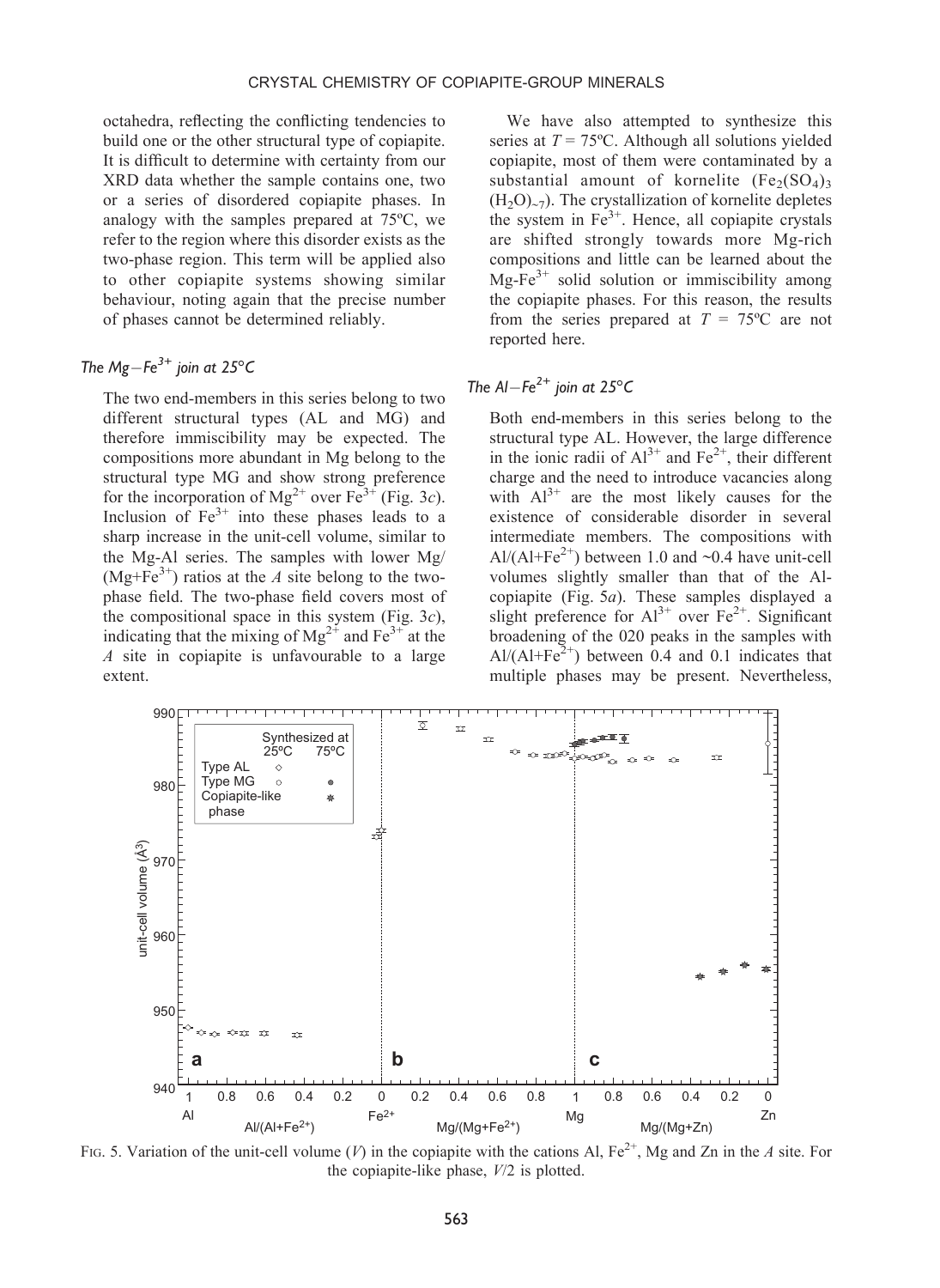attempts to refine the patterns with two copiapite phases always failed. The refinement accepted the two phases but diverged immediately if the peaks were allowed to broaden. Therefore, the precise nature of disorder in these phases or the number of phases in these samples remains unknown.

# The Mg-Fe<sup>2+</sup> join at 25°C

As the two end-members in this series belong to different structural types, the existence of a twophase region is expected. However, none of the patterns along this join can be satisfactorily refined with two copiapite phases. The Mg-rich and intermediate compositions clearly belong to the type MG, with sharp peaks and unit-cell volumes  $(V)$  close to that of the end-member Mgcopiapite (Fig. 5b). As in other systems investigated here, the compositions more abundant in Mg display a pronounced preference for  $Mg^{2+}$ over the other cation present  $(Fe^{2+})$ . As the  $Mg/(Mg + Fe^{2+})$  ratio decreases, V sharply increases. This increase is surprising since the two ions have the same charge and are similar in size. The rapid increase of V for  $Fe^{2+}$ -rich compositions and the simultaneous peak broadening in this series probably reflects the conflicting tendencies to accommodate both  $Mg^{2+}$  and Fe<sup>2+</sup> in a single structural type of the copiapite structure. As stated above, the  $Fe<sup>2+</sup>$ copiapite belongs to the type AL and its  $V$  is markedly smaller than the  $V$  of any other member of this series (Fig. 5).

### The Mg $-Zn$  join at 25°C and 75°C

At  $T = 25^{\circ}$ C, the solid solution among the Mg and Zn end-members is continuous and belongs to the structural type MG. The copiapite phase shows strong preference for Mg over Zn during crystallization (Fig. 5c). As the concentration of Zn in copiapite increases, the crystallinity of the product decreases. This trend can be seen from the increasing errors on the results of the refinement towards the Zn-rich compositions (Fig. 5c).

At  $T = 75^{\circ}\text{C}$ , there is no continuous solid solution between the Mg and Zn end-members. The Mg-rich compositions precipitate a copiapite phase of the structural type MG. These phases also strongly prefer Mg over Zn and their unit-cell volume increases almost systematically up to  $Mg/(Mg+Zn) = 0.75$ . The compositions rich in Zn, however, crystallize a copiapite-like phase (Table 2). This phase is able to incorporate significantly more Zn than copiapite although it also shows a slight preference for  $Mg^{2+}$  over  $Zn^{2+}$ .

## The ternary system Mg-Al-Fe<sup>3+</sup> at 25°C

The co-existence of two copiapite phases along the Mg-Fe<sup>3+</sup> and Mg-Al joins prompted us to explore the ternary system Mg-Al-Fe<sup>3+</sup> copiapite in detail, with emphasis on mapping out the twophase field. At 25ºC, the two-phase region covers most of the ternary system (Fig. 6). As in the binary systems, the copiapite phases show strong preference for  $Mg^{2+}$  and a slight one for  $Al^{3+}$ . The  $V$  of the copiapite phases is greatest for the phases most abundant in  $Mg^{2+}$  and smallest for the  $Al^{3+}$ rich phases (see the supplementary Table S1, which can be found at http://www.minersoc.org/ pages/ e\_journals/dep\_mat.html).

### Natural samples

A small collection of natural samples which was amassed for this work served to test whether the two structural types determined in this study also



FIG. 6. A ternary plot showing the copiapite samples with a single phase of the type AL (open circles), single phase of the type MG (open inverted triangles) and samples with multiple copiapite phases (black squares). The plot shows the molar proportions of Mg, Al and  $Fe<sup>3+</sup>$  at the A site in the copiapite structure. Note that for the samples with multiple copiapite phases, only the total chemical composition could be plotted. Because of their fine-grained nature, we were not able to determine

the composition of the co-existing phases.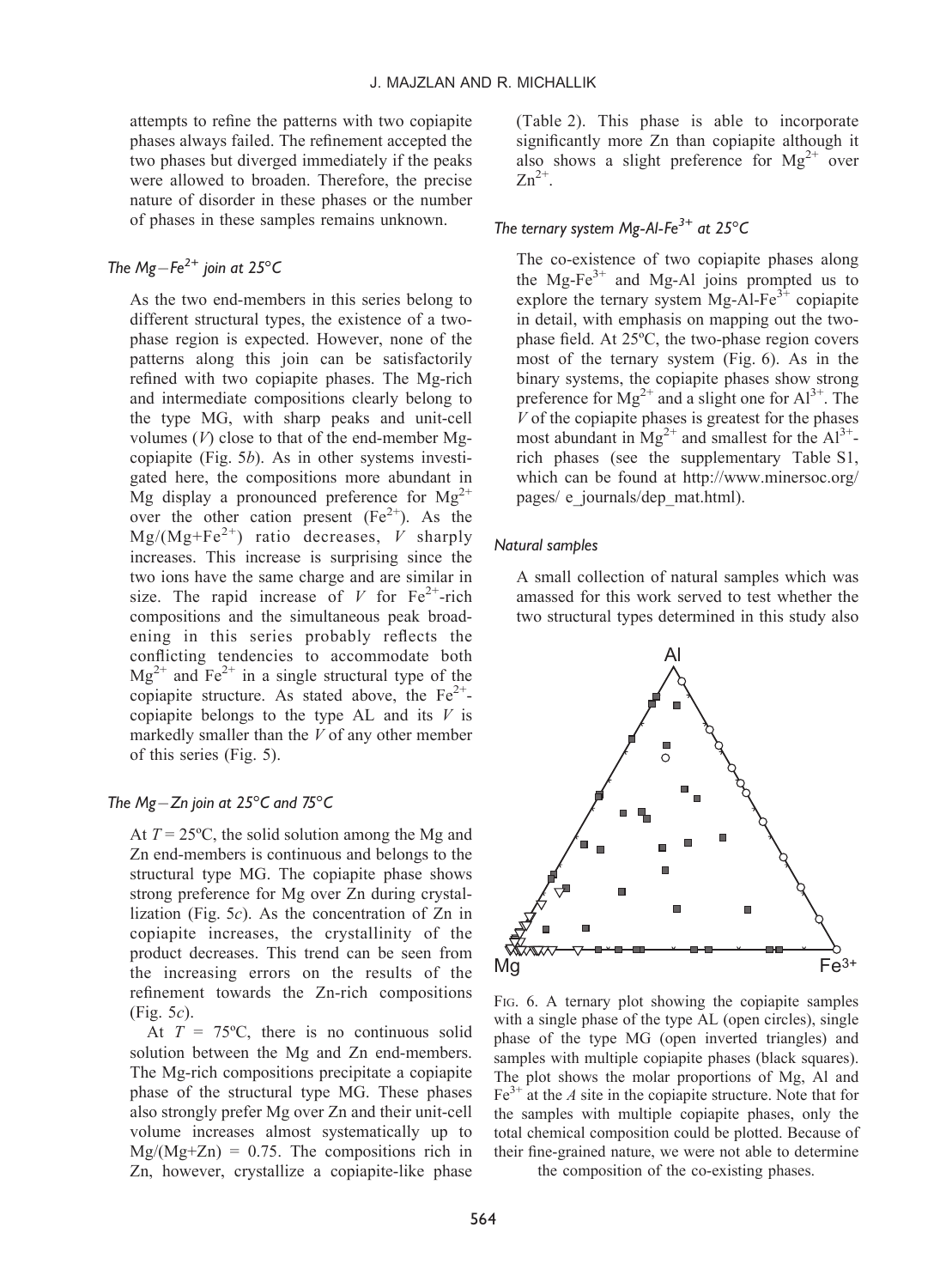occur in nature. These natural samples were intended to cover a wide range of compositions. As with the synthetic samples, each of the natural samples can be assigned to the type MG or AL (Table 5). All XRD patterns of the natural samples had sharp, well defined peaks. No broadening similar to that found in the twophase fields in our synthetic systems was detected. The small amount of material available and the presence of impurities (Table 5) precluded a precise determination of the chemical composition of the natural copiapite samples. For this reason, we abandoned the original idea to collect more natural copiapite specimens and turned most of our attention to the synthetic samples. It should also be noted that the sample 'Al-Mg copiapite' (see Table 5) does not represent an intermediate between the synthetic Al and Mg end-members. This sample was contaminated by pickeringite and was available in the least amounts. Whether the deviation from the Al-Mg binary system is caused by problems during the refinement owing to low intensities of the peaks or an additional chemical component in the copiapite crystals is unclear.

### Infrared spectroscopy

The mid-IR spectra of all copiapite end-members synthesized in this study are very similar. They all display prominent stretching O-H vibrational (vOH) bands in the region of  $3000-3600$  cm<sup>-1</sup>. These bands arise from the interaction of the IR radiation and the vibrational modes of water molecules (Ryskin, 1974). Because there are twenty water molecules in a unit cell of copiapite, there is a significant overlap and the vOH bands merge into a broad feature (Fig. 7). Some of these broad features include a relatively sharp peak at  $3526$  cm<sup>-1</sup> that can be assigned to the single OH group in the structure. The bending  $H-O-H$ vibrations are manifested by a pronounced band at  $1637$  cm<sup>-1</sup>.

The portion of the spectrum between  $500-1200$  cm<sup>-1</sup> is dominated by sulphate vibrational bands. An undistorted  $SO_4$  group with tetrahedral symmetry (point symmetry  $T_d$ ) has four vibrational modes  $v_1$ ,  $v_2$ ,  $v_3$  and  $v_4$  with the corresponding irreducible representations of  $A_1 + E + T_2 + T_2$ . The symbols A, E and T represent singly, doubly and triply degenerate modes, respectively. The energy of these modes is:  $v_1$  983 cm<sup>-1</sup>,  $v_2$  450 cm<sup>-1</sup>,  $v_3$  1105 cm<sup>-1</sup> and  $v_4$  611 cm<sup>-1</sup>, respectively (Nakamoto, 1986).

| Impurity (if present)<br>Sample locality                      | Type      |           |            |           | 8          |             |                 |            |
|---------------------------------------------------------------|-----------|-----------|------------|-----------|------------|-------------|-----------------|------------|
| Mazarron, Murcia (Spain)<br>Zn-Mg copiapite                   | <b>NG</b> | 7.3417(8) | 18.791(1)  | 7.3824(9) | 91.416(11) | 102.156(9)  | 98.871(9)       | 982.0(2)   |
| Mina Sao Domingos, Mertola (Portugal<br>Ferricopiapite        |           | 7.3951(2) | 18.3435(4) | 7.3352(2) | 93.901(2)  | (02.200(2)) | 98.994(2)       | 955.3(1)   |
| Paracoquimbite (R3)                                           |           | 0.9636(2) | 10.9636(2) | 51.484(1) |            |             | $\overline{20}$ | 5359.2(2)  |
| Al-Mg copiapite                                               |           | 7.329(7)  | 18.849(10) | 7.343(6)  | 93.38(9)   | (02.43(9)   | (00.75(10)      | 968.0(14)  |
| Valachov, Skřiváň (Czech Republic)<br>Pickeringite $(P2_1/c)$ |           | 6.1871(5) | 24.272(2)  | 21.242(1) |            | (00.339(6)) |                 | \$138.3(4) |
| Denver mine, Santa Cruz Co, AZ (USA)<br>Mg-Al copiapite       | МG        | 7.3430(4) | 18.7872(7) | 7.3863(4) | 91.361(5)  | 102.175(4)  | 98.828(4)       | 982.6(1)   |

TABLE 5. Lattice parameters (in  $\AA$  and degrees), structural type and localities of the natural samples.

TABLE 5. Lattice parameters (in Å and degrees), structural type and localities of the natural samples.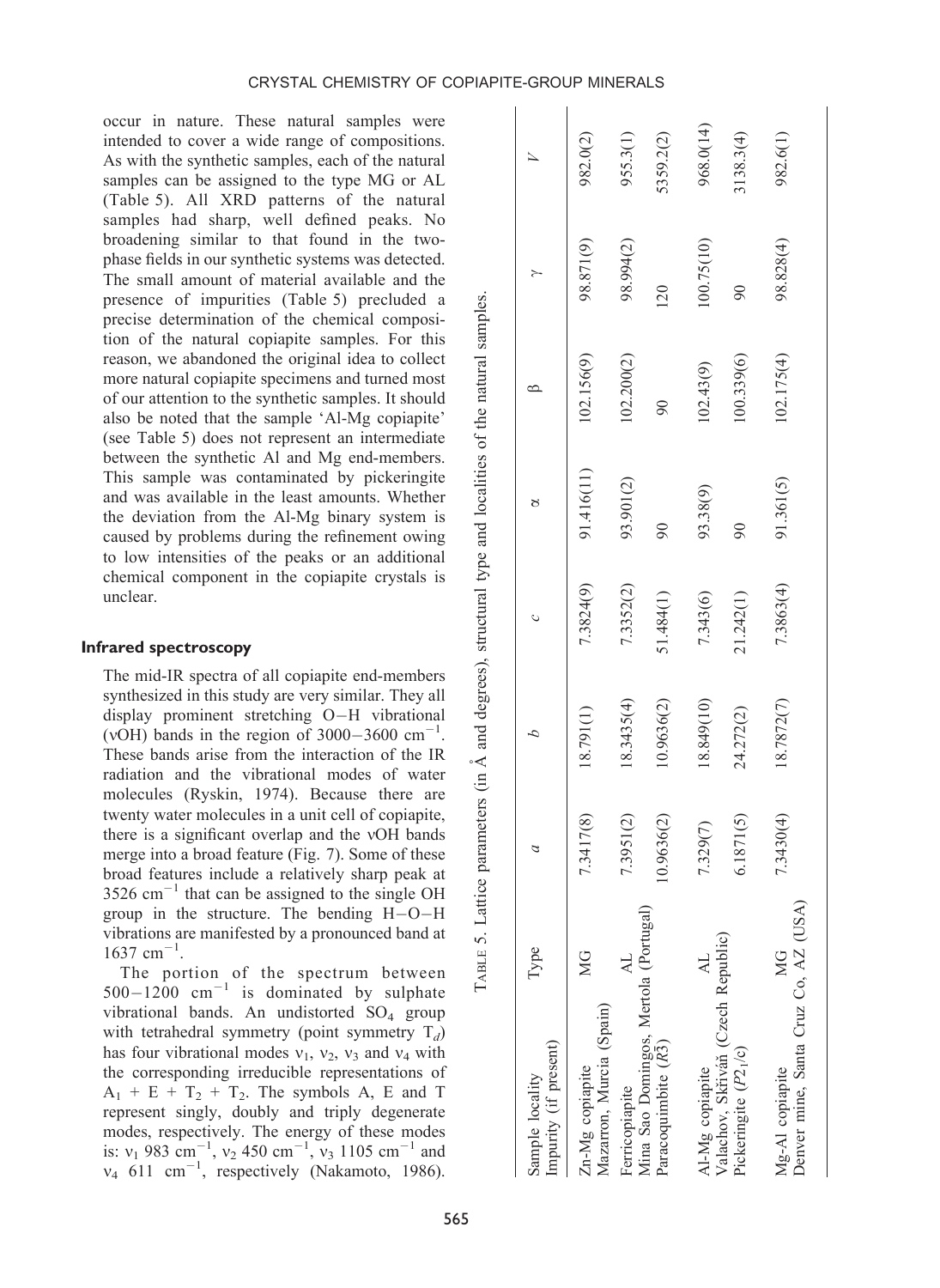

FIG. 7. (a) IR spectra of synthetic end-members; from bottom to top: HSC-1, HSC-11, HSC-21, HSC-106, HSC-116, HSC-128, HSC-79. (b) A portion of a spectrum of the sample HSC-21. The functions shown fit the measured spectrum and their positions are stated in the text. The linear background function used during fitting is not shown.

Distortion of the sulphate group to the point symmetry  $C_1$  lifts the degeneracy and nine IRactive modes with the irreducible representations of A can be theoretically distinguished in a spectrum. Of these nine modes, seven fall in the spectral range of this study: three  $v_3$  modes, one  $v_1$  mode and three  $v_4$  modes. Therefore, three

sulphate sites in the structure of copiapite, each with point symmetry  $C_1$ , should together produce 21 vibrational bands in the measured spectra. Because of the considerable overlap of these bands and an additional overlap with bending  $(\delta$ OH) O-H modes, not all these bands can be distinguished. In the region between  $1400 - 900$  $\text{cm}^{-1}$ , twelve SO<sub>4</sub> and  $\delta$ OH bands are expected. A satisfactory fit of this region could be achieved with a set of six Gaussian functions centred at 992, 1035, 1061, 1081, 1135 and 1223  $cm^{-1}$ (Fig. 7). In the region between  $700-500$  cm<sup>-1</sup>, three  $SO_4$   $v_4$  triplets are expected. Three bands centred at 543, 603 and 659  $cm^{-1}$  could be distinguished in this region by fitting (Fig. 7).

### Discussion and conclusions

The two principal components of the copiapite structure, the infinite chains and the isolated A sites, are connected only by an intricate network of hydrogen bonds (Majzlan and Kiefer, 2006). The flexibility of this network and the consequent possibility of re-arranging these components is the reason the copiapite structure accepts a number of cations in the  $A$  site. The major differences between the structural type AL and MG are: (1) the size of the unit cell; (2) the orientation of the isolated octahedra  $A(H_2O)_6$ ; and (3) the topology of the infinite chains (Fig. 1). The two smallest cations (Al<sup>3+</sup>, ionic radius = 0.54 Å, Fe<sup>3+</sup> 0.65 Å) form copiapite phases of the type AL with the smallest *V*. Surprisingly, the copiapite with the largest cation (Fe<sup>2+</sup> 0.78 Å) belongs to the same structural type and its  $V$  is much smaller than that expected from a simple ionic-radius $-V$  relationship. Copiapite with the other divalent cations  $(Mg^{2+} 0.72, Zn^{2+} 0.74, Ni^{2+} 0.69 \text{ Å})$  belongs to the structural type MG and the  $V$  is greater than that of the copiapite of the structural type AL. The unitcell size is largely controlled by the value of the lattice parameter b. These cluster around values of  $18.2-18.4$  Å for the structural type AL and  $18.7-18.85$  Å for the structural type MG (Fig. 8). The outliers of these ranges are the samples in the two-phase fields where significant disorder exists. The lattice parameters  $a, c, \alpha, \beta$  and  $\gamma$  vary within relatively narrow bounds and influence the  $V$  much less than  $b$  (Fig. 8).

The greatest changes occur in the *b* direction, meaning that the factor controlling the structural type and the unit-cell size is the orientation and size of the isolated octahedra  $A(H_2O)_6$ . Although the infinite chains also change their topology in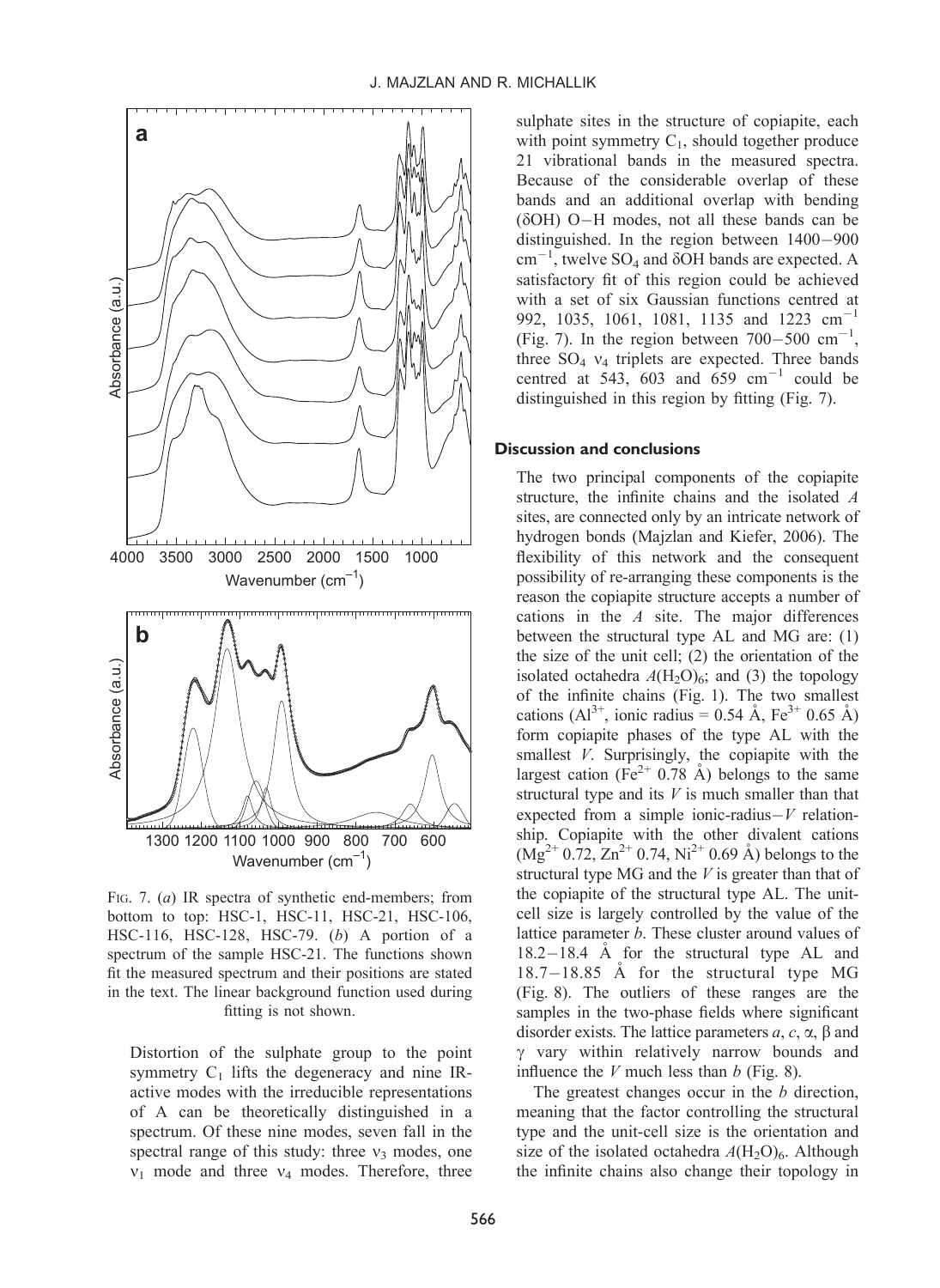

FIG. 8. Variation of the lattice parameters and the unit-cell volume in the synthesized copiapite samples. Grey  $diamond$  - structural type MG, open circles  $-$  structural type AL.

response to the re-orientation of the isolated octahedra (Fig. 1), the repeat period of the chains varies no more than a few hundreths of an angström  $(9.25-9.27 \text{ Å})$ .

When forced to form a solid solution, the copiapite phases respond in a variety of ways:

(1) Formation of a complete solid solution  $(Fe<sup>3+</sup>-Al$  solution, 25<sup>o</sup>C or 75<sup>o</sup>C).

(2) Immiscibility (Mg-Al solution,  $75^{\circ}$ C).

(3) Development of a field where one, two or multiple disordered phases may exist (e.g. Mg-Al,  $Mg-Fe^{3+}$ , Al-Fe<sup>2+</sup> solutions, 25<sup>o</sup>C).

(4) Abrupt change fromcopiapite to a copiapitelike phase (Mg-Zn, Mg-Ni solution,  $75^{\circ}$ C).

(5) Abrupt change fromone structural type to the other  $(Mg–Fe<sup>2+</sup>$  solution, 25<sup>o</sup>C).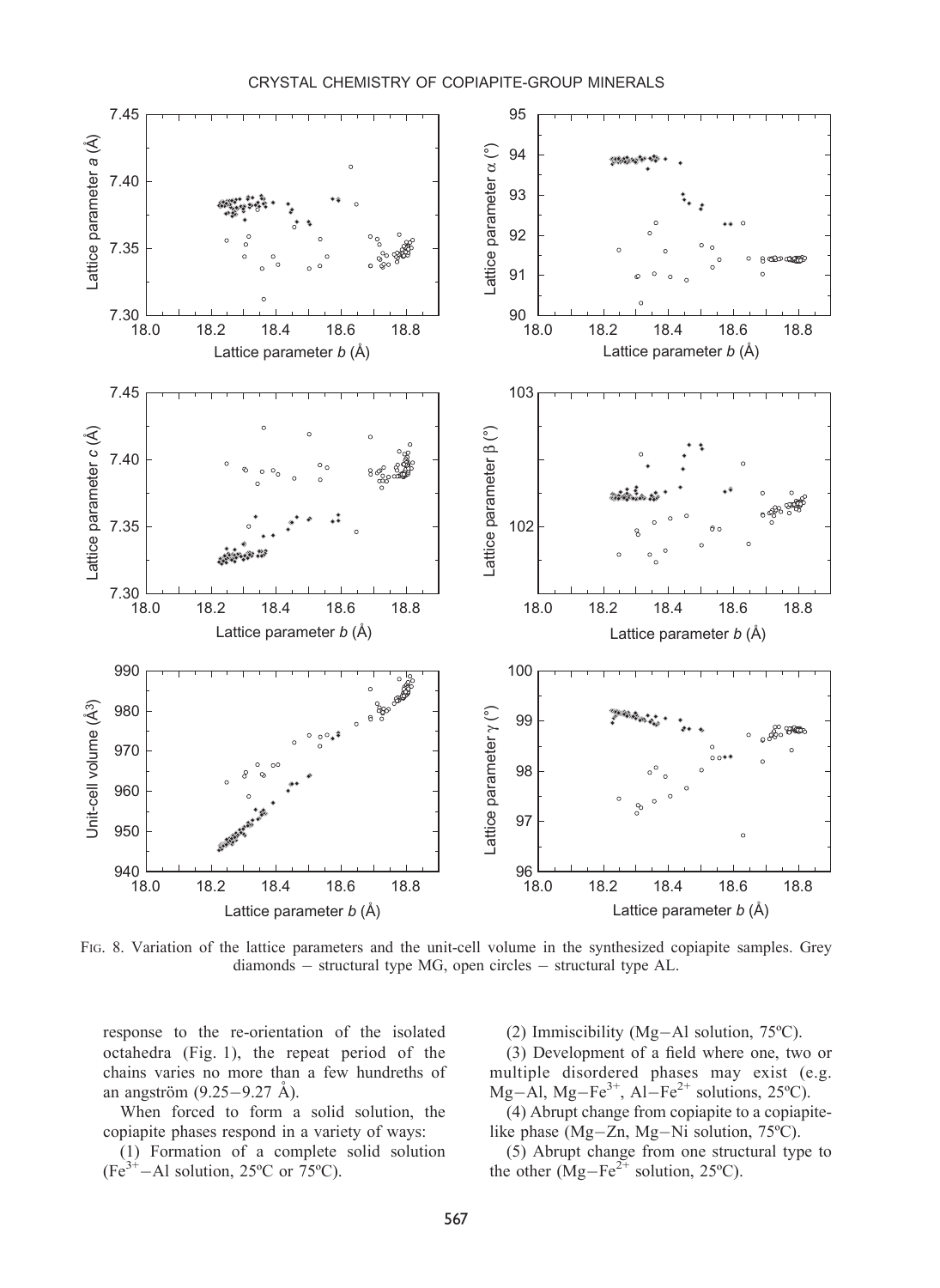The use of a full-profile Rietveld refinement proved to be crucial as only this method was able to address the fine structural differences described in this study, as well as providing reliable lattice parameters for the triclinic unit cell and correcting for small systematic errors (especially the horizontal displacement of the specimens). The discrepancies in the previous structural studies of the copiapite phases are, in our opinion, the consequence of not using a full-profile analysis of the powder XRD patterns.

The subtle structural differences between the structural types MG, AL and the copiapite-like phase (CL) cannot be distinguished in the IR spectra. This close similarity of the spectra suggests that the copiapite-like phase comprises the same structural segments (polyhedral chains, isolated sites, water molecules) as the structure of copiapite itself. In all cases, the number of bands is too large and the overlap too strong to assign the individual bands to the theoretically predicted vibrational modes.

Overall, the phases that belong to the copiapite group form an exceedingly complicated system. The understanding of this system may aid in the comprehension of acid mine-drainage pollution where copiapite commonly occurs. We plan to continue with thermochemical studies of this system in order to describe the thermodynamic properties of the individual end-members and the solid solutions.

### Acknowledgements

This work was supported financially by Deutsche Forschungsgemeinschaft, grant no. MA3927/2-1. We are grateful to S. Hirth-Walther and R. Bolanz for their help with the wet chemical analyses of the copiapite samples. We thank P. Stephens (National Synchrotron Light Source, Brookhaven National Laboratory, NY, USA) for help with the XRD experiments at the X16 beamline at NSLS. Use of the NSLS was supported by the U.S. Department of Energy, Office of Science, Office of Basic Energy Sciences, under Contract No. DE-AC02- 98CH10886. We acknowledge the ANKA Angstroemquelle Karlsruhe (Forschungszentrum Karlsruhe, Germany) for the provision of beamtime and we thank S. Doyle for assistance using beamline DIFF. We also thank B. Gasharova for access to the infrared spectrometer at ANKA. We are grateful to M. Wang at the Swiss Light Source (Paul Scherrer Institute, Villigen, Switzerland) for the opportunity to use the beamline X06SA.

### **References**

- Atencio, D., Carvalho, F.M.S. and Hypolito, R. (1996) Synthesis and X-ray powder diffraction data for Mg-, Al- and Ni- end-members of the copiapite group. Anais da Associacao Brasileira de Quimica, 45,  $66 - 72.$
- Bayliss, P. and Atencio, D. (1985) X-ray powder diffraction data and cell parameters for copiapitegroup minerals. The Canadian Mineralogist, 23,  $53 - 56.$
- Broemme, B. and Poellmann, H. (2007) Synthesis, crystal structure and application of compounds with copiapite and voltaite structure. Geochimica et Cosmochimica Acta, 71, Special Supplement 15S, A123.
- Fanfani, L., Nunzi, A., Zanazzi, P.F. and Zanzari, A.R. (1973) The copiapite problem: the crystal structure of a ferrian copiapite. American Mineralogist, 58, 314-322.
- Friedlander, L.R., Tosca, N.J. and Arvidson, R.E. (2007) Preliminary experiments in the systematic investigations of the spectroscopic properties of synthetic copiapite group minerals. Lunar and Planetary Science Conference, XXXVIII, 2049.
- Haidinger, W. (1845) Handbuch der bestimmenden Mineralogie. Braumüller & Seidel, Wien.
- Jamieson, H.E., Robinson, C., Alpers, C.N., McCleskey, R.B., Nordstrom, D.K. and Peterson, R.C. (2005) Major and trace element composition of copiapitegroup minerals and coexisting water from the Richmond mine, Iron Mountain, California. Chemical Geology,  $215$ ,  $387-405$ .
- Johansson, G. (1962) On the crystal structures of FeOHSO<sub>4</sub> and InOHSO<sub>4</sub>. Acta Chemica Scandinavica, 16, 1234-1244.
- Larson, A.C. and von Dreele, R.B. (1994) GSAS. General Structure Analysis System. LANSCE, MS-H805, Los Alamos, New Mexico.
- Majzlan, J. and Kiefer, B. (2006) An X-ray- and neutron-diffraction study of synthetic ferricopiapite,  $Fe_{14/3}(SO_4)_6(OD,OH)_2(D_2O,H_2O)_{20}$ , and ab initio calculations on the structure of magnesiocopiapite,  $MgFe<sub>4</sub>(SO<sub>4</sub>)<sub>6</sub>(OH)<sub>2</sub>(H<sub>2</sub>O)<sub>20</sub>$ . The Canadian Mineralogist, 44, 1227-1237.
- Nakamoto, K. (1986) Infrared and Raman spectra of inorganic and coordination compounds. John Wiley, New York.
- Posnjak, E. and Merwin, H.E. (1922) The system,  $Fe<sub>2</sub>O<sub>3</sub>-SO<sub>3</sub>-H<sub>2</sub>O$ . Journal of the American Chemical Society, 44, 1965-1994.
- Quartieri, S., Triscari, M. and Viani, A. (2000) Crystal structure of the hydrated sulphate pickeringite (MgAl2(SO4)4·22H2O): X-ray powder diffraction study. European Journal of Mineralogy, 12,  $1131 - 1138.$
- Rammelsberg, C.F. (1860) Handbuch der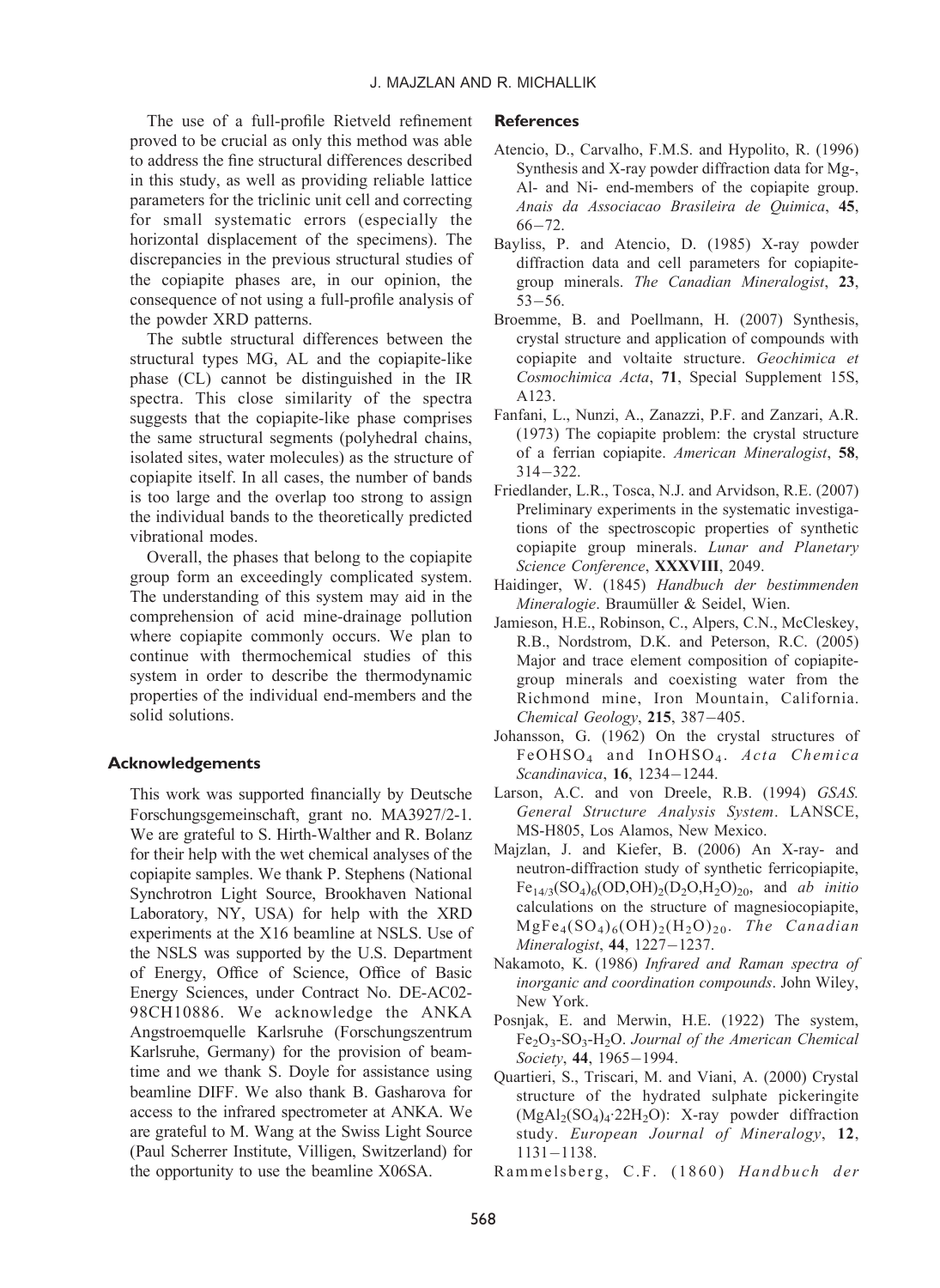Mineralchemie. Verlag von Wilhelm Engelman, Leipzig.

- Robinson, P.D. and Fang, J.H. (1971) Crystal structures and mineral chemistry of hydrated ferric sulphates: II. The crystal structure of paracoquimbite. American Mineralogist,  $56, 1567 - 1571$ .
- Rose, H. (1833) Ueber einige in Südamerika vorkommende Eisenoxydsalze. Annalen der Physik, 27,  $309 - 319.$
- Ryskin, Ya.I. (1974) The vibrations of protons in minerals: hydroxyl, water and ammonium. Pp. 137-181 in: The Infrared Spectra of Minerals (V.C. Farmer, editor). Monograph 4. Mineralogical Society, London.

Scharizer, R. (1913) Beiträge zur Kenntnis der

chemischen Constitution und der Genese der natürlichen Ferrisulphate VIII. Zeitschrift für Kristallographie, Kristallgeometrie, Kristallphysik, Kristallchemie, 52, 372-398.

- Süsse, P. (1972) Crystal structure and hydrogen bonding of copiapite. Zeitschrift für Kristallographie, 135,  $34 - 55$ .
- Visser, J.W. (1969) A fully automatic program for finding the unit cell from powder data. Journal of Applied Crystallography, 2, 89-95.
- Walter-Levy, L. and Quemeneur, E. (1963) Sur la thermolyse du sulphate ferrique basique  $6Fe<sub>2</sub>(SO<sub>4</sub>)<sub>3</sub>Fe<sub>2</sub>O<sub>3</sub>.nH<sub>2</sub>O$ . Comptes Rendus Academy of Science Paris, 257, 3410-3413.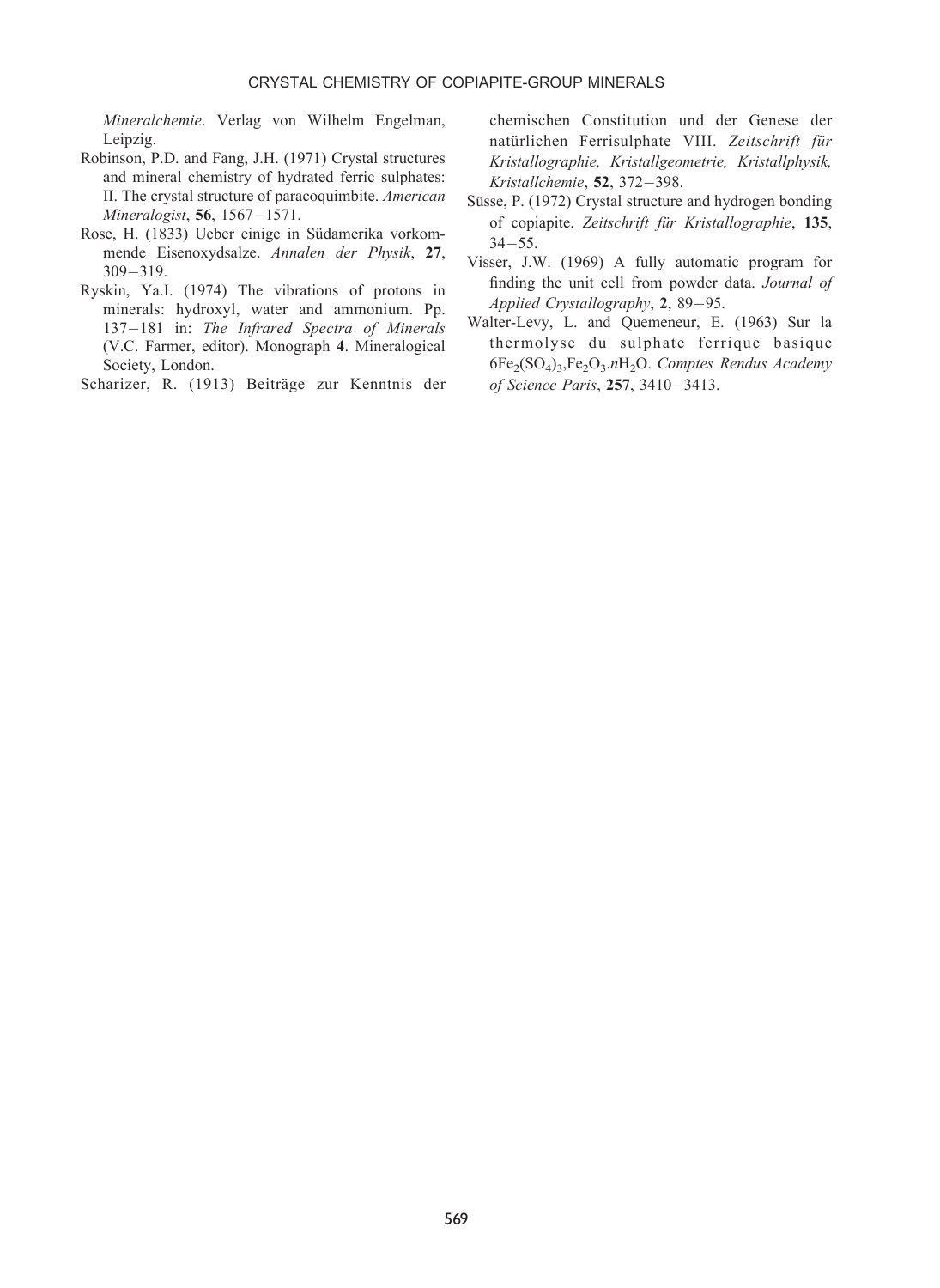Table S1. Supplementary information to the manuscript by Majzlan and Michallik (Mineralogical Magazine). Listed in the sample ID, the amount of chemicals (deionized water and sulfates of Mg, Fe<sup>3+</sup>, Al, Ni, Zn, and Fe<sup>2+</sup>) used to produce the sample; the temperature of synthesis in <sup>o</sup>C; the expected and measured stoichiometry at the A site in copiapite according to the general formula AFe<sub>4</sub>(SO<sub>4)6</sub>(OH)<sub>2</sub>(H<sub>2</sub>O)<sub>20</sub>; the structural type of the phase synthesized: **MG** = structural type **MG**, **AL** = structural type **AL**; **CL** = copiapite-like phase; and the lattice parameters of all phases identified in the samples. The values <sup>χ</sup><sup>2</sup> and w Rp describe the goodness of the fit and are defined in the technical manual for GSAS (see Larson and von Dreele 1994). For the samples of the type **MG** and **AL**, these values refer to the results of the Rietveld refinement. For samples of the type **CL**, these values refer to the results of the LeBail refinement.

|          |                                         |                            | amount of sulfates              |                                  |                            | expected stoichiometry     |                            | measured stoichiometry     |                                  |                            |                        |                                              |                                                      |               |                                                                    | lattice parameters $(\text{\AA})$ and unit cell volume $(\text{\AA})$  |                                            |                       |                 |
|----------|-----------------------------------------|----------------------------|---------------------------------|----------------------------------|----------------------------|----------------------------|----------------------------|----------------------------|----------------------------------|----------------------------|------------------------|----------------------------------------------|------------------------------------------------------|---------------|--------------------------------------------------------------------|------------------------------------------------------------------------|--------------------------------------------|-----------------------|-----------------|
|          |                                         |                            | weighed out (g)                 |                                  |                            | at the A site              |                            |                            | at the A site                    |                            |                        |                                              |                                                      |               |                                                                    | for one or two phases in the sample, as applicable                     |                                            |                       |                 |
|          | sample water (mL) Mg<br>$T (^{\circ}C)$ | Ni                         | $Fe3+$<br>Zn                    | $\overline{A}$<br>$Fe2+$         | Mg<br>Ni                   | $Fe3+$<br>Zn               | AI<br>$Fe2+$               | Mg<br>Ni                   | $Fe3+$<br>Zn                     | AI<br>$Fe2+$               | type                   | a                                            | b                                                    | $\mathcal{C}$ | $\alpha$                                                           | β                                                                      | $\gamma$                                   | $\vee$                | $\chi^2$<br>wRp |
| $HSC-1$  | 1.20<br>25                              | $\Omega$                   | 0.4779 2.0221 0<br>$\Omega$     | $\Omega$                         | 1.000<br>$\Omega$          | $\Omega$<br>$\Omega$       | $\Omega$<br>$\Omega$       | 1.017<br>$\Omega$          | $\Omega$<br>$\Omega$             | $\Omega$<br>$\Omega$       | <b>MG</b>              |                                              | 7.3451(4) 18.7936(11) 7.3891(4) 91.369(5)            |               |                                                                    | 102.169(4)                                                             |                                            | 98.831(4) 983.58(10)  | 3.81<br>0.2826  |
| $HSC-2$  | 1.20<br>25                              | $\Omega$                   | 0.4325 2.0675 0<br>$\Omega$     | $\Omega$                         | 0.900<br>$\Omega$          | 0.067<br>$\Omega$          | $\Omega$<br>$\Omega$       | 0.972<br>$\Omega$          | 0.019<br>$\Omega$                | $\Omega$<br>$\Omega$       | <b>MG</b>              |                                              | 7.3451(4) 18.7940(10) 7.3886(4) 91.373(5)            |               |                                                                    | 102.163(4)                                                             | 98.822(4) 983.60(9)                        |                       | 2.74<br>0.2486  |
| $HSC-3$  | 1.20<br>25                              | $\Omega$                   | 0.3867 2.1133 0<br>$\Omega$     | $\Omega$                         | 0.800<br>$\Omega$          | 0.133<br>$\Omega$          | $\Omega$<br>$\Omega$       | 0.958<br>$\Omega$          | 0.028<br>$\Omega$                | $\Omega$<br>$\Omega$       | <b>MG</b>              |                                              | 7.3444(4) 18.7921(10) 7.3870(4) 91.364(4)            |               |                                                                    | 102.163(4)                                                             | 98.829(4) 983.16(9)                        |                       | 3.07<br>0.2581  |
| $HSC-4$  | 1.20<br>25                              | $\overline{0}$             | 0.3403 2.1597 0<br>$\Omega$     | $\overline{0}$                   | 0.700<br>$\Omega$          | 0.200<br>$\overline{0}$    | $\Omega$<br>$\Omega$       | 0.951<br>$\Omega$          | 0.033<br>$\overline{0}$          | $\Omega$<br>$\overline{0}$ | MG                     |                                              | 7.3440(5) 18.7912(13) 7.3879(5) 91.370(5)            |               |                                                                    | 102.168(4)                                                             |                                            | 98.824(5) 983.17(11)  | 4.44<br>0.3037  |
| $HSC-5$  | 1.20<br>25                              | $\Omega$                   | 0.2933 2.2067 0<br>$\Omega$     | $\Omega$                         | 0.600<br>$\Omega$          | 0.267<br>$\Omega$          | $\Omega$<br>$\overline{0}$ | 0.927<br>$\Omega$          | 0.048<br>$\Omega$                | $\Omega$<br>$\overline{0}$ | <b>MG</b>              |                                              | 7.3446(4) 18.7911(11) 7.3886(4) 91.375(5) 102.165(4) |               |                                                                    |                                                                        |                                            | 98.828(4) 983.34(10)  | 2.50<br>0.2350  |
| $HSC-6$  | 1.20<br>25                              | $\overline{0}$             | 0.2459 2.2541 0<br>$\mathbf{0}$ | $\overline{0}$                   | 0.500<br>$\Omega$          | 0.333<br>$\overline{0}$    | $\Omega$<br>$\overline{0}$ | 0.893<br>$\Omega$          | 0.071<br>$\overline{0}$          | $\Omega$<br>$\overline{0}$ | <b>MG</b>              |                                              | 7.3457(5) 18.7943(12) 7.3893(5) 91.371(5) 102.174(4) |               |                                                                    |                                                                        |                                            | 98.817(4) 983.75(11)  | 2.78<br>0.2494  |
| $HSC-7$  | 1.20<br>25                              | $\Omega$                   | 0.1978 2.3022 0<br>$\Omega$     | $\Omega$                         | 0.400<br>$\Omega$          | 0.400<br>$\Omega$          | $\Omega$<br>$\Omega$       | 0.819<br>$\Omega$          | 0.120<br>$\Omega$                | $\Omega$<br>$\overline{0}$ | <b>MG</b>              |                                              | 7.3493(9) 18.7995(22) 7.3957(9) 91.406(9) 102.176(8) |               |                                                                    |                                                                        |                                            | 98.789(8) 985.38(20)  | 3.69<br>0.2865  |
| $HSC-8$  | 1.20<br>25                              | $\overline{0}$             | 0.1492 2.3508 0<br>$\Omega$     | $\Omega$                         | 0.300<br>$\Omega$          | 0.467<br>$\Omega$          | $\Omega$<br>$\Omega$       | 0.573<br>$\Omega$          | 0.285<br>$\Omega$                | $\Omega$<br>$\overline{0}$ | MG<br>AL               | 7.3440(16) 18.791(4)<br>7.3833(26) 18.437(6) |                                                      |               |                                                                    | 7.3965(17) 91.433(18) 102.160(15)<br>7.3478(24) 93.795(29) 102.294(27) | 98.795(15) 984.4(4)<br>99.016(28) 960.1(6) |                       | 3.60<br>0.2844  |
| $HSC-9$  | 1.20<br>25                              | $\Omega$                   | $0.1001$ 2.3999 0<br>$\Omega$   | $\Omega$                         | 0.200<br>$\Omega$          | 0.533<br>$\Omega$          | $\Omega$<br>$\Omega$       | 0.341<br>$\Omega$          | 0.440<br>$\Omega$                | $\Omega$<br>$\overline{0}$ | <b>MG</b><br><b>AL</b> | 7.338(4)<br>7.3811(16) 18.368(5)             | 18.746(8)                                            | 7.387(4)      | 91.42(5)                                                           | 102.11(4)<br>7.3317(16) 93.901(17) 102.224(16)                         | 98.72(4)<br>98.953(17) 954.4(4)            | 980.4(9)              | 5.16<br>0.3358  |
| $HSC-10$ | 1.20<br>25                              | $\overline{0}$             | 0.0503 2.4497 0<br>$\Omega$     | $\Omega$                         | 0.100<br>$\Omega$          | 0.600<br>$\Omega$          | $\Omega$<br>$\Omega$       | 0.147<br>$\Omega$          | 0.569<br>$\Omega$                | $\Omega$<br>$\overline{0}$ | <b>MG</b><br><b>AL</b> | 7.383(11) 18.647(22)                         | 7.3839(10) 18.3662(28)                               |               | 7.346(11) 91.42(15) 101.87(12)<br>7.3298(10) 93.922(10) 102.215(9) |                                                                        | 98.72(13) 976.7(25)                        | 98.926(10) 954.47(24) | 3.87<br>0.2996  |
| $HSC-11$ | 1.20<br>25                              | $\overline{0}$<br>$\Omega$ | 2.5000 0<br>$\Omega$            | $\Omega$                         | $\overline{0}$<br>$\Omega$ | 0.667<br>$\Omega$          | $\overline{0}$<br>$\Omega$ | $\overline{0}$<br>$\Omega$ | 0.667<br>$\Omega$                | $\overline{0}$<br>$\Omega$ | <b>AL</b>              |                                              | 7.3871(5) 18.3622(13) 7.3286(4) 93.938(5) 102.208(4) |               |                                                                    |                                                                        |                                            | 98.920(4) 954.53(11)  | 2.86<br>0.2576  |
| $HSC-12$ | 1.20<br>25                              | $\Omega$                   | $\Omega$                        | 0.4311 2.0269 0.0420<br>$\Omega$ | 0.900<br>$\Omega$          | $\overline{0}$<br>$\Omega$ | 0.067<br>$\Omega$          | 1.008<br>$\Omega$          | $\overline{0}$<br>$\Omega$       | 0.007 MG<br>$\Omega$       |                        |                                              | 7.3450(5) 18.7926(12) 7.3882(5) 91.369(5)            |               |                                                                    | 102.164(4)                                                             |                                            | 98.825(5) 983.44(11)  | 3.18<br>0.2600  |
| $HSC-13$ | 1.20<br>25                              | $\Omega$                   | $\Omega$                        | 0.3841 2.0317 0.0842<br>$\Omega$ | 0.800<br>$\Omega$          | $\Omega$<br>$\Omega$       | 0.133<br>$\Omega$          | 0.966<br>$\Omega$          | $\overline{0}$<br>$\Omega$       | $0.041$ MG<br>$\Omega$     |                        |                                              | 7.3466(5) 18.7980(12) 7.3908(5) 91.377(5)            |               |                                                                    | 102.166(5)                                                             |                                            | 98.828(5) 984.26(11)  | 2.39<br>0.2339  |
| $HSC-14$ | 1.20<br>25                              | $\overline{0}$             | $\Omega$                        | 0.3369 2.0365 0.1266<br>$\Omega$ | 0.700<br>$\Omega$          | $\Omega$<br>$\Omega$       | 0.200<br>$\Omega$          | 0.908<br>$\Omega$          | $\overline{0}$<br>$\overline{0}$ | $0.061$ MG<br>$\Omega$     |                        |                                              | 7.3467(5) 18.7951(13) 7.3906(5) 91.371(6) 102.177(5) |               |                                                                    |                                                                        |                                            | 98.820(5) 984.08(12)  | 2.64<br>0.2438  |
| $HSC-15$ | 1.20<br>25                              | $\Omega$                   | $\Omega$                        | 0.2894 2.0413 0.1692<br>$\Omega$ | 0.600<br>$\Omega$          | $\Omega$<br>$\Omega$       | 0.267<br>$\Omega$          | 0.964<br>$\Omega$          | $\overline{0}$<br>$\Omega$       | $0.036$ MG<br>$\Omega$     |                        | 7.3509(6)                                    | 18.8015(15) 7.3943(6) 91.369(6) 102.184(5)           |               |                                                                    |                                                                        |                                            | 98.809(6) 985.47(14)  | 2.91<br>0.2058  |
| $HSC-16$ | 1.20<br>25                              | $\Omega$                   | $\Omega$                        | 0.2418 2.0462 0.2120<br>$\Omega$ | 0.500<br>$\Omega$          | $\overline{0}$<br>$\Omega$ | 0.333<br>$\Omega$          | 0.826<br>$\Omega$          | 0.004<br>$\Omega$                | 0.112 MG<br>$\Omega$       |                        |                                              | 7.3505(8) 18.8031(19) 7.3970(8) 91.373(8)            |               |                                                                    | 102.186(7)                                                             | 98.815(7)                                  | 985.84(18)            | 3.90<br>0.2367  |
| $HSC-17$ | 1.20<br>25                              | $\Omega$                   | $\Omega$                        | 0.1939 2.0511 0.2550<br>$\Omega$ | 0.400<br>$\Omega$          | $\Omega$<br>$\Omega$       | 0.400<br>$\Omega$          | 0.756<br>$\Omega$          | 0.013<br>$\Omega$                | $0.149$ MG<br>$\Omega$     |                        |                                              |                                                      |               |                                                                    | 7.3520(11) 18.8040(27) 7.4019(11) 91.397(11) 102.187(10)               |                                            | 98.801(10) 986.75(25) | 4.54<br>0.2535  |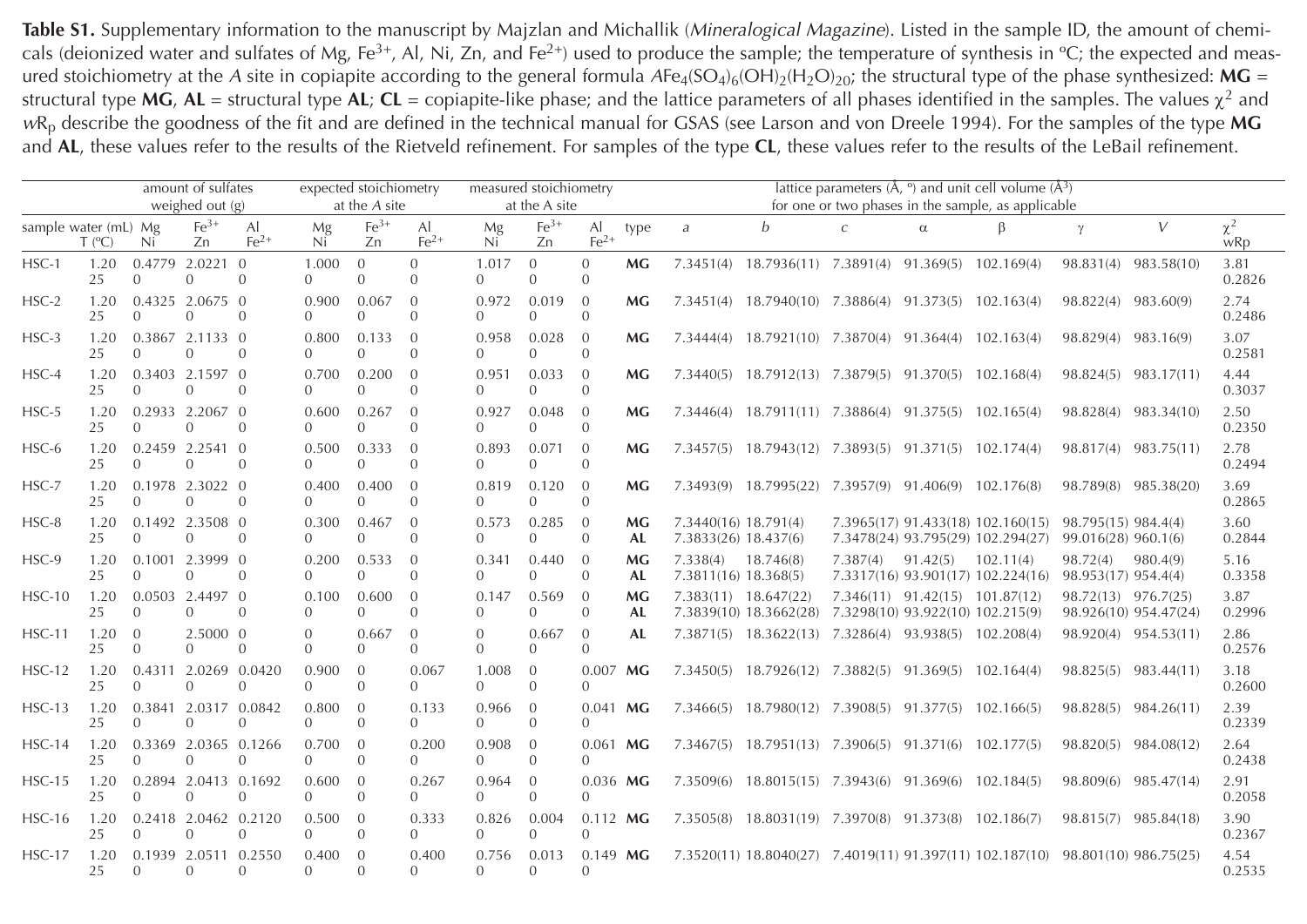|              |                                         |                            | amount of sulfates<br>weighed out (g)  |                           |                                  | expected stoichiometry<br>at the A site |                         |                            | measured stoichiometry<br>at the A site |                                  |                 |                                              |                                                      |                                             |                        | lattice parameters $(\AA)$ , $\phi$ ) and unit cell volume $(\AA)^3$<br>for one or two phases in the sample, as applicable |           |                                   |                 |
|--------------|-----------------------------------------|----------------------------|----------------------------------------|---------------------------|----------------------------------|-----------------------------------------|-------------------------|----------------------------|-----------------------------------------|----------------------------------|-----------------|----------------------------------------------|------------------------------------------------------|---------------------------------------------|------------------------|----------------------------------------------------------------------------------------------------------------------------|-----------|-----------------------------------|-----------------|
|              | sample water (mL) Mg<br>$T (^{\circ}C)$ | Ni                         | $Fe3+$<br>Zn                           | Al<br>$Fe2+$              | Mg<br>Ni                         | $Fe3+$<br>Zn                            | Al<br>$Fe2+$            | Mg<br>Ni                   | $Fe3+$<br>Zn                            | Al<br>$Fe2+$                     | type            | $\partial$                                   | b                                                    | $\mathcal{C}$                               | $\alpha$               | ß                                                                                                                          | $\gamma$  | $\vee$                            | $\chi^2$<br>wRp |
| $HSC-18$     | 1.20<br>25                              | $\Omega$                   | 0.1458 2.0560 0.2982<br>$\Omega$       | $\Omega$                  | 0.300<br>$\Omega$                | $\overline{0}$<br>$\Omega$              | 0.467<br>$\Omega$       | 0.662<br>$\Omega$          | 0.043<br>$\Omega$                       | $0.182$ MG<br>$\Omega$           |                 | 7.3545(18) 18.812(4)                         |                                                      |                                             |                        | 7.4113(18) 91.453(18) 102.211(16) 98.805(16) 988.6(4)                                                                      |           |                                   | 6.52<br>0.3026  |
| $HSC-19$     | 1.20<br>25                              | $\Omega$                   | 0.0974 2.0609 0.3417<br>$\Omega$       | $\Omega$                  | 0.200<br>$\Omega$                | $\overline{0}$<br>$\Omega$              | 0.533<br>$\Omega$       | 0.319<br>$\Omega$          | 0.081<br>$\Omega$                       | 0.373<br>$\Omega$                | AL<br><b>MG</b> | 7.3766(20) 18.253(6)<br>7.357(5)             | 18.536(11)                                           | 7.385(6)                                    | 91.20(6)               | 7.3296(20) 93.819(22) 102.258(19) 99.144(19) 947.0(5)<br>101.99(6)                                                         | 98.26(6)  | 973.5(12)                         | 7.08<br>0.3155  |
| HSC-20       | 1.20<br>25                              | $\Omega$                   | 0.0488 2.0659 0.3853<br>$\Omega$       | $\overline{0}$            | 0.100<br>$\Omega$                | $\overline{0}$<br>$\Omega$              | 0.600<br>$\Omega$       | 0.132<br>$\Omega$          | 0.097<br>$\Omega$                       | 0.482 AL<br>$\Omega$             |                 | 7.3760(12) 18.246(3)                         |                                                      |                                             |                        | 7.3279(11) 93.816(12) 102.231(11) 99.153(11) 946.41(27)                                                                    |           |                                   | 5.61<br>0.2800  |
| $HSC-21$     | 1.20<br>25                              | $\overline{0}$<br>$\Omega$ | 2.0709 0.4291<br>$\Omega$              | $\overline{0}$            | $\overline{0}$<br>$\Omega$       | $\overline{0}$<br>$\Omega$              | 0.667<br>$\Omega$       | $\overline{0}$<br>$\Omega$ | 0.034<br>$\Omega$                       | $0.632$ AL<br>$\Omega$           |                 |                                              | 7.3853(7) 18.2486(18) 7.3280(6) 93.873(7) 102.221(6) |                                             |                        |                                                                                                                            |           | 99.163(6) 947.65(16)              | 3.99<br>0.2544  |
| $HSC-22$     | 1.20<br>25                              | $\theta$<br>$\Omega$       | $\Omega$                               | 2.1125 0.3875<br>$\Omega$ | $\overline{0}$<br>$\Omega$       | 0.067<br>$\Omega$                       | 0.600<br>$\Omega$       | $\overline{0}$<br>$\Omega$ | 0.148<br>$\Omega$                       | $0.518$ AL<br>$\Omega$           |                 |                                              | 7.3835(7) 18.2502(20) 7.3270(7) 93.866(8) 102.221(7) |                                             |                        |                                                                                                                            |           | 99.154(7) 947.42(17)              | 6.41<br>0.3080  |
| $HSC-23$     | 1.20<br>25                              | $\theta$<br>$\Omega$       | $\Omega$                               | 2.1544 0.3456<br>$\Omega$ | $\overline{0}$<br>$\Omega$       | 0.133<br>$\Omega$                       | 0.533<br>$\Omega$       | $\overline{0}$<br>$\Omega$ | 0.186<br>$\Omega$                       | $0.481$ AL<br>$\Omega$           |                 | 7.3856(8)                                    | $18.2569(21)$ $7.3287(8)$ $93.864(8)$ $102.216(7)$   |                                             |                        |                                                                                                                            | 99.160(7) | 948.25(18)                        | 4.47<br>0.2607  |
| $HSC-24$     | 1.20<br>25                              | $\theta$<br>$\Omega$       | $\Omega$                               | 2.1965 0.3035<br>$\Omega$ | $\overline{0}$<br>$\Omega$       | 0.200<br>$\Omega$                       | 0.467<br>$\Omega$       | $\overline{0}$<br>$\Omega$ | 0.239<br>$\Omega$                       | $0.428$ AL<br>$\Omega$           |                 | 7.3860(8)                                    | 18.2670(22) 7.3293(8) 93.882(8) 102.214(7)           |                                             |                        |                                                                                                                            | 99.129(8) | 948.98(19)                        | 3.72<br>0.2454  |
| $HSC-25$     | 1.20<br>25                              | $\theta$<br>$\Omega$       | $\Omega$                               | 2.2390 0.2610<br>$\Omega$ | $\overline{0}$<br>$\Omega$       | 0.267<br>$\Omega$                       | 0.400<br>$\Omega$       | $\overline{0}$<br>$\Omega$ | 0.274<br>$\Omega$                       | 0.392 AL<br>$\Omega$             |                 | 7.3857(6)                                    | 18.2680(16) 7.3284(6) 93.889(6) 102.214(5)           |                                             |                        |                                                                                                                            | 99.122(5) | 948.87(13)                        | 3.21<br>0.2286  |
| $HSC-26$     | 1.20<br>25                              | $\theta$<br>$\Omega$       | $\Omega$                               | 2.2818 0.2182<br>$\Omega$ | $\overline{0}$<br>$\Omega$       | 0.333<br>$\Omega$                       | 0.333<br>$\Omega$       | $\overline{0}$<br>$\Omega$ | 0.297<br>$\Omega$                       | 0.369 AL<br>$\Omega$             |                 | 7.3865(4)                                    | $18.2770(11)$ $7.3283(4)$ $93.887(4)$ $102.209(4)$   |                                             |                        |                                                                                                                            |           | 99.101(4) 949.53(10)              | 2.57<br>0.1969  |
| $HSC-27$     | 1.20<br>25                              | $\theta$<br>$\Omega$       | $\Omega$                               | 2.3248 0.1752<br>$\Omega$ | $\theta$<br>$\Omega$             | 0.400<br>$\Omega$                       | 0.267<br>$\Omega$       | $\Omega$<br>$\Omega$       | 0.366<br>$\Omega$                       | 0.301 AL<br>$\Omega$             |                 | 7.3869(4)                                    | 18.2883(12) 7.3293(4) 93.888(4) 102.212(4)           |                                             |                        |                                                                                                                            |           | 99.079(4) 950.35(10)              | 2.39<br>0.1916  |
| $HSC-28$     | 1.20<br>25                              | $\overline{0}$<br>$\Omega$ | $\Omega$                               | 2.3682 0.1318<br>$\Omega$ | $\overline{0}$<br>$\overline{0}$ | 0.467<br>$\Omega$                       | 0.200<br>$\Omega$       | $\Omega$<br>$\Omega$       | 0.449<br>$\Omega$                       | $0.218$ AL<br>$\Omega$           |                 | 7.3885(5)                                    | $18.3142(13)$ $7.3304(4)$ $93.900(5)$ $102.217(5)$   |                                             |                        |                                                                                                                            | 99.038(5) | 952.13(11)                        | 2.62<br>0.2066  |
| $HSC-29$     | 1.20<br>25                              | $\overline{0}$<br>$\Omega$ | $\Omega$                               | 2.4118 0.0882<br>$\Omega$ | $\overline{0}$<br>$\Omega$       | 0.533<br>$\Omega$                       | 0.133<br>$\Omega$       | $\Omega$<br>$\Omega$       | 0.520<br>$\Omega$                       | $0.147$ AL<br>$\Omega$           |                 | 7.3880(4)                                    | $18.3277(12)$ $7.3298(4)$ $93.912(5)$ $102.213(4)$   |                                             |                        |                                                                                                                            |           | 99.002(4) 952.78(10)              | 2.71<br>0.2070  |
| HSC-30A 1.20 | 25                                      | $\overline{0}$<br>$\Omega$ | $\Omega$                               | 2.4557 0.0443<br>$\Omega$ | $\overline{0}$<br>$\Omega$       | 0.600<br>$\Omega$                       | 0.067<br>$\Omega$       | $\overline{0}$<br>$\Omega$ | 0.595<br>$\Omega$                       | $0.072$ AL<br>$\Omega$           |                 | 7.3894(5)                                    | 18.3546(14) 7.3314(5) 93.919(5) 102.215(5)           |                                             |                        |                                                                                                                            |           | 98.943(5) 954.73(11)              | 3.18<br>0.2238  |
| HSC-30B 1.20 | 25                                      | $\Omega$                   | 0.3900 2.0678 0.0422<br>$\Omega$       | $\Omega$                  | 0.810<br>$\Omega$                | 0.060<br>$\Omega$                       | 0.067<br>$\Omega$       | 1.002<br>$\Omega$          | $\overline{0}$<br>$\Omega$              | $0.005$ MG<br>$\Omega$           |                 |                                              | 7.3463(4) 18.7948(11) 7.3894(4) 91.365(5) 102.170(4) |                                             |                        |                                                                                                                            |           | 98.826(4) 983.87(10)              | 3.68<br>0.2269  |
| $HSC-31$     | 1.20<br>25                              | $\Omega$                   | 0.3484 2.1091 0.0424<br>$\Omega$       | $\Omega$                  | 0.720<br>$\Omega$                | 0.120<br>$\overline{0}$                 | 0.067<br>$\Omega$       | 0.955<br>$\Omega$          | $\overline{0}$<br>$\Omega$              | $0.030$ MG<br>$\Omega$           |                 | 7.3467(4)                                    | $18.7979(11)$ $7.3906(4)$ $91.364(5)$ $102.169(4)$   |                                             |                        |                                                                                                                            |           | 98.819(4) 984.26(10)              | 3.29<br>0.2173  |
| $HSC-32$     | 1.20<br>25                              | $\Omega$                   | 0.3064 2.1509 0.0427<br>$\Omega$       | $\Omega$                  | 0.630<br>$\Omega$                | 0.180<br>$\overline{0}$                 | 0.067<br>$\Omega$       | 0.914<br>$\Omega$          | $\overline{0}$<br>$\Omega$              | $0.057$ MG<br>$\Omega$           |                 |                                              | 7.3475(4) 18.7972(11) 7.3911(4) 91.368(5) 102.178(4) |                                             |                        |                                                                                                                            |           | 98.819(4) 984.36(10)              | 3.32<br>0.2187  |
| $HSC-33$     | 1.20<br>25                              | $\Omega$                   | 0.2640 2.1931 0.0429<br>$\overline{0}$ | $\overline{0}$            | 0.540<br>$\overline{0}$          | 0.240<br>$\Omega$                       | 0.067<br>$\overline{0}$ | 0.957<br>$\overline{0}$    | 0.029<br>$\Omega$                       | $\overline{0}$<br>$\Omega$       | <b>MG</b>       |                                              | 7.3468(4) 18.7958(11) 7.3909(4) 91.371(5) 102.172(4) |                                             |                        |                                                                                                                            |           | 98.820(4) 984.18(10)              | 3.53<br>0.2228  |
| HSC-34       | 1.20<br>25                              |                            | 0.2212 2.2357 0.0431<br>0              | 0                         | 0.450<br>$\overline{0}$          | 0.300<br>$\overline{0}$                 | 0.067<br>$\Omega$       | 0.933<br>$\Omega$          | 0.016<br>$\Omega$                       | $0.029$ MG<br>$\Omega$           |                 |                                              | 7.3494(5) 18.8015(13) 7.3928(5) 91.373(5) 102.178(5) |                                             |                        |                                                                                                                            |           | 98.815(5) 985.09(12)              | 3.26<br>0.2151  |
| $HSC-35$     | 1.20<br>25                              | $\cap$                     | 0.1779 2.2788 0.0433<br>0              | $\theta$                  | 0.360<br>$\Omega$                | 0.360<br>$\Omega$                       | 0.067<br>0              | 0.797<br>$\Omega$          | 0.068<br>$\Omega$                       | 0.067<br>$\overline{0}$          | AL<br><b>MG</b> | 7.368(6)                                     | 18.504(12)<br>7.3495(9) 18.8005(22)                  | 7.356(5)<br>7.3981(9) 91.414(10) 102.167(9) | $92.75(6)$ $102.58(7)$ |                                                                                                                            | 98.81(6)  | 963.9(12)<br>98.813(8) 985.75(21) | 3.72<br>0.2352  |
| HSC-36       | 1.20<br>25                              |                            | 0.1341 2.3223 0.0436<br>0              | $\Omega$                  | 0.270<br>$\Omega$                | 0.420<br>$\Omega$                       | 0.067<br>0              | 0.499<br>$\Omega$          | 0.334<br>$\Omega$                       | $\overline{0}$<br>$\overline{0}$ | AL<br><b>MG</b> | 7.3843(19) 18.391(5)<br>7.3429(16) 18.774(4) |                                                      |                                             |                        | 7.3433(18) 93.896(20) 102.260(19) 99.051(20) 957.1(4)<br>7.3961(17) 91.426(19) 102.158(16) 98.786(16) 983.3(4)             |           |                                   | 4.22<br>0.2512  |
| HSC-37       | 1.20<br>25                              | $\Omega$                   | 0.0899 2.3663 0.0438<br>0              | $\theta$                  | 0.180<br>$\overline{0}$          | 0.480<br>$\overline{0}$                 | 0.067<br>$\overline{0}$ | 0.300<br>$\Omega$          | 0.467<br>$\overline{0}$                 | $\overline{0}$<br>$\overline{0}$ | AL<br><b>MG</b> | $7.336(3)$ $18.728(5)$                       | 7.3814(10) 18.3483(27)                               | 7.3315(10) 93.879(10) 102.232(9)            |                        | 7.3879(29) 91.44(4) 102.113(28) 98.68(3) 979.4(6)                                                                          |           | 99.011(10) 953.19(23)             | 3.50<br>0.2283  |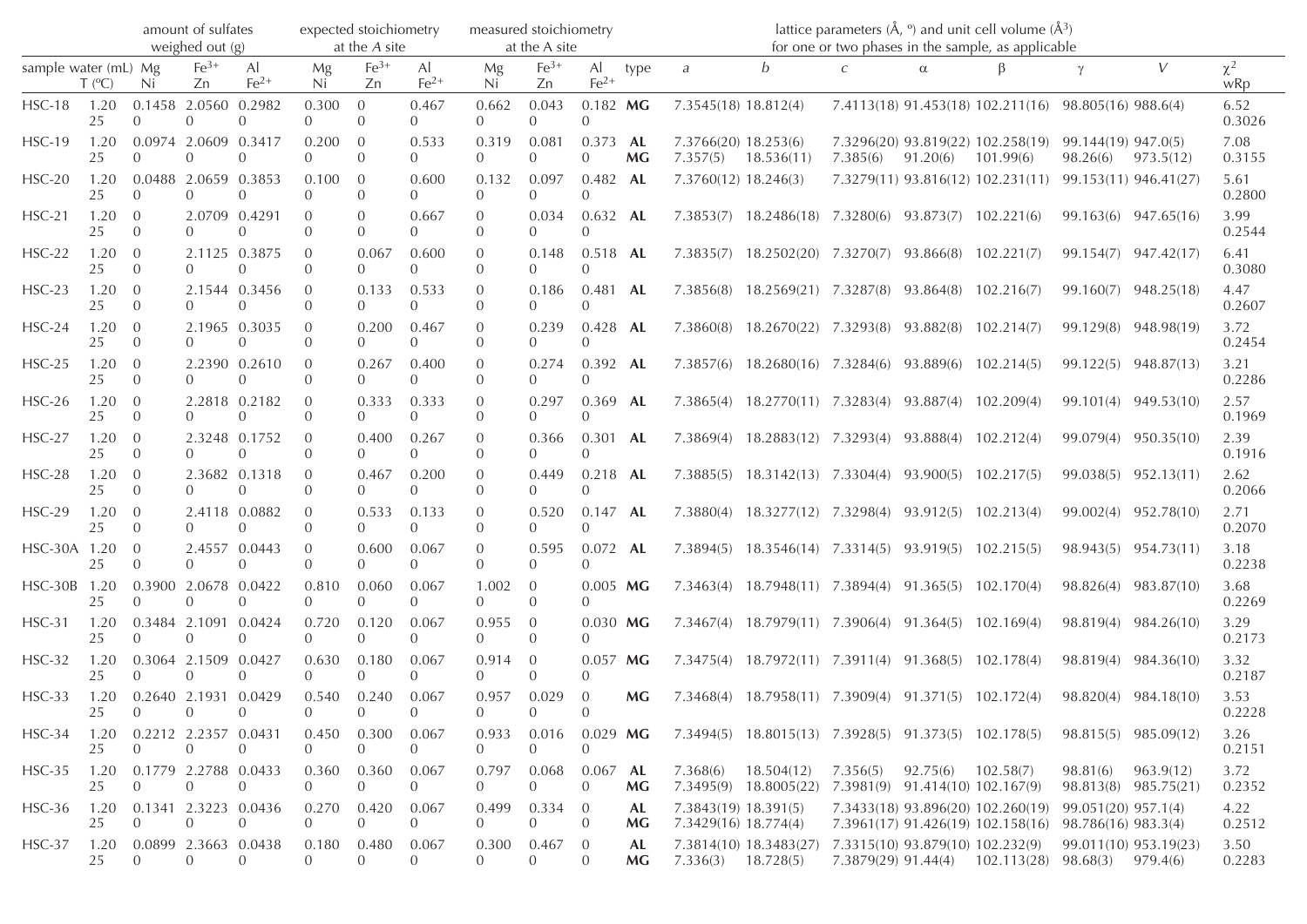|                      |                 |                | amount of sulfates<br>weighed out (g)  |                                        |                         | expected stoichiometry<br>at the A site |                         | measured stoichiometry        | at the A site                    |                                  |                 |                                                |                                                         |                                 |                                   | lattice parameters $(\AA)$ , $\phi$ ) and unit cell volume $(\AA)$<br>for one or two phases in the sample, as applicable |                                                |                                   |                 |
|----------------------|-----------------|----------------|----------------------------------------|----------------------------------------|-------------------------|-----------------------------------------|-------------------------|-------------------------------|----------------------------------|----------------------------------|-----------------|------------------------------------------------|---------------------------------------------------------|---------------------------------|-----------------------------------|--------------------------------------------------------------------------------------------------------------------------|------------------------------------------------|-----------------------------------|-----------------|
| sample water (mL) Mg | $T (^{\circ}C)$ | Ni             | $Fe3+$<br>Zn                           | AI<br>$Fe2+$                           | Mg<br>Ni                | $Fe3+$<br>Zn                            | Al<br>$Fe2+$            | Mg<br>Ni                      | $Fe3+$<br>Zn                     | Al<br>$Fe2+$                     | type            | $\partial$                                     | b                                                       | $\mathcal{C}$                   | $\alpha$                          | β                                                                                                                        | γ                                              | $\vee$                            | $\chi^2$<br>wRp |
| HSC-38               | 1.20<br>25      | $\Omega$       | 0.0452 2.4108 0.0440<br>$\Omega$       | $\Omega$                               | 0.090<br>$\Omega$       | 0.540<br>$\Omega$                       | 0.067<br>$\Omega$       | 0.124<br>$\Omega$             | 0.584<br>$\Omega$                | $\overline{0}$<br>$\overline{0}$ | AL<br><b>MG</b> | 7.3844(6)<br>7.335(5)                          | 18.3442(17) 7.3279(6) 93.910(7) 102.206(6)<br>18.502(9) | 7.419(5)                        | 91.75(6)                          | 101.86(6)                                                                                                                | 98.980(6)<br>98.02(5)                          | 953.03(14)<br>973.9(11)           | 2.55<br>0.1991  |
| $HSC-39$             | 1.20<br>25      | $\Omega$       | 0.3432 2.0722 0.0846<br>$\Omega$       | $\Omega$                               | 0.711<br>$\Omega$       | 0.059<br>$\Omega$                       | 0.133<br>$\Omega$       | 0.874<br>$\Omega$             | 0.084<br>$\Omega$                | $\overline{0}$<br>$\Omega$       | <b>MG</b>       |                                                | 7.3469(4) 18.7969(10) 7.3902(4) 91.366(4)               |                                 |                                   | 102.170(4)                                                                                                               | 98.822(4) 984.18(9)                            |                                   | 3.09<br>0.2113  |
| HSC-40               | 1.20<br>25      | $\Omega$       | 0.3018 2.1132 0.0851<br>$\Omega$       | $\Omega$                               | 0.622<br>$\Omega$       | 0.119<br>$\Omega$                       | 0.133<br>$\Omega$       | 0.884<br>$\Omega$             | 0.078<br>$\Omega$                | $\overline{0}$<br>$\Omega$       | <b>MG</b>       |                                                | 7.3479(4) 18.7974(10) 7.3917(4) 91.370(5) 102.172(4)    |                                 |                                   |                                                                                                                          |                                                | 98.825(4) 984.52(10)              | 2.88<br>0.2054  |
| $HSC-41$             | 1.20<br>25      | $\Omega$       | 0.2600 2.1545 0.0855<br>$\Omega$       | $\overline{0}$                         | 0.533<br>$\Omega$       | 0.178<br>$\Omega$                       | 0.133<br>$\Omega$       | 0.854<br>$\Omega$             | 0.098<br>$\Omega$                | $\overline{0}$<br>$\overline{0}$ | MG.             |                                                | 7.3467(4) 18.7977(11) 7.3908(4) 91.364(5) 102.171(4)    |                                 |                                   |                                                                                                                          |                                                | 98.821(4) 984.27(10)              | 3.21<br>0.2171  |
| HSC-42               | 1.20<br>25      | $\Omega$       | 0.2178 2.1963 0.0859<br>$\Omega$       | $\Omega$                               | 0.444<br>$\Omega$       | 0.237<br>$\Omega$                       | 0.133<br>$\Omega$       | 0.718<br>$\Omega$             | 0.188<br>$\Omega$                | $\overline{0}$<br>$\overline{0}$ | <b>MG</b>       |                                                | 7.3492(6) 18.8024(15) 7.3956(6) 91.388(7) 102.176(6)    |                                 |                                   |                                                                                                                          |                                                | 98.816(6) 985.46(14)              | 3.72<br>0.2320  |
| HSC-43               | 1.20<br>25      | $\Omega$       | 0.1751 2.2385 0.0864<br>$\Omega$       | $\Omega$                               | 0.356<br>$\Omega$       | 0.296<br>$\Omega$                       | 0.133<br>$\Omega$       | 0.644<br>$\Omega$             | 0.237<br>$\Omega$                | $\overline{0}$<br>$\Omega$       | AL<br><b>MG</b> | 7.370(4)<br>7.3474(13) 18.799(3)               | 18.464(10)                                              | 7.357(4)                        | 92.79(5)                          | 102.61(5)<br>7.4006(13) 91.436(13) 102.155(12)                                                                           | 98.84(5)                                       | 961.9(9)<br>98.839(12) 985.68(29) | 5.22<br>0.2707  |
| HSC-44               | 1.20<br>25      | $\Omega$       | 0.1320 2.2812 0.0868<br>$\Omega$       | $\Omega$                               | 0.267<br>$\Omega$       | 0.356<br>$\Omega$                       | 0.133<br>$\Omega$       | 0.514<br>$\Omega$             | 0.324<br>$\Omega$                | $\overline{0}$<br>$\Omega$       | AL<br><b>MG</b> | 7.3834(19) 18.361(5)<br>7.3440(19) 18.769(4)   |                                                         |                                 |                                   | 7.3427(18) 93.848(21) 102.253(19)<br>7.3940(20) 91.408(22) 102.147(18)                                                   | 99.087(20) 955.3(4)<br>98.775(19) 983.0(4)     |                                   | 4.60<br>0.2614  |
| HSC-45               | 1.20<br>25      | $\Omega$       | 0.0885 2.3242 0.0873<br>$\Omega$       | $\Omega$                               | 0.178<br>$\Omega$       | 0.415<br>$\Omega$                       | 0.133<br>$\Omega$       | 0.324<br>$\Omega$             | 0.340<br>$\Omega$                | 0.111<br>$\Omega$                | AL<br><b>MG</b> | 7.337(3)                                       | 7.3808(10) 18.3189(29)<br>18.690(6)                     | 7.392(3)                        | 91.42(4)                          | 7.3304(10) 93.859(11) 102.231(10)<br>102.09(3)                                                                           | 98.61(3)                                       | 99.043(10) 951.38(24)<br>978.4(7) | 3.62<br>0.2340  |
| HSC-46               | 1.20<br>25      | $\Omega$       | 0.0445 2.3678 0.0877<br>$\Omega$       | $\Omega$                               | 0.089<br>$\Omega$       | 0.474<br>$\Omega$                       | 0.133<br>$\Omega$       | 0.144<br>$\Omega$             | 0.469<br>$\Omega$                | 0.101<br>$\Omega$                | AL<br><b>MG</b> | 7.3822(7)<br>7.366(4)                          | 18.3251(19)<br>18.456(8)                                | 7.3280(6) 93.898(7)<br>7.386(4) | 90.88(6)                          | 102.210(6)<br>102.08(5)                                                                                                  | 97.66(5)                                       | 99.030(6) 951.62(16)<br>972.1(9)  | 2.87<br>0.2123  |
| HSC-47               | 1.20<br>25      | $\Omega$       | 0.2962 2.0765 0.1272<br>$\Omega$       | $\Omega$                               | 0.613<br>$\Omega$       | 0.058<br>$\Omega$                       | 0.200<br>$\Omega$       | 0.971<br>$\Omega$             | $\overline{0}$<br>$\Omega$       | $0.028$ MG<br>$\Omega$           |                 |                                                | 7.3471(4) 18.7959(10) 7.3907(4) 91.366(4)               |                                 |                                   | 102.172(4)                                                                                                               | 98.824(4) 984.20(9)                            |                                   | 3.13<br>0.2108  |
| HSC-48               | 1.20<br>25      | $\Omega$       | 0.2552 2.1169 0.1279<br>$\Omega$       | $\Omega$                               | 0.525<br>$\Omega$       | 0.117<br>$\Omega$                       | 0.200<br>$\Omega$       | 0.973<br>$\Omega$             | 0.035<br>$\Omega$                | $\overline{0}$<br>$\Omega$       | MG.             |                                                | 7.3459(4) 18.7948(11) 7.3901(4) 91.370(5) 102.172(4)    |                                 |                                   |                                                                                                                          |                                                | 98.827(4) 983.90(10)              | 3.59<br>0.2268  |
| HSC-49               | 1.20<br>25      | $\Omega$       | 0.2137 2.1577 0.1285<br>$\Omega$       | $\Omega$                               | 0.438<br>$\Omega$       | 0.175<br>$\Omega$                       | 0.200<br>$\Omega$       | 0.877<br>$\Omega$             | $\overline{0}$<br>$\Omega$       | $0.083$ MG<br>$\Omega$           |                 |                                                | 7.3484(7) 18.8001(18) 7.3929(7) 91.388(8) 102.179(6)    |                                 |                                   |                                                                                                                          |                                                | 98.821(7) 984.85(16)              | 4.21<br>0.2525  |
| HSC-50               | 1.20<br>25      | $\Omega$       | 0.1719 2.1990 0.1292<br>$\Omega$       | $\Omega$                               | 0.350<br>$\Omega$       | 0.233<br>$\Omega$                       | 0.200<br>$\Omega$       | 0.647<br>$\Omega$             | $\overline{0}$<br>$\Omega$       | $0.235$ AL<br>$\overline{0}$     | <b>MG</b>       | 7.370(4)<br>7.3479(13) 18.804(3)               | 18.500(9)                                               | 7.355(3)                        | 92.65(4)                          | 102.61(5)<br>7.3989(13) 91.426(14) 102.156(13)                                                                           | 98.83(4)<br>98.854(12) 985.7(3)                | 963.7(9)                          | 4.73<br>0.2645  |
| $HSC-51$             | 1.20<br>25      | $\Omega$       | 0.1295 2.2406 0.1298<br>$\Omega$       | $\Omega$                               | 0.263<br>$\Omega$       | 0.292<br>$\Omega$                       | 0.200<br>$\Omega$       | 0.489<br>$\Omega$             | 0.034<br>$\Omega$                | 0.307<br>$\Omega$                | AL<br><b>MG</b> | 7.3714(18) 18.304(5)<br>7.337(3)               | 18.725(7)                                               | 7.379(3)                        | 91.39(4)                          | 7.3282(17) 93.870(19) 102.208(18)<br>102.08(3)                                                                           | 99.097(18) 949.0(4)<br>98.79(3)                | 978.0(7)                          | 5.33<br>0.2797  |
| HSC-52               | 1.20<br>25      | $\Omega$       | 0.0868 2.2827 0.1305<br>$\Omega$       | $\Omega$                               | 0.175<br>$\Omega$       | 0.350<br>$\Omega$                       | 0.200<br>$\Omega$       | 0.195<br>$\Omega$             | 0.260<br>$\Omega$                | $0.277$ AL<br>$\overline{0}$     | <b>MG</b>       | 7.3828(7)<br>7.353(4)                          | 18.3189(20)<br>18.718(7)                                | 7.3289(7)<br>7.384(4)           | 93.882(7)<br>91.42(5)             | 102.215(7)<br>102.03(4)                                                                                                  | 99.023(7)<br>98.71(4)                          | 951.52(17)<br>980.8(8)            | 3.09<br>0.2182  |
| $HSC-53$             | 1.20<br>25      | $\Omega$       | 0.0436 2.3252 0.1312<br>$\Omega$       | $\Omega$                               | 0.088<br>$\Omega$       | 0.408<br>$\Omega$                       | 0.200<br>$\Omega$       | 0.130<br>$\Omega$             | 0.177<br>$\Omega$                | 0.403<br>$\Omega$                | AL<br><b>MG</b> | 7.3777(7)<br>7.357(4)                          | 18.3000(21)<br>18.711(7)                                | 7.3252(7)<br>7.390(4)           | 93.876(8)<br>91.41(5)             | 102.206(7)<br>102.10(5)                                                                                                  | 99.050(7)<br>98.64(5)                          | 949.38(17)<br>981.8(9)            | 3.77<br>0.2424  |
| HSC-54               | 1.20<br>25      | $\overline{0}$ | $\cup$                                 | 0.2493 2.0806 0.1700<br>$\overline{0}$ | $\overline{0}$          | $0.514$ 0.057<br>$\overline{0}$         | 0.267<br>$\overline{0}$ | $0.832 \ 0$<br>$\overline{0}$ | $\overline{0}$                   | $0.112$ MG<br>$\overline{0}$     |                 |                                                | 7.3475(5) 18.7981(12) 7.3920(5) 91.369(5) 102.174(4)    |                                 |                                   |                                                                                                                          |                                                | 98.826(5) 984.52(11)              | 3.09<br>0.2139  |
| HSC-55               | 1.20<br>25      | $\Omega$       | 0.2088 2.1203 0.1709<br>$\overline{0}$ | $\Omega$                               | 0.429<br>$\overline{0}$ | 0.114<br>$\Omega$                       | 0.267<br>$\Omega$       | 0.866 0.005<br>$\Omega$       | $\Omega$                         | $0.084$ MG<br>0                  |                 |                                                | 7.3494(8) 18.8005(19) 7.3958(8) 91.384(8) 102.184(7)    |                                 |                                   |                                                                                                                          |                                                | 98.826(7) 985.34(18)              | 4.48<br>0.2551  |
| HSC-56               | 1.20<br>25      | $\Omega$       | 0.1679 2.1604 0.1717<br>$\overline{0}$ | $\overline{0}$                         | 0.343<br>$\Omega$       | 0.171<br>$\overline{0}$                 | 0.267<br>$\Omega$       | 0.666<br>$\Omega$             | $\overline{0}$<br>$\Omega$       | 0.222 AL<br>$\Omega$             | <b>MG</b>       | $7.377(4)$ 18.445(9)<br>7.3470(14) 18.797(3)   |                                                         |                                 | $7.353(3)$ $93.02(4)$ $102.43(4)$ | 7.3992(15) 91.406(15) 102.188(13) 98.826(13) 985.3(3)                                                                    | 98.82(4)                                       | 961.7(8)                          | 5.13<br>0.2727  |
| HSC-57               | 1.20<br>25      | $\Omega$       | 0.1265 2.2009 0.1726<br>$\Omega$       | $\Omega$                               | 0.257<br>$\Omega$       | 0.229<br>$\Omega$                       | 0.267<br>$\Omega$       | 0.356<br>$\Omega$             | $\overline{0}$<br>$\overline{0}$ | 0.432 AL<br>$\overline{0}$       | <b>MG</b>       | 7.3819(18) 18.302(5)<br>7.3383(29) 18.731(6)   |                                                         |                                 |                                   | 7.3364(18) 93.864(19) 102.248(18)<br>7.3941(29) 91.39(3) 102.124(27) 98.728(28) 980.5(6)                                 | 99.119(18) 951.1(4)                            |                                   | 4.71<br>0.2716  |
| HSC-58               | 1.20<br>25      | $\theta$       | $\overline{0}$                         | 0.0848 2.2418 0.1734<br>$\theta$       | 0.171<br>$\overline{0}$ | 0.286<br>$\overline{0}$                 | 0.267<br>$\overline{0}$ | 0.267<br>$\overline{0}$       | 0.216<br>$\overline{0}$          | $0.272$ AL<br>$\overline{0}$     | МG              | 7.3799(10) 18.282(3)<br>$7.344(4)$ $18.557(7)$ |                                                         |                                 | $7.394(4)$ $91.39(4)$ $101.98(4)$ | 7.3293(10) 93.841(11) 102.232(10)                                                                                        | 99.101(10) 949.05(25)<br>$98.26(4)$ $974.0(8)$ |                                   | 4.15<br>0.2489  |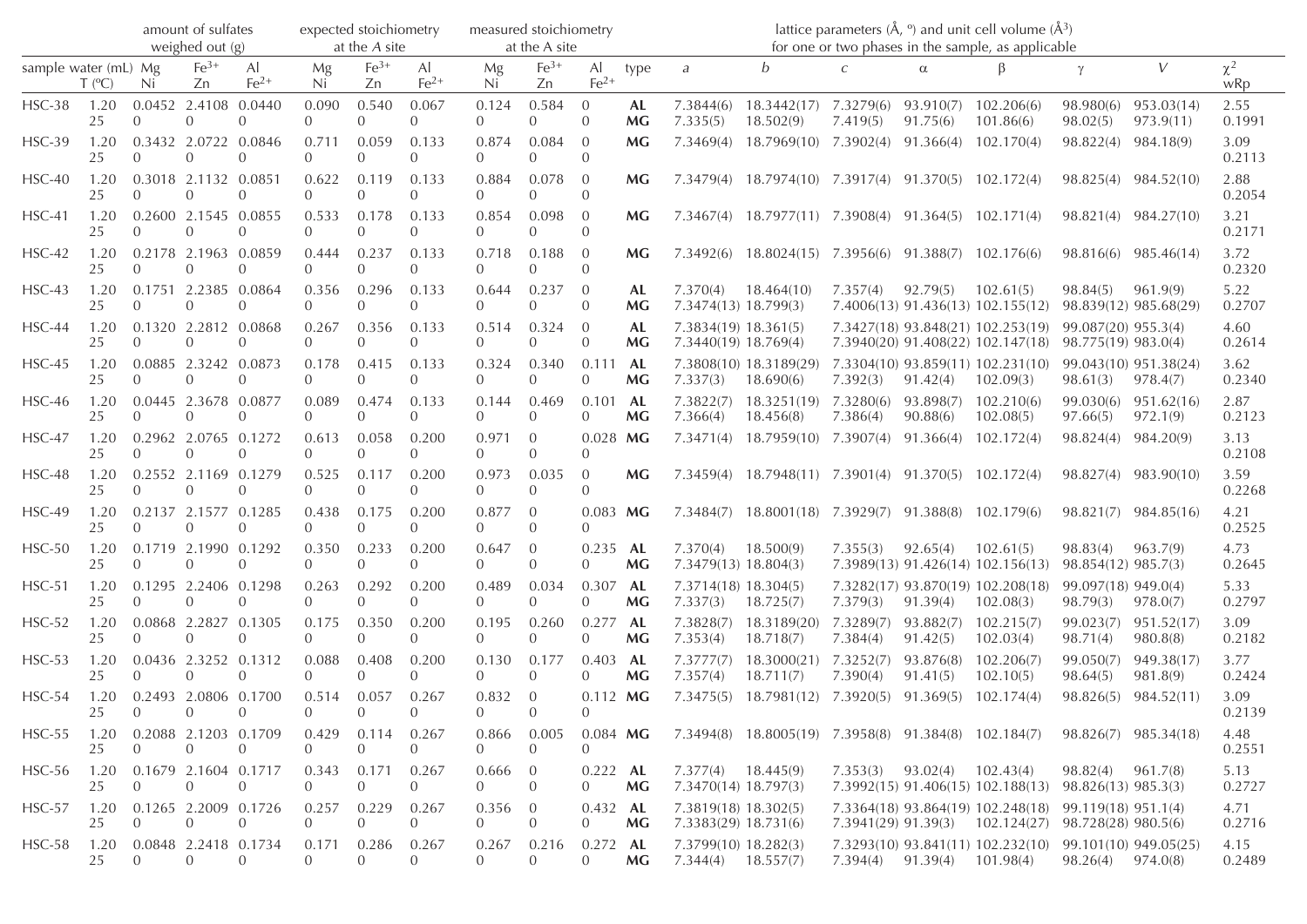|               |                                         |                            | amount of sulfates<br>weighed out $(g)$ |                                  |                            | expected stoichiometry<br>at the A site |                            | measured stoichiometry            | at the A site                    |                                  |                 |                                              |                                                                             |                             |                                             | lattice parameters $(\text{\AA})$ and unit cell volume $(\text{\AA})$<br>for one or two phases in the sample, as applicable |                                            |                                                                                 |                 |
|---------------|-----------------------------------------|----------------------------|-----------------------------------------|----------------------------------|----------------------------|-----------------------------------------|----------------------------|-----------------------------------|----------------------------------|----------------------------------|-----------------|----------------------------------------------|-----------------------------------------------------------------------------|-----------------------------|---------------------------------------------|-----------------------------------------------------------------------------------------------------------------------------|--------------------------------------------|---------------------------------------------------------------------------------|-----------------|
|               | sample water (mL) Mg<br>$T (^{\circ}C)$ | Ni                         | $Fe3+$<br>Zn                            | Al<br>$Fe2+$                     | Mg<br>Ni                   | $Fe3+$<br>Zn                            | Al<br>$Fe2+$               | Mg<br>Ni                          | $Fe3+$<br>Zn                     | Al<br>$Fe2+$                     | type            | $\partial$                                   | b                                                                           | $\mathcal{C}_{\mathcal{C}}$ | $\alpha$                                    | β                                                                                                                           | $\gamma$                                   | $\vee$                                                                          | $\chi^2$<br>wRp |
| HSC-59        | 1.20<br>25                              | $\Omega$                   | 0.0426 2.2831 0.1743<br>$\Omega$        | $\Omega$                         | 0.086<br>$\Omega$          | 0.343<br>$\Omega$                       | 0.267<br>$\Omega$          | 0.106<br>$\Omega$                 | 0.318<br>$\Omega$                | 0.278 AL<br>$\overline{0}$       | <b>MG</b>       | 7.3815(8)<br>7.379(4)                        | 18.2921(22)<br>18.343(8)                                                    | 7.3276(8)<br>7.382(4)       | 93.860(8)<br>92.05(5)                       | 102.210(8)<br>101.79(5)                                                                                                     | 99.089(7)<br>97.97(5)                      | 949.66(18)<br>966.6(9)                                                          | 3.56<br>0.2340  |
| HSC-60        | 1.20<br>25                              | $\Omega$                   | $\Omega$                                | 0.2024 2.0845 0.2130<br>$\Omega$ | 0.417<br>$\Omega$          | 0.056<br>$\Omega$                       | 0.333<br>$\Omega$          | 0.881<br>$\Omega$                 | 0.083<br>$\Omega$                | $\overline{0}$<br>$\Omega$       | <b>MG</b>       | 7.3488(7)                                    | 18.8009(18) 7.3950(7) 91.392(7) 102.185(6)                                  |                             |                                             |                                                                                                                             |                                            | 98.820(7) 985.21(16)                                                            | 4.40<br>0.2502  |
| $HSC-61$      | 1.20<br>25                              | $\Omega$                   | 0.1627 2.1232 0.2141<br>$\Omega$        | $\Omega$                         | 0.333<br>$\Omega$          | 0.111<br>$\Omega$                       | 0.333<br>$\Omega$          | 0.645<br>$\Omega$                 | 0.170<br>$\Omega$                | 0.067<br>$\Omega$                | AL<br><b>MG</b> | 7.3824(16) 18.337(4)<br>7.3519(14) 18.806(3) |                                                                             |                             |                                             | 7.3573(16) 93.648(20) 102.452(18) 99.107(18) 955.4(4)<br>7.4052(14) 91.422(15) 102.188(13) 98.837(13) 987.1(3)              |                                            |                                                                                 | 5.94<br>0.2916  |
| HSC-62        | 1.20<br>25                              | $\Omega$                   | 0.1226 2.1623 0.2151<br>$\Omega$        | $\Omega$                         | 0.250<br>$\Omega$          | 0.167<br>$\Omega$                       | 0.333<br>$\Omega$          | 0.455<br>$\Omega$                 | 0.195<br>$\Omega$                | $0.168$ AL<br>$\Omega$           | <b>MG</b>       | 7.3813(19) 18.302(5)<br>7.3418(26) 18.720(6) |                                                                             | 7.3919(27) 91.40(3)         |                                             | 7.3374(19) 93.807(21) 102.294(19)<br>102.123(25)                                                                            | 99.119(19) 951.1(4)<br>98.738(25) 980.1(6) |                                                                                 | 4.90<br>0.2631  |
| HSC-63        | 1.20<br>25                              | $\Omega$                   | 0.0822 2.2017 0.2161<br>$\Omega$        | $\Omega$                         | 0.167<br>$\Omega$          | 0.222<br>$\Omega$                       | 0.333<br>$\Omega$          | 0.294<br>$\Omega$                 | 0.256<br>$\Omega$                | $0.215$ AL<br>$\Omega$           | <b>MG</b>       | 7.3774(13) 18.273(4)<br>7.337(4)             | 18.535(8)                                                                   | 7.396(4)                    | 91.69(5)                                    | 7.3284(13) 93.811(13) 102.247(12)<br>101.98(4)                                                                              | 99.134(12) 948.0(3)<br>98.48(4)            | 971.2(9)                                                                        | 5.12<br>0.2716  |
| HSC-64        | 1.20<br>25                              | $\Omega$                   | 0.0413 2.2415 0.2172<br>$\overline{0}$  | $\Omega$                         | 0.083<br>$\Omega$          | 0.278<br>$\Omega$                       | 0.333<br>$\Omega$          | 0.113<br>$\Omega$                 | 0.215<br>$\overline{0}$          | $0.377$ AL<br>$\overline{0}$     | <b>MG</b>       | 7.3122(24) 18.362(4)                         | 7.3805(8) 18.2782(22)                                                       |                             | 7.3271(8) 93.863(8) 102.227(7)              | 7.4238(23) 92.306(27) 101.733(25)                                                                                           | 98.070(26) 963.9(5)                        | 99.116(7) 948.60(18)                                                            | 3.90<br>0.2423  |
| HSC-65        | 1.20<br>25                              | $\Omega$                   | 0.1558 2.0880 0.2562<br>$\Omega$        | $\Omega$                         | 0.320<br>$\Omega$          | 0.053<br>$\Omega$                       | 0.400<br>$\Omega$          | 0.632<br>$\Omega$                 | 0.055<br>$\Omega$                | $0.191$ AL<br>$\Omega$           | <b>MG</b>       | 7.379(4)<br>7.3486(17) 18.795(4)             | 18.449(9)                                                                   | 7.353(3)                    | 92.88(4)                                    | 102.53(4)<br>7.4041(17) 91.413(18) 102.175(16)                                                                              | 98.86(4)<br>98.844(15) 986.0(4)            | 961.8(8)                                                                        | 5.31<br>0.2767  |
| HSC-66        | 1.20<br>25                              | $\Omega$                   | 0.1174 2.1252 0.2574<br>$\Omega$        | $\Omega$                         | 0.240<br>$\Omega$          | 0.107<br>$\Omega$                       | 0.400<br>$\Omega$          | 0.446<br>$\Omega$                 | 0.081<br>$\Omega$                | 0.288 AL<br>$\overline{0}$       | <b>MG</b>       | 7.3796(20) 18.299(5)<br>7.3426(27) 18.716(6) |                                                                             |                             |                                             | 7.3367(20) 93.818(21) 102.269(20)<br>$7.3913(28)$ $91.39(3)$ $102.107(26)$                                                  | 99.156(20) 950.6(5)<br>98.718(26) 980.0(6) |                                                                                 | 5.45<br>0.2802  |
| $HSC-67$      | 1.20<br>25                              | $\Omega$                   | $\Omega$                                | 0.0786 2.1628 0.2586<br>$\Omega$ | 0.160<br>$\Omega$          | 0.160<br>$\Omega$                       | 0.400<br>$\Omega$          | 0.267<br>$\Omega$                 | 0.120<br>$\Omega$                | $0.368$ AL<br>$\overline{0}$     | <b>MG</b>       | 7.3755(13) 18.277(4)<br>7.338(4)             | 18.406(8)                                                                   | 7.389(4)                    | 90.96(5)                                    | 7.3266(13) 93.832(14) 102.213(13)<br>102.06(4)                                                                              | 99.163(12) 947.8(3)<br>97.50(4)            | 966.6(9)                                                                        | 4.67<br>0.2614  |
| HSC-68        | 1.20<br>25                              | $\Omega$                   | 0.0395 2.2007 0.2598<br>$\Omega$        | $\Omega$                         | 0.080<br>$\Omega$          | 0.213<br>$\Omega$                       | 0.400<br>$\Omega$          | 0.112<br>$\Omega$                 | 0.083<br>0                       | $0.509$ AL<br>$\overline{0}$     | <b>MG</b>       | 7.3799(8)<br>7.344(4)                        | 18.2665(21)<br>18.303(8)                                                    | 7.3256(7)<br>7.393(4)       | 93.863(8)<br>90.96(6)                       | 102.216(7)<br>101.97(5)                                                                                                     | 99.125(7)<br>97.16(5)                      | 947.73(18)<br>963.7(9)                                                          | 3.84<br>0.2380  |
| $HSC-69$      | 1.20<br>25                              | $\Omega$                   | 0.1098 2.0907 0.2995<br>$\Omega$        | $\Omega$                         | 0.225<br>$\Omega$          | 0.050<br>$\Omega$                       | 0.467<br>$\Omega$          | 0.362<br>$\Omega$                 | $\overline{0}$<br>$\Omega$       | $0.425$ AL<br>$\overline{0}$     | <b>MG</b>       | 7.3755(19) 18.273(5)<br>7.337(3)             | 18.691(6)                                                                   | 7.389(3)                    | 91.35(4)                                    | 7.3327(19) 93.806(20) 102.279(19)<br>102.083(29)                                                                            | 99.138(18) 948.2(4)<br>98.63(3)            | 977.9(7)                                                                        | 5.62<br>0.2811  |
| $HSC-70$      | 1.20<br>25                              | $\Omega$                   | 0.0735 2.1257 0.3008<br>$\Omega$        | $\Omega$                         | 0.150<br>$\Omega$          | 0.100<br>$\Omega$                       | 0.467<br>$\Omega$          | 0.264<br>$\Omega$                 | 0.142<br>$\Omega$                | 0.349 AL<br>$\Omega$             | <b>MG</b>       | 7.3741(14) 18.265(4)<br>7.335(3)             | 18.357(7)                                                                   | 7.391(4)                    | 91.04(4)                                    | 7.3264(13) 93.824(14) 102.232(13)<br>102.03(4)                                                                              | 99.182(13) 946.8(3)<br>97.40(4)            | 964.2(7)                                                                        | 5.77<br>0.2827  |
| $HSC-71$      | 1.20<br>25                              | $\Omega$                   | 0.0369 2.1609 0.3021<br>$\Omega$        | $\Omega$                         | 0.075<br>$\Omega$          | 0.150<br>$\Omega$                       | 0.467<br>$\Omega$          | 0.092<br>$\Omega$                 | $\overline{0}$<br>$\Omega$       | 0.606 AL<br>$\Omega$             | МG              | 7.3809(7)<br>7.353(5)                        | 18.2606(19)<br>18.307(9)                                                    | 7.3261(7)<br>7.392(5)       | 93.855(7)<br>90.98(6)                       | 102.211(7)<br>101.94(6)                                                                                                     | 99.133(7)<br>97.32(5)                      | 947.62(16)<br>964.7(10)                                                         | 3.30<br>0.2228  |
| $HSC-72$      | 1.20<br>25                              | $\Omega$                   | $\Omega$                                | 0.0652 2.0918 0.3430<br>$\Omega$ | 0.133<br>$\Omega$          | 0.044<br>$\Omega$                       | 0.533<br>$\Omega$          | 0.186<br>$\Omega$                 | $\overline{0}$<br>$\overline{0}$ | 0.542 AL<br>$\Omega$             | <b>MG</b>       | 7.3766(12) 18.267(3)<br>7.344(4)             | 18.391(8)                                                                   | 7.392(5)                    | 91.60(5)                                    | 7.3258(11) 93.825(12) 102.222(11)<br>101.82(5)                                                                              | 97.89(5)                                   | 99.154(11) 947.29(27)<br>966.4(10)                                              | 4.32<br>0.2534  |
| $HSC-73$      | 1.20<br>25                              | $\Omega$                   | 0.0327 2.1230 0.3443<br>$\Omega$        | $\Omega$                         | 0.067<br>$\Omega$          | 0.089<br>$\Omega$                       | 0.533<br>$\Omega$          | 0.073<br>$\Omega$                 | $\overline{0}$<br>$\Omega$       | $0.618$ AL<br>$\Omega$           | <b>MG</b>       | 7.3828(7)<br>7.356(7)                        | 18.2585(20)<br>18.248(15)                                                   | 7.3257(7)<br>7.397(7)       | 93.858(7) 102.221(7)<br>91.63(10) 101.79(9) |                                                                                                                             | 99.140(7)<br>97.45(8)                      | 947.64(17)<br>962.2(16)                                                         | 3.43<br>0.2216  |
| $HSC-74$      | 1.20<br>25                              | $\Omega$                   | 0.0245 2.0891 0.3864<br>$\Omega$        | $\Omega$                         | 0.050<br>$\Omega$          | 0.033<br>$\Omega$                       | 0.600<br>$\Omega$          | 0.039<br>$\Omega$                 | 0.054<br>0                       | 0.587<br>$\Omega$                | AL<br>MG.       | 7.3826(6)<br>7.359(6)                        | 18.2505(16)<br>18.316(12)                                                   | 7.3262(6)<br>7.350(6)       | 93.863(6)<br>90.31(8)                       | 102.217(5)<br>102.54(7)                                                                                                     | 99.151(5)<br>97.27(7)                      | 947.23(13)<br>958.7(13)                                                         | 3.12<br>0.2107  |
| <b>HSC-79</b> | 1.20<br>75                              | $\overline{0}$<br>$\Omega$ | 2.0950 0<br>$0.2860$ 0                  |                                  | $\overline{0}$<br>$\Omega$ | $\overline{0}$<br>1.000                 | $\Omega$<br>$\overline{0}$ | 0.007<br>$\Omega$                 | $\overline{0}$<br>1.005          | $\overline{0}$<br>$\Omega$       | <b>CL</b>       |                                              | 7.3501(4) 36.3822(18) 7.3325(3) 93.184(3) 102.176(3)                        |                             |                                             |                                                                                                                             |                                            | 92.458(3) 1910.74(16)                                                           | 2.57<br>0.1856  |
| HSC-80 1.20   | 75                                      | $\left( \right)$           | $0.0245$ 2.1021 0<br>$0.2574$ 0         |                                  | 0.100<br>$\cup$            | $\overline{0}$<br>$0.900 \t 0$          | $\theta$                   | $0.123 \quad 0$<br>$\overline{0}$ | 0.882                            | $\overline{0}$<br>$\overline{0}$ | <b>CL</b>       |                                              | 7.3507(4) 36.3852(22) 7.3359(4) 93.194(3) 102.173(4) 92.468(4) 1911.93(20)  |                             |                                             |                                                                                                                             |                                            |                                                                                 | 2.38<br>0.1782  |
| $HSC-81$      | 1.20<br>75                              | 0                          | 0.0490 2.1092 0<br>$0.2288$ 0           |                                  | 0.200<br>$\cup$            | $\overline{0}$<br>$0.800 \t 0$          | $\mathbf{0}$               | 0.238<br>$\overline{0}$           | $\overline{0}$<br>0.775          | $\overline{0}$<br>$\overline{0}$ | <b>CL</b>       |                                              |                                                                             |                             |                                             |                                                                                                                             |                                            | 7.34988(29)36.3598(15) 7.33443(29)93.1966(26)102.1406(29)92.4635(28)1910.23(14) | 2.46<br>0.1811  |
| HSC-82        | 1.20<br>75                              | $\Omega$                   | 0.0735 2.1163 0<br>$0.2002$ 0           |                                  | 0.300<br>$\cup$            | $\overline{0}$<br>$0.700 \t 0$          | $\mathbf{0}$               | 0.358<br>$\overline{0}$           | $\overline{0}$<br>$0.659$ 0      | $\overline{0}$                   | <b>CL</b>       |                                              | 7.3477(3) 36.3483(17) 7.3336(3) 93.1909(28)102.144(3) 92.482(3) 1908.80(15) |                             |                                             |                                                                                                                             |                                            |                                                                                 | 2.14<br>0.1709  |
| HSC-83        | 1.20<br>75                              | $\overline{0}$             | 0.0980 2.1234 0<br>$0.1716$ 0           |                                  | 0.400<br>$\cup$            | $\overline{0}$<br>$0.600 \t 0$          | $\mathbf{0}$               | 0.730<br>$\overline{0}$           | 0.015<br>$0.247 \quad 0$         | $\overline{0}$                   | MG.             | 7.3495(21) 18.802(6)                         |                                                                             |                             |                                             | 7.3981(21) 91.417(22) 102.123(18) 98.784(20) 986.1(5)                                                                       |                                            |                                                                                 | 15.00<br>0.4347 |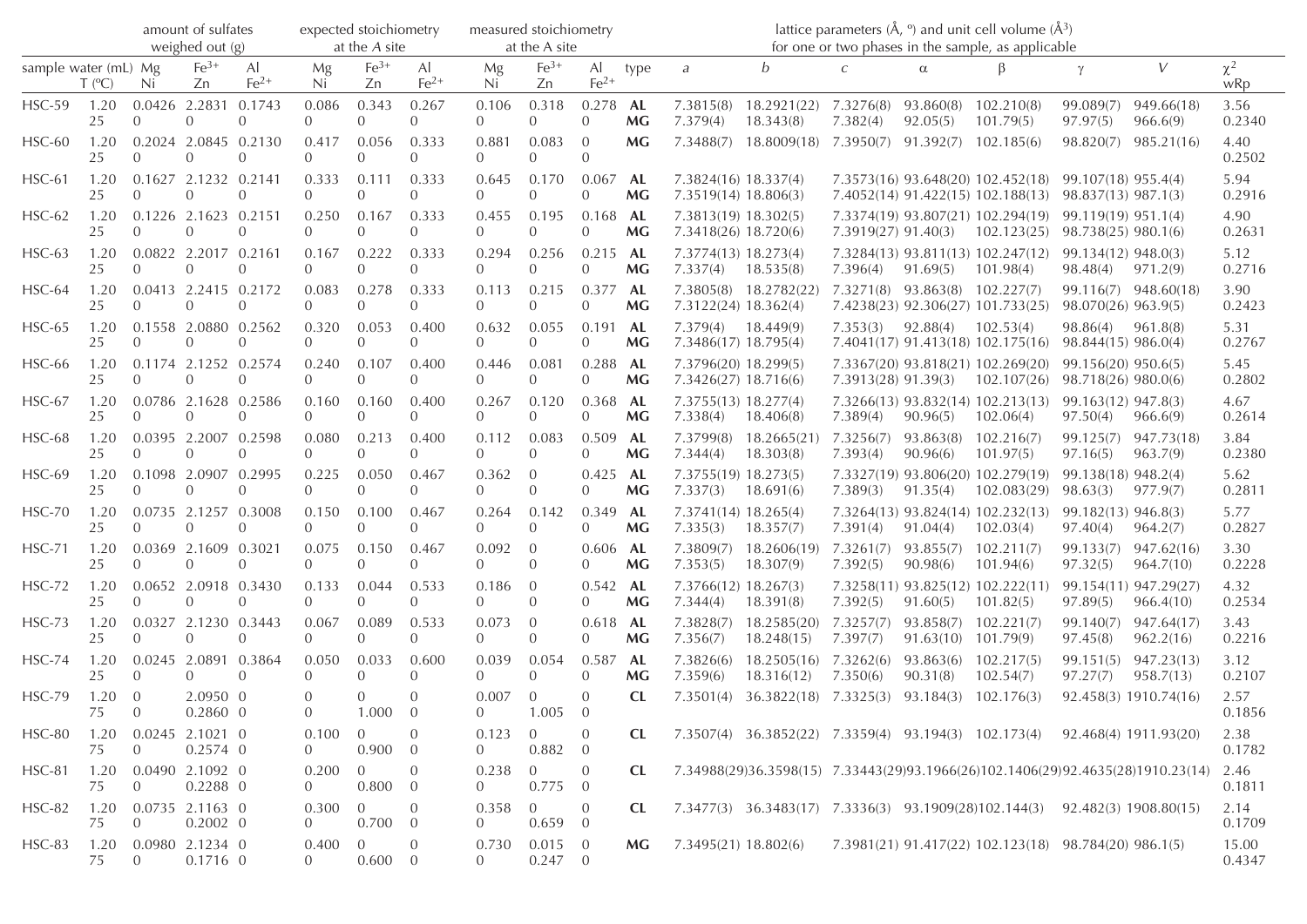|                      |                 |                                  | amount of sulfates                    |                                 |                                    | expected stoichiometry           |                                  | measured stoichiometry     |                                     |                                  |           |                        |                                                         |               |                                      | lattice parameters $(\AA)$ , $\phi$ ) and unit cell volume $(\AA)^3$ |                     |                       |                 |
|----------------------|-----------------|----------------------------------|---------------------------------------|---------------------------------|------------------------------------|----------------------------------|----------------------------------|----------------------------|-------------------------------------|----------------------------------|-----------|------------------------|---------------------------------------------------------|---------------|--------------------------------------|----------------------------------------------------------------------|---------------------|-----------------------|-----------------|
|                      |                 |                                  | weighed out (g)                       |                                 |                                    | at the A site                    |                                  |                            | at the A site                       |                                  |           |                        |                                                         |               |                                      | for one or two phases in the sample, as applicable                   |                     |                       |                 |
| sample water (mL) Mg | $T (^{\circ}C)$ | Ni                               | $Fe3+$<br>Zn                          | Al<br>$Fe2+$                    | Mg<br>Ni                           | $Fe3+$<br>Zn                     | Al<br>$Fe2+$                     | Mg<br>Ni                   | $Fe3+$<br>Zn                        | Al<br>$Fe2+$                     | type      | $\partial$             | b                                                       | $\mathcal{C}$ | $\alpha$                             | β                                                                    | $\gamma$            | $\vee$                | $\chi^2$<br>wRp |
| $HSC-84$             | 1.20<br>75      | $\Omega$                         | $0.1225$ 2.1305 0<br>$0.1430 \quad 0$ |                                 | 0.500<br>$\Omega$                  | $\overline{0}$<br>0.500          | $\overline{0}$<br>$\overline{0}$ | 0.817<br>$\Omega$          | $\overline{0}$<br>0.203             | $\overline{0}$<br>$\overline{0}$ | МG        | 7.3548(13) 18.801(4)   |                                                         |               |                                      | 7.3979(13) 91.361(14) 102.183(12) 98.820(12) 986.4(3)                |                     |                       | 14.33<br>0.4424 |
| $HSC-85$             | 1.20<br>75      | $\Omega$                         | 0.1470 2.1376 0<br>$0.1144 \quad 0$   |                                 | 0.600<br>$\Omega$                  | $\overline{0}$<br>0.400          | $\overline{0}$<br>$\overline{0}$ | 0.861<br>$\Omega$          | $\overline{0}$<br>0.141             | $\overline{0}$<br>$\overline{0}$ | <b>MG</b> |                        | 7.3520(8) 18.8060(21) 7.3965(8) 91.364(9) 102.178(7)    |               |                                      |                                                                      |                     | 98.808(8) 986.18(19)  | 5.08<br>0.2663  |
| HSC-86               | 1.20<br>75      | $\Omega$                         | 0.1715 2.1447 0<br>$0.0858$ 0         |                                 | 0.700<br>0                         | $\overline{0}$<br>0.300          | $\overline{0}$<br>$\overline{0}$ | 0.912<br>$\Omega$          | $\overline{0}$<br>0.100             | $\overline{0}$<br>$\overline{0}$ | <b>MG</b> |                        | 7.3504(7) 18.8059(20) 7.3957(7) 91.356(8) 102.159(7)    |               |                                      |                                                                      |                     | 98.799(7) 985.96(18)  | 4.74<br>0.2599  |
| HSC-87               | 1.20<br>75      | $\Omega$                         | 0.1960 2.1518 0<br>$0.0572$ 0         |                                 | 0.800<br>$\overline{0}$            | $\overline{0}$<br>0.200          | $\overline{0}$<br>$\overline{0}$ | 0.963<br>$\Omega$          | $\overline{0}$<br>0.044             | $\overline{0}$<br>$\overline{0}$ | <b>MG</b> |                        | 7.3512(7) 18.8036(19) 7.3956(7) 91.348(8) 102.181(7)    |               |                                      |                                                                      |                     | 98.815(7) 985.81(17)  | 4.63<br>0.2554  |
| HSC-88               | 1.20<br>75      | $\Omega$                         | 0.2205 2.1589 0<br>$0.0286$ 0         |                                 | 0.900<br>0                         | $\overline{0}$<br>0.100          | $\overline{0}$<br>$\overline{0}$ | 0.983<br>$\Omega$          | $\overline{0}$<br>0.023             | $\overline{0}$<br>$\overline{0}$ | МG        | 7.3509(14) 18.798(4)   |                                                         |               |                                      | 7.3962(14) 91.349(15) 102.177(12) 98.818(13) 985.6(3)                |                     |                       | 10.28<br>0.3700 |
| HSC-89               | 1.20<br>75      | $\Omega$                         | 0.2450 2.1660 0<br>$\Omega$           | $\Omega$                        | 0<br>$\overline{0}$                | $\Omega$<br>1.000                | $\overline{0}$<br>$\overline{0}$ | 1.000<br>$\Omega$          | $\overline{0}$<br>$\Omega$          | $\overline{0}$<br>$\overline{0}$ | МG        | 7.3518(14) 18.793(4)   |                                                         |               |                                      | 7.3965(14) 91.350(15) 102.191(12) 98.813(13) 985.4(3)                |                     |                       | 16.52<br>0.4802 |
| HSC-90               | 1.20<br>110     | $\overline{0}$                   | 0.4779 2.0221 0<br>$\Omega$           | $\Omega$                        | 1.000<br>$\Omega$                  | $\overline{0}$<br>$\overline{0}$ | $\overline{0}$<br>$\Omega$       |                            | not analyzed                        |                                  | МG        | 7.345(3)               | 18.786(7)                                               | 7.389(3)      | 91.41(3)                             | 102.15(3)                                                            | 98.80(3)            | 983.4(7)              | 6.80<br>0.3632  |
| HSC-94               | 1.20<br>110     | $\overline{0}$<br>$\Omega$       | $\Omega$                              | 2.0709 0.4291<br>$\overline{0}$ | 1.000<br>0                         | $\overline{0}$<br>$\Omega$       | 0.445<br>$\Omega$                |                            | not analyzed                        |                                  | AL        | 7.390(4)               | 18.302(12)                                              | 7.324(4)      | 93.91(5)                             | 102.26(4)                                                            | 98.93(5)            | 951.1(9)              | 1.04<br>0.0786  |
| $HSC-95$             | 1.20<br>25      | $\overline{0}$<br>$\overline{0}$ | 1.9597 0<br>$0.5403$ 0                |                                 | 0<br>0                             | $\Omega$<br>1.000                | $\overline{0}$<br>$\Omega$       | $\overline{0}$<br>$\Omega$ | 0.134<br>0.799                      | $\overline{0}$<br>$\overline{0}$ | МG        | $7.359(18)$ $18.69(5)$ |                                                         |               | $7.417(15)$ $91.03(14)$ $102.25(14)$ |                                                                      | 98.19(15) 985.4(41) |                       | 5.22<br>0.2065  |
| HSC-96               | 1.20<br>25      | $\overline{0}$<br>$0.5304$ 0     | 1.9696 0                              | $\overline{0}$                  | $\overline{0}$<br>1.000            | $\overline{0}$<br>$\overline{0}$ | $\Omega$<br>$\Omega$             | $\overline{0}$<br>0.817    | 0.122<br>$\overline{0}$             | $\overline{0}$<br>$\overline{0}$ | МG        | $7.411(19)$ 18.63(6)   |                                                         |               | $7.467(17)$ $92.30(14)$ $102.47(13)$ |                                                                      | 96.72(16) 997.7(46) |                       | 8.19<br>0.4038  |
| <b>HSC-97</b>        | 1.20<br>25      | $\overline{0}$<br>$\Omega$       | 1.9738 0<br>$\overline{0}$            | 0.5262                          | $\overline{0}$<br>$\Omega$         | $\Omega$<br>$\mathbf{0}$         | $\Omega$<br>1.000                | $\overline{0}$<br>$\Omega$ | 0.014<br>$\overline{0}$             | $\overline{0}$<br>0.980          | AL        |                        | 7.3869(10) 18.5914(27) 7.3586(10) 92.286(10) 102.283(9) |               |                                      |                                                                      |                     | 98.282(10) 974.54(23) | 4.01<br>0.2446  |
| HSC-99               | 1.20<br>25      | $0.0543$ 0                       | 0.4289 2.0168 0                       | $\overline{0}$                  | 0.900<br>0.100                     | $\Omega$<br>$\overline{0}$       | $\overline{0}$<br>$\Omega$       | 0.975<br>0.049             | $\overline{0}$<br>$\Omega$          | $\overline{0}$<br>$\overline{0}$ | МG        |                        | 7.3471(5) 18.7918(13) 7.3896(5) 91.365(6) 102.167(5)    |               |                                      |                                                                      |                     | 98.829(5) 983.85(12)  | 2.51<br>0.2308  |
| HSC-100 1.20         | 25              | $0.1083$ 0                       | 0.3803 2.0114 0                       | $\overline{0}$                  | 0.800<br>0.200                     | $\overline{0}$<br>$\overline{0}$ | $\Omega$<br>$\Omega$             | 0.937<br>0.076             | $\overline{0}$<br>$\Omega$          | $\overline{0}$<br>$\overline{0}$ | <b>MG</b> |                        | 7.3450(5) 18.7880(14) 7.3896(5) 91.363(6) 102.165(5)    |               |                                      |                                                                      |                     | 98.839(5) 983.35(13)  | 2.78<br>0.2411  |
| HSC-101 1.20         | 25              | $0.1621$ 0                       | 0.3319 2.0061 0                       | $\overline{0}$                  | 0.700<br>0.300                     | $\overline{0}$<br>$\overline{0}$ | $\Omega$<br>$\Omega$             | 0.864<br>0.136             | $\overline{0}$<br>$\overline{0}$    | $\overline{0}$<br>$\overline{0}$ | МG        | 7.3462(5)              | 18.7837(13) 7.3891(5) 91.374(6) 102.165(5)              |               |                                      |                                                                      |                     | 98.838(5) 983.20(12)  | 2.61<br>0.2320  |
| HSC-102 1.20         | 25              | $0.2155$ 0                       | 0.2837 2.0008 0                       | $\overline{0}$                  | 0.600<br>0.400                     | $\overline{0}$<br>$\overline{0}$ | $\Omega$<br>$\Omega$             | 0.761<br>0.239             | $\overline{0}$<br>$\overline{0}$    | $\overline{0}$<br>$\overline{0}$ | <b>MG</b> |                        | 7.3453(5) 18.7787(14) 7.3876(5) 91.378(6) 102.156(5)    |               |                                      |                                                                      |                     | 98.841(5) 982.66(12)  | 2.66<br>0.2357  |
| HSC-103 1.20         | 25              | $0.2687$ 0                       | 0.2358 1.9955 0                       | $\overline{0}$                  | 0.500<br>0.500                     | $\overline{0}$<br>$\overline{0}$ | $\Omega$<br>$\Omega$             | 0.787<br>0.238             | $\overline{0}$<br>$\overline{0}$    | $\overline{0}$<br>$\Omega$       | <b>MG</b> |                        | 7.3456(6) 18.7765(15) 7.3877(6) 91.385(6) 102.165(5)    |               |                                      |                                                                      |                     | 98.848(6) 982.52(14)  | 2.86<br>0.2421  |
| HSC-104 1.20         | 25              | $0.3216$ 0                       | 0.1881 1.9903 0                       | $\Omega$                        | 0.400<br>0.600                     | $\overline{0}$<br>$\Omega$       | $\Omega$<br>$\Omega$             | 0.665<br>0.351             | $\overline{0}$<br>$\Omega$          | $\overline{0}$<br>$\Omega$       | <b>MG</b> |                        | 7.3467(6) 18.7727(15) 7.3875(6) 91.382(7) 102.166(6)    |               |                                      |                                                                      |                     | 98.845(6) 982.45(14)  | 2.75<br>0.2373  |
| HSC-105 1.20         | 25              | $0.3742$ 0                       | 0.1407 1.9851 0                       | $\theta$                        | $0.300 \quad 0$<br>$0.700 \quad 0$ |                                  | $\left( \right)$<br>$\theta$     | 0.441                      | $0.547$ $0.008$ 0<br>$\overline{0}$ | $\Omega$                         | MG.       |                        | 7.3456(6) 18.7633(15) 7.3875(6) 91.401(7) 102.160(5)    |               |                                      |                                                                      |                     | 98.852(6) 981.80(14)  | 2.57<br>0.2332  |
| HSC-106 1.20         | 25              | $0.4265$ 0                       | 0.0936 1.9799 0                       | $\overline{0}$                  | $0.200 \quad 0$<br>$0.800 \quad 0$ |                                  | $\left( \right)$<br>$\theta$     | $0.319$ 0<br>$0.681 \ 0$   |                                     | $\theta$<br>$\overline{0}$       | MG.       |                        | 7.3447(7) 18.7400(18) 7.3838(7) 91.405(8) 102.138(7)    |               |                                      |                                                                      |                     | 98.881(7) 979.96(16)  | 3.06<br>0.2497  |
| HSC-107 1.20         | 25              | $0.4786$ 0                       | 0.0467 1.9747 0                       | $\overline{0}$                  | $0.100 \quad 0$<br>$0.900 \quad 0$ |                                  | $\theta$                         | 0.182<br>$0.818$ 0         | $\overline{0}$                      | $\theta$<br>$\overline{0}$       | MG.       |                        | 7.3465(7) 18.7282(20) 7.3842(8) 91.438(9) 102.143(7)    |               |                                      |                                                                      |                     | 98.878(7) 979.59(18)  | 3.55<br>0.2678  |
| HSC-108 1.20         | 25              | $\theta$                         | 0.4287 2.0157 0<br>$0.0556$ 0         |                                 | 0.900<br>0                         | $\overline{0}$<br>0.100          | $\theta$<br>$\overline{0}$       | 0.944<br>$\cup$            | 0.010<br>0.040                      | $\overline{0}$<br>$\overline{0}$ | MG.       |                        | 7.3459(5) 18.7925(12) 7.3886(5) 91.365(5) 102.160(4)    |               |                                      |                                                                      |                     | 98.824(5) 983.63(11)  | 2.91<br>0.2473  |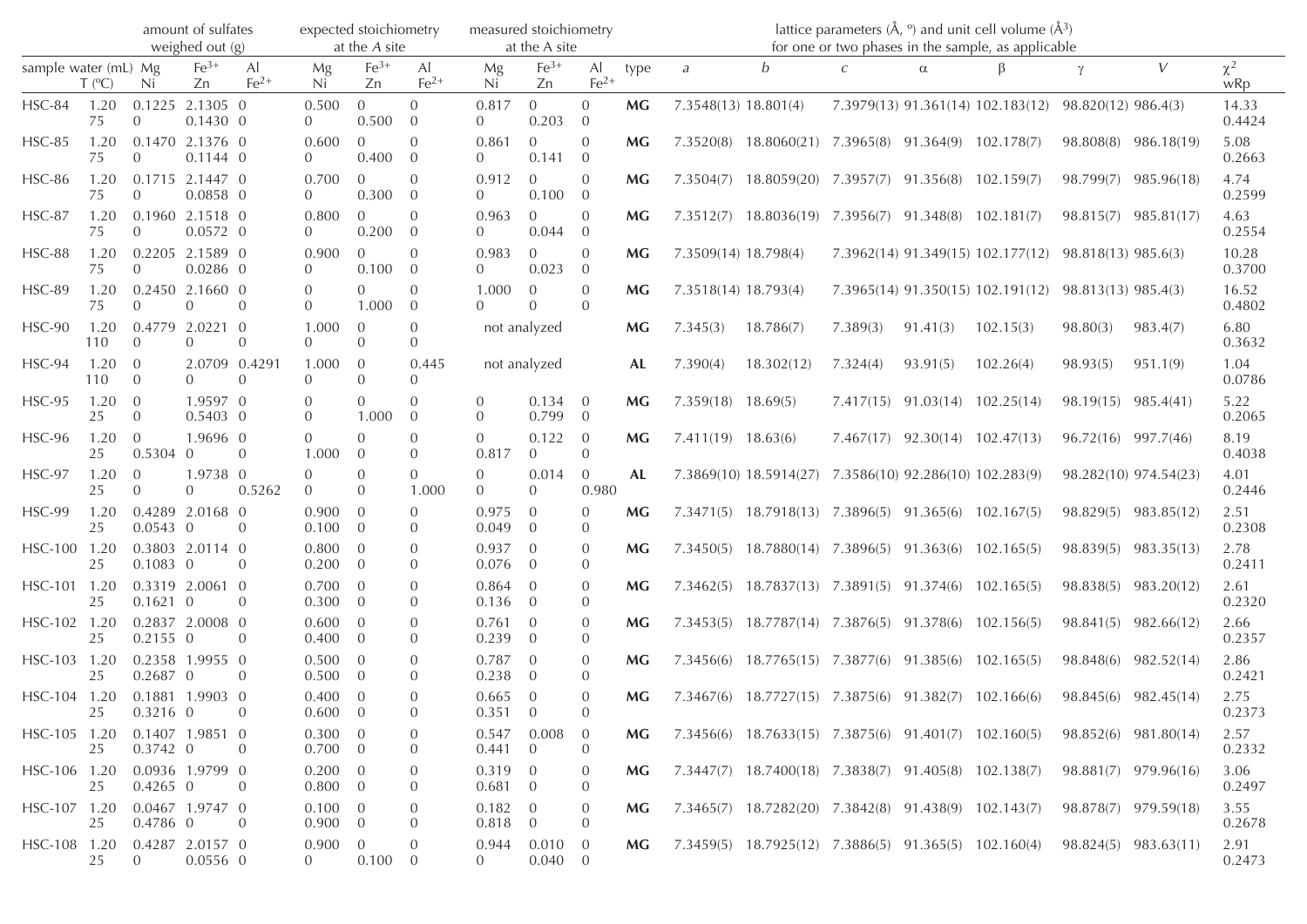|                              |                 |                                 | amount of sulfates<br>weighed out (g) |                         |                                | expected stoichiometry<br>at the A site |                                  | measured stoichiometry       | at the A site                  |                                  |      |                      |                                                         |                             |          | lattice parameters $(\AA)$ , $\phi$ ) and unit cell volume $(\AA)^3$<br>for one or two phases in the sample, as applicable |          |                          |                 |
|------------------------------|-----------------|---------------------------------|---------------------------------------|-------------------------|--------------------------------|-----------------------------------------|----------------------------------|------------------------------|--------------------------------|----------------------------------|------|----------------------|---------------------------------------------------------|-----------------------------|----------|----------------------------------------------------------------------------------------------------------------------------|----------|--------------------------|-----------------|
| sample water (mL) Mg         | $T (^{\circ}C)$ | Ni                              | $Fe3+$<br>Zn                          | Al<br>$Fe2+$            | Mg<br>Ni                       | $Fe3+$<br>Zn                            | AI<br>$Fe2+$                     | Mg<br>Ni                     | $Fe3+$<br>Zn                   | Al<br>$Fe2+$                     | type | $\partial$           | b                                                       | $\mathcal{C}_{\mathcal{C}}$ | $\alpha$ | β                                                                                                                          | $\gamma$ | $\vee$                   | $\chi^2$<br>wRp |
| HSC-109 1.20                 | 25              | $\Omega$                        | 0.3799 2.0093 0<br>$0.1108$ 0         |                         | 0.800<br>$\Omega$              | $\overline{0}$<br>0.200                 | $\overline{0}$<br>$\overline{0}$ | 0.910<br>$\Omega$            | $\overline{0}$<br>0.090        | $\overline{0}$<br>$\overline{0}$ | МG   |                      | 7.3452(5) 18.7924(12) 7.3886(5) 91.383(5) 102.157(4)    |                             |          |                                                                                                                            |          | 98.828(5) 983.52(11)     | 2.81<br>0.2449  |
| HSC-110 1.20                 | 25              | 0.3313 2.0030 0<br>$\Omega$     | $0.1657$ 0                            |                         | 0.700<br>$\Omega$              | $\overline{0}$<br>0.300                 | $\overline{0}$<br>$\overline{0}$ | 0.872<br>$\Omega$            | 0.008<br>0.116                 | $\overline{0}$<br>$\overline{0}$ | МG   |                      | 7.3463(5) 18.7924(13) 7.3898(5) 91.380(6) 102.164(5)    |                             |          |                                                                                                                            |          | 98.838(5) 983.77(12)     | 2.43<br>0.2266  |
| HSC-111 1.20                 | 25              | 0.2831 1.9967 0<br>$\Omega$     | $0.2202 \quad 0$                      |                         | 0.600<br>$\Omega$              | $\overline{0}$<br>0.400                 | $\overline{0}$<br>$\overline{0}$ | 0.856<br>$\Omega$            | $\overline{0}$<br>0.151        | $\overline{0}$<br>$\overline{0}$ | МG   |                      | 7.3472(6) 18.7950(15) 7.3898(6) 91.384(6) 102.169(5)    |                             |          |                                                                                                                            |          | 98.835(5) 984.01(13)     | 2.27<br>0.2205  |
| HSC-112 1.20                 | 25              | 0.2352 1.9904 0<br>$\Omega$     | $0.2744$ 0                            |                         | 0.500<br>$\Omega$              | $\overline{0}$<br>0.500                 | $\overline{0}$<br>$\overline{0}$ | 0.783<br>$\Omega$            | 0.018<br>0.189                 | $\overline{0}$<br>$\overline{0}$ | МG   |                      | 7.3445(5) 18.7905(12) 7.3878(5) 91.381(5) 102.166(4)    |                             |          |                                                                                                                            |          | 98.834(5) 983.17(11)     | 2.77<br>0.2403  |
| HSC-113 1.20                 | 25              | 0.1876 1.9842 0<br>$\Omega$     | $0.3282$ 0                            |                         | 0.400<br>$\Omega$              | $\overline{0}$<br>0.600                 | $\overline{0}$<br>$\overline{0}$ | 0.690<br>$\Omega$            | 0.014<br>0.289                 | $\overline{0}$<br>$\overline{0}$ | МG   |                      | 7.3454(5) 18.7917(13) 7.3874(5) 91.384(6) 102.153(5)    |                             |          |                                                                                                                            |          | 98.849(5) 983.29(12)     | 3.72<br>0.2472  |
| HSC-114 1.20                 | 25              | 0.1402 1.9780 0<br>$\Omega$     | 0.3818 0                              |                         | 0.300<br>$\Omega$              | $\overline{0}$<br>0.700                 | $\overline{0}$<br>$\overline{0}$ | 0.613<br>$\Omega$            | 0.003<br>0.383                 | $\overline{0}$<br>$\overline{0}$ | МG   |                      | 7.3465(5) 18.7924(14) 7.3881(5) 91.396(6) 102.154(5)    |                             |          |                                                                                                                            |          | 98.844(5) 983.57(13)     | 3.41<br>0.2391  |
| HSC-115 1.20                 | 25              | 0.0932 1.9719 0<br>$\Omega$     | $0.4349$ 0                            |                         | 0.200<br>$\Omega$              | $\overline{0}$<br>0.800                 | $\overline{0}$<br>$\overline{0}$ | 0.483<br>$\Omega$            | 0.005<br>0.509                 | $\overline{0}$<br>$\overline{0}$ | МG   |                      | 7.3464(6) 18.7893(17) 7.3878(6) 91.408(7) 102.158(6)    |                             |          |                                                                                                                            |          | 98.851(6) 983.31(15)     | 3.19<br>0.2305  |
| HSC-116 1.20                 | 25              | 0.0465 1.9658 0<br>$\Omega$     | $0.4878$ 0                            |                         | 0.100<br>$\overline{0}$        | $\overline{0}$<br>0.900                 | $\overline{0}$<br>$\overline{0}$ | 0.265<br>$\Omega$            | $\overline{0}$<br>0.735        | $\overline{0}$<br>$\overline{0}$ | МG   |                      | 7.3491(7) 18.7874(20) 7.3891(7) 91.419(8) 102.167(7)    |                             |          |                                                                                                                            |          | 98.869(7) 983.64(18)     | 3.42<br>0.2368  |
| HSC-128 1.20                 | 25              | $\overline{0}$<br>$\Omega$      | 1.9738 0<br>$\overline{0}$            | 0.5262                  | $\overline{0}$<br>$\Omega$     | $\overline{0}$<br>$\Omega$              | $\overline{0}$<br>1.000          | $\overline{0}$<br>$\Omega$   | 0.002<br>$\Omega$              | $\overline{0}$<br>0.997          | AL   |                      | 7.3858(9) 18.5917(25) 7.3543(8) 92.273(9) 102.274(8)    |                             |          |                                                                                                                            |          | 98.290(9) 973.87(21)     | 6.56<br>0.3105  |
| HSC-129 1.20                 | 25              | 0.4290 2.0172 0<br>$\Omega$     | $\overline{0}$                        | 0.0538                  | 0.900<br>$\Omega$              | $\overline{0}$<br>$\Omega$              | $\overline{0}$<br>0.100          | 0.915<br>$\Omega$            | 0.022<br>$\overline{0}$        | $\overline{0}$<br>0.053          | МG   | 7.3465(6)            | 18.7979(14) 7.3903(6) 91.368(6) 102.174(5)              |                             |          |                                                                                                                            |          | 98.827(5) 984.15(13)     | 6.42<br>0.2993  |
| HSC-130 1.20                 | 25              | $\Omega$                        | 0.3804 2.0123 0<br>$\overline{0}$     | 0.1073                  | 0.800<br>$\Omega$              | $\overline{0}$<br>$\overline{0}$        | $\overline{0}$<br>0.200          | 0.895<br>$\Omega$            | 0.007<br>$\overline{0}$        | $\overline{0}$<br>0.094          | МG   |                      | 7.3460(5) 18.7970(13) 7.3893(5) 91.362(6) 102.179(4)    |                             |          |                                                                                                                            |          | 98.830(5) 983.88(12)     | 5.21<br>0.2740  |
| HSC-131 1.20                 | 25              | 0.3321 2.0074 0<br>$\Omega$     | $\overline{0}$                        | 0.1605                  | 0.700<br>$\Omega$              | $\overline{0}$<br>$\theta$              | $\overline{0}$<br>0.300          | 0.824<br>$\Omega$            | 0.038<br>$\overline{0}$        | $\overline{0}$<br>0.119          | МG   | 7.3457(6)            | $18.7986(16)$ $7.3882(6)$ $91.371(7)$ $102.173(5)$      |                             |          |                                                                                                                            |          | 98.826(6) 983.81(14)     | 6.92<br>0.3140  |
| HSC-132 1.20                 | 25              | $\Omega$                        | 0.2839 2.0025 0<br>$\overline{0}$     | 0.2135                  | 0.600<br>$\Omega$              | $\overline{0}$<br>$\overline{0}$        | $\overline{0}$<br>0.400          | 0.816<br>$\Omega$            | 0.034<br>$\overline{0}$        | $\overline{0}$<br>0.133          | МG   | 7.3455(6)            | 18.7989(14) 7.3886(6) 91.371(6) 102.175(5)              |                             |          |                                                                                                                            |          | 98.827(5) 983.83(13)     | 4.07<br>0.2389  |
| HSC-133 1.20                 | 25              | $\Omega$                        | 0.2360 1.9977 0<br>$\overline{0}$     | 0.2663                  | 0.500<br>$\Omega$              | $\overline{0}$<br>$\theta$              | $\overline{0}$<br>0.500          | 0.722<br>$\Omega$            | 0.052<br>$\overline{0}$        | $\overline{0}$<br>0.200          | МG   | 7.3453(5)            | 18.8021(13) 7.3889(5) 91.366(6) 102.169(5)              |                             |          |                                                                                                                            |          | 98.834(5) 984.03(12)     | 4.92<br>0.2653  |
| HSC-134 1.20                 | 25              | 0.1884 1.9929 0<br>$\Omega$     | $\overline{0}$                        | 0.3187                  | 0.400<br>$\Omega$              | $\overline{0}$<br>$\overline{0}$        | $\overline{0}$<br>0.600          | 0.639<br>$\Omega$            | 0.051<br>$\overline{0}$        | $\overline{0}$<br>0.285          | МG   | 7.3463(7)            | 18.8057(18) 7.3892(7) 91.371(8) 102.176(6)              |                             |          |                                                                                                                            |          | 98.831(7) 984.36(17)     | 6.28<br>0.2974  |
| HSC-135 1.20                 | 25              | 0.1409 1.9881 0<br>$\Omega$     | $\Omega$                              | 0.3710                  | 0.300<br>$\Omega$              | $\overline{0}$<br>$\overline{0}$        | $\overline{0}$<br>0.700          | 0.496<br>$\Omega$            | 0.074<br>$\overline{0}$        | $\overline{0}$<br>0.392          | МG   | 7.3504(9)            | 18.8162(24) 7.3934(9) 91.390(10) 102.179(8)             |                             |          |                                                                                                                            |          | 98.813(9) 986.04(22)     | 6.48<br>0.3023  |
| HSC-136 1.20                 | 25              | 0.0937 1.9833 0<br>$\mathbf{0}$ | $\overline{0}$                        | 0.4229                  | 0.200<br>$\Omega$              | $\overline{0}$<br>$\overline{0}$        | $\overline{0}$<br>0.800          | 0.355<br>$\overline{0}$      | 0.087<br>$\overline{0}$        | $\overline{0}$<br>0.514          | MG.  | 7.3563(13) 18.820(3) |                                                         |                             |          | 7.3977(13) 91.430(14) 102.225(12) 98.780(12) 987.5(3)                                                                      |          |                          | 5.96<br>0.2972  |
| HSC-137 1.20 0.0468 1.9786 0 | 25              |                                 | $\theta$                              | 0.4747                  | 0.100<br>$\overline{0}$        | $\theta$<br>$\overline{0}$              | $\Omega$<br>0.900                | 0.185<br>$\theta$            | 0.097<br>$\mathbf{0}$          | $\overline{0}$<br>0.670          | MG.  |                      |                                                         |                             |          | 7.3604(25) 18.779(6) 7.4062(26) 1.468(27) 102.252(23) 98.416(24) 987.9(6)                                                  |          |                          | 10.63<br>0.3963 |
| HSC-138 1.20                 | 25              | $\overline{0}$<br>$\Omega$      | $\overline{0}$                        | 1.9831 0.0411<br>0.4758 | $\theta$<br>$\mathbf{0}$       | $\theta$<br>$\overline{0}$              | 0.067<br>0.900                   | $\mathbf{0}$<br>$\mathbf{0}$ | $\mathbf{0}$<br>$\overline{0}$ | $0.023$ AL<br>0.966              |      |                      | 7.3870(10) 18.5740(27) 7.3537(10) 92.276(10) 102.261(9) |                             |          |                                                                                                                            |          | 98.279(10) 973.09(23)    | 4.98<br>0.2790  |
| HSC-141 1.20                 | 25              | $\theta$<br>$\Omega$            | $\overline{0}$                        | 2.0115 0.1667<br>0.3217 | $\mathbf{0}$<br>$\overline{0}$ | $\theta$<br>$\overline{0}$              | 0.267<br>0.600                   | $\mathbf{0}$<br>$\mathbf{0}$ | 0.097<br>$\Omega$              | 0.306 AL<br>0.395                |      |                      | 7.3813(10) 18.2282(28) 7.3260(10) 93.769(10) 102.243(9) |                             |          |                                                                                                                            |          | 98.959(9) 946.53(23)     | 5.36<br>0.2764  |
| HSC-142 1.20                 | 25              | $\overline{0}$<br>$\Omega$      | $\overline{0}$                        | 2.0212 0.2094<br>0.2694 | $\theta$<br>$\overline{0}$     | $\theta$<br>$\overline{0}$              | 0.333<br>0.500                   | $\mathbf{0}$<br>$\mathbf{0}$ | 0.110<br>$\Omega$              | 0.388 AL<br>0.253                |      |                      | 7.3848(8) 18.2325(22) 7.3259(8) 93.821(8) 102.238(7)    |                             |          |                                                                                                                            |          | $99.053(7)$ $946.84(18)$ | 5.48<br>0.2788  |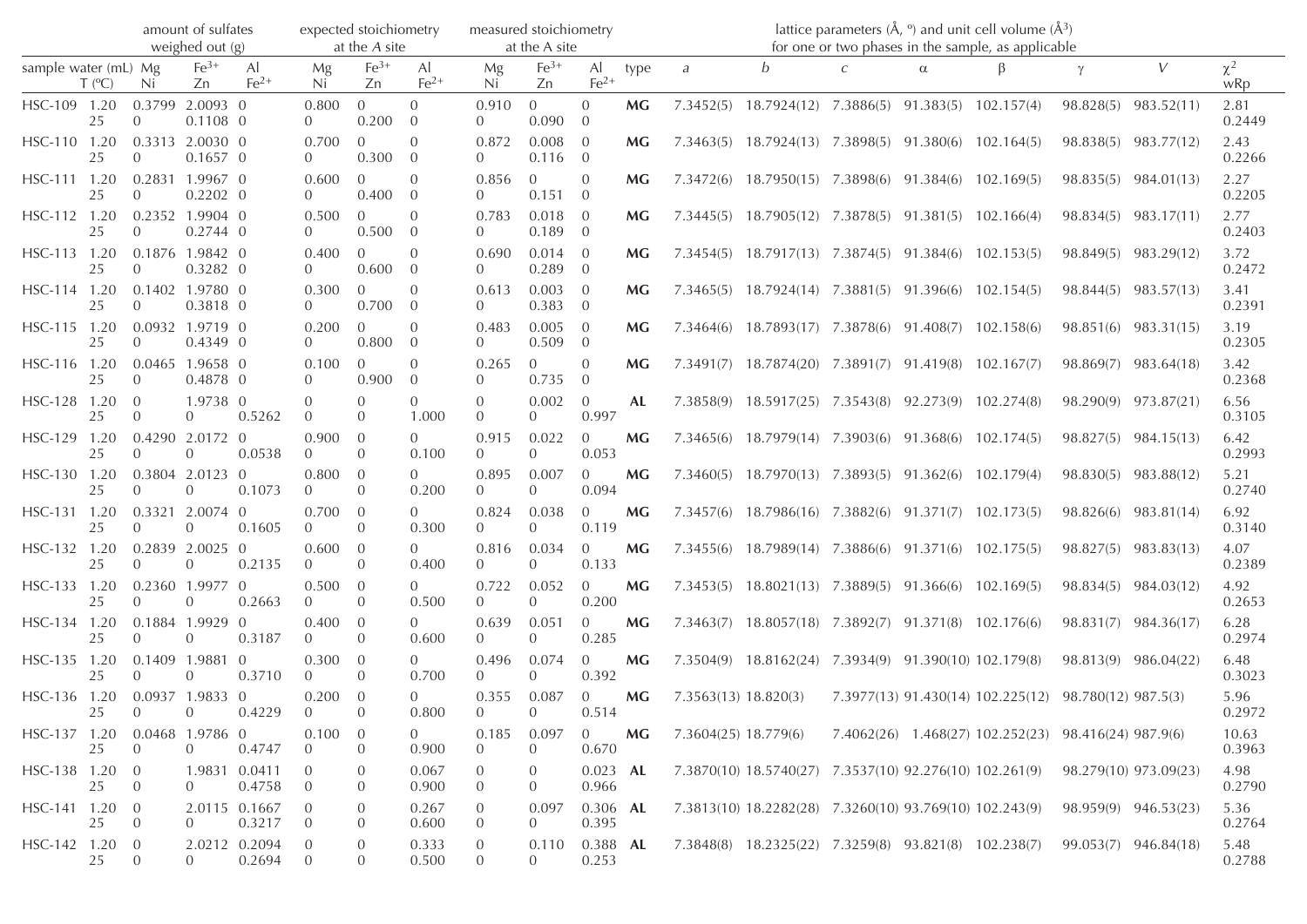|                                  |                      |                                  | amount of sulfates<br>weighed out (g) |                                                                | expected stoichiometry<br>at the A site |                                  |                            | measured stoichiometry<br>at the A site |                                  |                                |           | lattice parameters $(\AA)$ , $\degree$ ) and unit cell volume $(\AA^3)$<br>for one or two phases in the sample, as applicable |                                                                         |                                |                                            |                                   |                     |                                               |                 |  |
|----------------------------------|----------------------|----------------------------------|---------------------------------------|----------------------------------------------------------------|-----------------------------------------|----------------------------------|----------------------------|-----------------------------------------|----------------------------------|--------------------------------|-----------|-------------------------------------------------------------------------------------------------------------------------------|-------------------------------------------------------------------------|--------------------------------|--------------------------------------------|-----------------------------------|---------------------|-----------------------------------------------|-----------------|--|
| sample water (mL) Mg             | $T (^{\circ}C)$      | Ni                               | $Fe3+$<br>Zn                          | AI<br>$Fe2+$                                                   | Mg<br>Ni                                | $Fe3+$<br>Zn                     | AL<br>$Fe2+$               | Mg<br>Ni                                | $Fe3+$<br>Zn                     | Al<br>$Fe2+$                   | type      | $\partial$                                                                                                                    | b                                                                       | $\epsilon$                     | $\alpha$                                   | β                                 | $\gamma$            | $\vee$                                        | $\chi^2$<br>wRp |  |
| HSC-143 1.20                     | 25                   | $\overline{0}$<br>$\overline{0}$ | $\Omega$                              | 2.0309 0.2525<br>0.2165                                        | $\overline{0}$<br>$\overline{0}$        | 0<br>$\Omega$                    | 0.400<br>0.400             | $\overline{0}$<br>$\overline{0}$        | 0.115<br>$\Omega$                | 0.435 AL<br>0.176              |           |                                                                                                                               | 7.3842(7) 18.2368(20) 7.3260(7) 93.842(8) 102.231(7)                    |                                |                                            |                                   |                     | 99.090(7) 946.87(17)                          | 5.44<br>0.2772  |  |
| HSC-144 1.20                     | 25                   | $\overline{0}$<br>$\overline{0}$ | $\Omega$                              | 2.0408 0.2960<br>0.1632                                        | $\overline{0}$<br>$\overline{0}$        | 0<br>$\Omega$                    | 0.467<br>0.300             | $\overline{0}$<br>$\overline{0}$        | 0.098<br>$\Omega$                | $0.475$ AL<br>0.141            |           |                                                                                                                               | 7.3840(7) 18.2395(18) 7.3253(6) 93.850(7) 102.217(6)                    |                                |                                            |                                   |                     | 99.107(6) 946.88(15)                          | 4.15<br>0.2428  |  |
| HSC-145 1.20                     | 25                   | $\overline{0}$<br>$\overline{0}$ | $\Omega$                              | 2.0507 0.3400<br>0.1093                                        | $\overline{0}$<br>$\overline{0}$        | 0<br>$\Omega$                    | 0.533<br>0.200             | $\overline{0}$<br>$\overline{0}$        | 0.111<br>$\Omega$                | $0.501$ AL<br>0.083            |           |                                                                                                                               | 7.3830(6) 18.2420(17) 7.3257(6) 93.870(6) 102.216(6)                    |                                |                                            |                                   |                     | 99.141(6) 946.79(14)                          | 3.81<br>0.2324  |  |
| HSC-146 1.20                     | 25                   | $\overline{0}$<br>$\overline{0}$ | $\Omega$                              | 2.0607 0.3843<br>0.0549                                        | $\overline{0}$<br>$\Omega$              | 0<br>$\Omega$                    | 0.600<br>0.100             | $\overline{0}$<br>$\Omega$              | 0.086<br>$\Omega$                | 0.554 AL<br>0.040              |           | 7.3830(6)                                                                                                                     | 18.2444(15) 7.3253(5) 93.881(6) 102.208(5)                              |                                |                                            |                                   |                     | 99.155(5) 946.85(13)                          | 3.11<br>0.2115  |  |
| HSC-147 1.17                     | 75                   | 0.2450 2.166<br>$\Omega$         | $\Omega$                              | $\overline{0}$<br>$\Omega$                                     | 1.000<br>$\Omega$                       | $\overline{0}$<br>$\Omega$       | $\overline{0}$<br>$\Omega$ | 1.047<br>0                              | $\overline{0}$<br>$\Omega$       | $\overline{0}$<br>$\Omega$     | MG        |                                                                                                                               | 7.3468(5) 18.7940(10) 7.3874(5) 91.365(6) 102.184(5)                    |                                |                                            |                                   |                     | 98.820(5) 983.60(10)                          | 1.59<br>0.1163  |  |
| HSC-148 1.17                     | 75                   | $\overline{0}$<br>$\overline{0}$ | 2.500<br>$\Omega$                     | $\overline{0}$<br>$\Omega$                                     | $\mathbf{0}$<br>$\overline{0}$          | 0.667<br>$\Omega$                | $\overline{0}$<br>$\Omega$ | $\overline{0}$<br>$\Omega$              | 0.667<br>$\Omega$                | $\overline{0}$<br>$\Omega$     | AL        | $7.3873(2)$ 18.365(1)                                                                                                         |                                                                         |                                | 7.3280(2) 93.963(2) 102.202(2)             |                                   |                     | 98.939(2) 954.10(10)                          | 1.88<br>0.1703  |  |
| HSC-149 1.17                     | 75                   | $\overline{0}$<br>$\overline{0}$ | 2.177<br>$\Omega$                     | 0.224<br>$\Omega$                                              | $\overline{0}$<br>$\overline{0}$        | 0<br>$\Omega$                    | 0.667<br>$\Omega$          | $\overline{0}$<br>$\Omega$              | 0.100<br>$\Omega$                | 0.567<br>$\Omega$              | AL        |                                                                                                                               | 7.3838(4) 18.2490(10) 7.3243(4) 93.902(4) 102.198(4)                    |                                |                                            |                                   |                     | 99.171(4) 947.00(10)                          | 2.73<br>0.2012  |  |
| HSC-150 1.17 0                   | 75                   |                                  | 2.098                                 | $\overline{0}$<br>CuSO <sub>4</sub> 5H <sub>2</sub> O: 0.249 g | $\Omega$                                | $\Omega$<br>Cu: 1.000            | $\overline{0}$             | 0                                       | 0.394<br>Cu: 0.401               | $\overline{0}$                 | AL        |                                                                                                                               | 7.3953(7) 18.3140(20) 7.3287(7) 93.499(8) 102.244(7)                    |                                |                                            |                                   |                     | 98.924(7) 953.70(20)                          | 3.70<br>0.2156  |  |
| HSC-151 1.17                     | 75                   | $\overline{0}$<br>$0.2630$ 0     | 2.106                                 | $\overline{0}$<br>$\Omega$                                     | $\overline{0}$<br>1.000                 | $\overline{0}$<br>$\overline{0}$ | $\overline{0}$<br>$\Omega$ |                                         | not analyzed                     |                                | <b>CL</b> |                                                                                                                               | 7.3504(3) 36.3110(20) 7.3354(3) 93.187(3) 102.152(3)                    |                                |                                            |                                   |                     | 92.498(3) 1907.90(10)                         | 2.37<br>0.1719  |  |
| MAC-1                            | 1.17<br>75           | $\overline{0}$<br>$\Omega$       | 2.177<br>$\Omega$                     | 0.224<br>$\Omega$                                              | $\overline{0}$<br>$\Omega$              | $\Omega$<br>$\Omega$             | 0.667<br>$\Omega$          | $\overline{0}$<br>$\Omega$              | 0.002<br>$\Omega$                | $0.665$ AL<br>$\Omega$         |           |                                                                                                                               | 7.3842(4) 18.2330(10) 7.3249(3) 93.888(4) 102.215(3)                    |                                |                                            |                                   |                     | 99.197(4) 946.20(10)                          | 1.64<br>0.2581  |  |
| MAC-2                            | 1.17<br>75           | $\Omega$                         | $\Omega$                              | 0.0245 2.1759 0.2016<br>$\Omega$                               | 0.100<br>$\Omega$                       | $\overline{0}$<br>$\Omega$       | 0.600<br>$\Omega$          | 0.015<br>$\Omega$                       | 0.137<br>$\Omega$                | 0.519 AL<br>$\Omega$           |           |                                                                                                                               | 7.3830(4) 18.2320(10) 7.3226(4) 93.895(4) 102.205(4)                    |                                |                                            |                                   |                     | 99.189(4) 945.80(10)                          | 1.68<br>0.2642  |  |
| MAC-3                            | 1.17<br>75           | $\Omega$                         | 0.0490 2.1748 0.1792<br>$\Omega$      | $\Omega$                                                       | 0.200<br>$\Omega$                       | $\overline{0}$<br>$\Omega$       | 0.533<br>$\Omega$          | 0.020<br>$\Omega$                       | 0.149<br>$\Omega$                | $0.505$ AL<br>$\Omega$         |           |                                                                                                                               | 7.3846(4) 18.2360(10) 7.3242(4) 93.895(4) 102.210(4)                    |                                |                                            |                                   |                     | 99.189(4) 946.30(10)                          | 1.37<br>0.2440  |  |
| MAC-4                            | 1.17<br>75           | $\Omega$                         | $\Omega$                              | 0.0735 2.1737 0.1568<br>$\overline{0}$                         | 0.300<br>$\Omega$                       | $\overline{0}$<br>$\Omega$       | 0.467<br>$\Omega$          | 0.127<br>$\Omega$                       | 0.134<br>$\Omega$                | $0.448$ AL<br>$\overline{0}$   | <b>MG</b> | 7.3833(4)<br>7.340(4)                                                                                                         | 18.2370(10)<br>18.772(6)                                                | 7.392(4)                       | 7.3244(4) 93.895(4) 102.208(4)<br>91.41(5) | 102.10(4)                         | 98.77(4)            | 99.174(4) 946.30(10)<br>982.5(8)              | 1.19<br>0.2256  |  |
| MAC-5                            | 1.17<br>75           | $\Omega$                         | 0.0980 2.1726 0.1344<br>$\Omega$      | $\Omega$                                                       | 0.400<br>$\Omega$                       | $\overline{0}$<br>$\Omega$       | 0.400<br>$\Omega$          | 0.405<br>$\Omega$                       | 0.104<br>$\Omega$                | $0.292$ AL<br>$\overline{0}$   | MG        | 7.3817(7)                                                                                                                     | 18.2420(20)<br>7.3446(10) 18.7930(20) 7.3891(10) 91.360(12) 102.131(10) | 7.3281(7) 93.900(8) 102.226(7) |                                            |                                   |                     | 99.190(7) 946.70(20)<br>98.833(10) 983.70(20) | 1.36<br>0.2374  |  |
| MAC-6                            | 1.17<br>75           | $\Omega$                         | $\Omega$                              | 0.1225 2.1715 0.1120<br>$\Omega$                               | 0.500<br>$\Omega$                       | $\overline{0}$<br>$\Omega$       | 0.333<br>$\Omega$          | 0.604<br>$\Omega$                       | 0.071<br>$\Omega$                | $0.193$ MG<br>$\overline{0}$   | AL        | 7.3839(12) 18.248(3)                                                                                                          | 7.3450(7) 18.8050(20) 7.3906(7) 91.378(9) 102.155(7)                    |                                |                                            | 7.3334(11) 93.925(13) 102.230(12) | 99.175(12) 948.0(3) | 98.816(7) 984.50(20)                          | 1.55<br>0.2501  |  |
| MAC-7                            | 1.17<br>75           | $\Omega$                         | $\Omega$                              | 0.1470 2.1704 0.0896<br>$\Omega$                               | 0.600<br>$\Omega$                       | $\overline{0}$<br>$\Omega$       | 0.267<br>$\Omega$          | 0.971<br>$\Omega$                       | $\overline{0}$<br>$\overline{0}$ | $0.020$ MG<br>$\Omega$         |           |                                                                                                                               | 7.3469(4) 18.8060(10) 7.3904(4) 91.364(5) 102.166(4)                    |                                |                                            |                                   |                     | 98.809(4) 984.70(10)                          | 1.54<br>0.2536  |  |
| MAC-8                            | 75                   | $\overline{0}$<br>$\overline{0}$ |                                       | 1.17 0.1715 2.1693 0.0672<br>$\overline{0}$                    | 0.700<br>$\overline{0}$                 | $\overline{0}$<br>$\overline{0}$ | 0.200<br>$\overline{0}$    | $0.969 \quad 0$<br>$\overline{0}$       | $\overline{0}$                   | $0.024$ MG<br>$\overline{0}$   |           |                                                                                                                               | 7.3492(5) 18.8060(10) 7.3918(5) 91.357(5) 102.164(4)                    |                                |                                            |                                   |                     | 98.817(5) 985.20(10)                          | 1.42<br>0.2427  |  |
| MAC-9 1.17 0.1960 2.1682 0.0448  | 75                   |                                  | $\Omega$                              | $\left( \right)$                                               | $0.800 \quad 0$<br>0                    | $\Omega$                         | 0.133<br>$\Omega$          | $0.983$ 0<br>0                          | $\theta$                         | $0.011$ MG<br>$\left( \right)$ |           |                                                                                                                               | 7.3481(7) 18.7970(20) 7.3917(7) 91.368(8) 102.172(7)                    |                                |                                            |                                   |                     | 98.825(7) 984.50(20)                          | 2.99<br>0.3399  |  |
| MAC-10 1.17 0.2205 2.1671 0.0224 | 75                   | $\overline{0}$                   | $\overline{0}$                        | $\overline{0}$                                                 | 0.900<br>$\Omega$                       | $\overline{0}$<br>$\theta$       | 0.067<br>$\Omega$          | $1.000 \t 0$<br>$\Omega$                | $\theta$                         | $\theta$<br>$\theta$           | МG        |                                                                                                                               | 7.3473(7) 18.7990(20) 7.3928(7) 91.373(8) 102.173(7)                    |                                |                                            |                                   |                     | 98.816(7) 984.70(20)                          | 2.61<br>0.3182  |  |
| MAC-11 1.17 0.2450 2.1660 0      | 75                   | $\Omega$                         | $\overline{0}$                        | $\Omega$                                                       | 1.000<br>$\left( \right)$               | $\theta$<br>$\Omega$             | 0<br>$\Omega$              | 1.000<br>0                              | $\theta$<br>$\Omega$             | $\mathbf{0}$<br>$\Omega$       | МG        |                                                                                                                               | 7.3495(6) 18.8070(20) 7.3933(6) 91.373(7) 102.169(6)                    |                                |                                            |                                   |                     | 98.810(6) 985.50(20)                          | 1.85<br>0.2728  |  |
| FAC-1                            | $1.17 \quad 0$<br>75 | $\theta$                         | $\overline{0}$                        | 2.2093 0.2016<br>$\overline{0}$                                | $\theta$<br>$\theta$                    | 0.067<br>0                       | 0.600<br>$\theta$          | $\theta$<br>$\overline{0}$              | 0.076<br>$\Omega$                | $0.590$ AL<br>$\Omega$         |           |                                                                                                                               | 7.3821(5) 18.2250(20) 7.3235(5) 93.894(5) 102.214(5)                    |                                |                                            |                                   |                     | 99.203(5) 945.30(10)                          | 6.19<br>0.3031  |  |